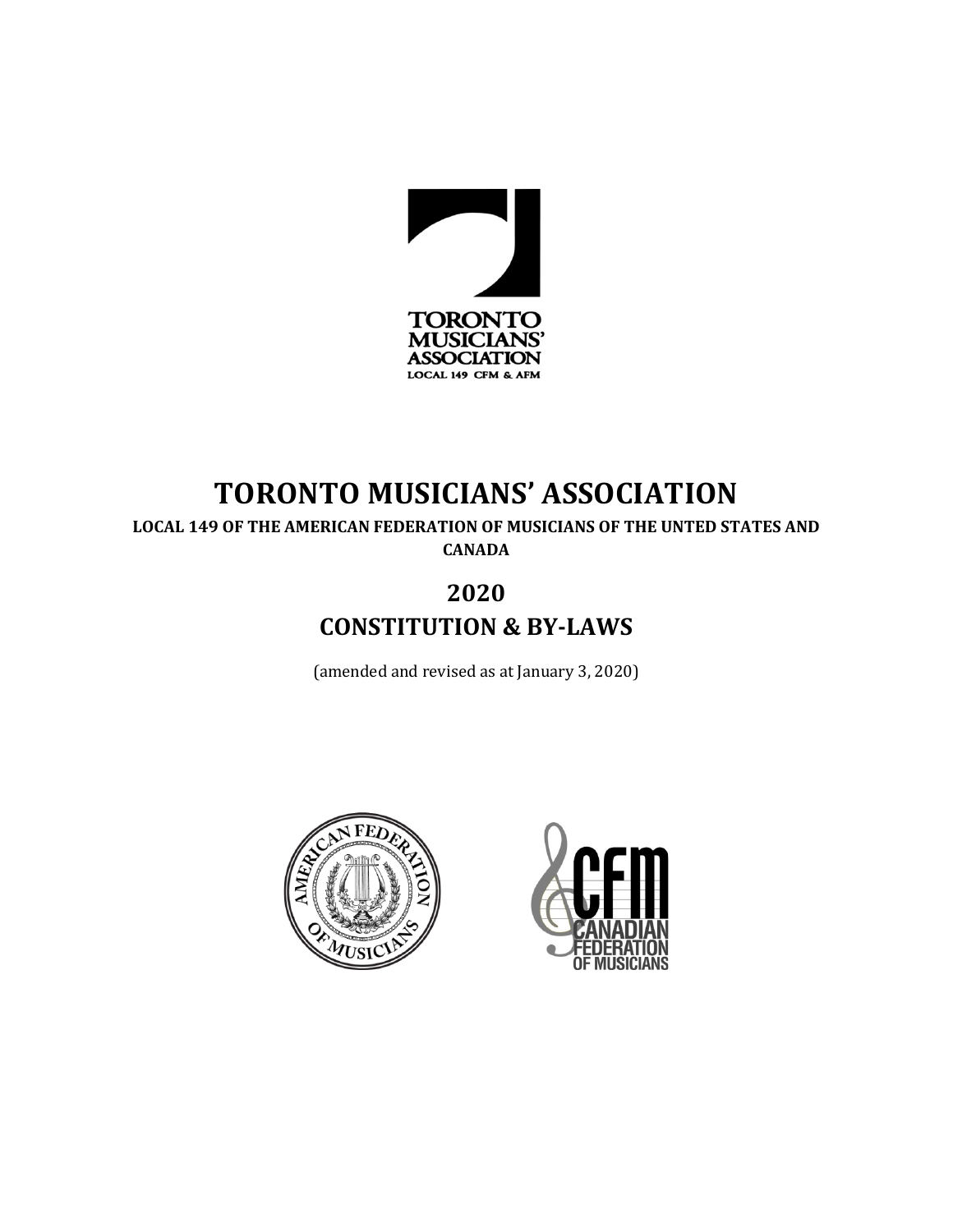# TABLE OF CONTENTS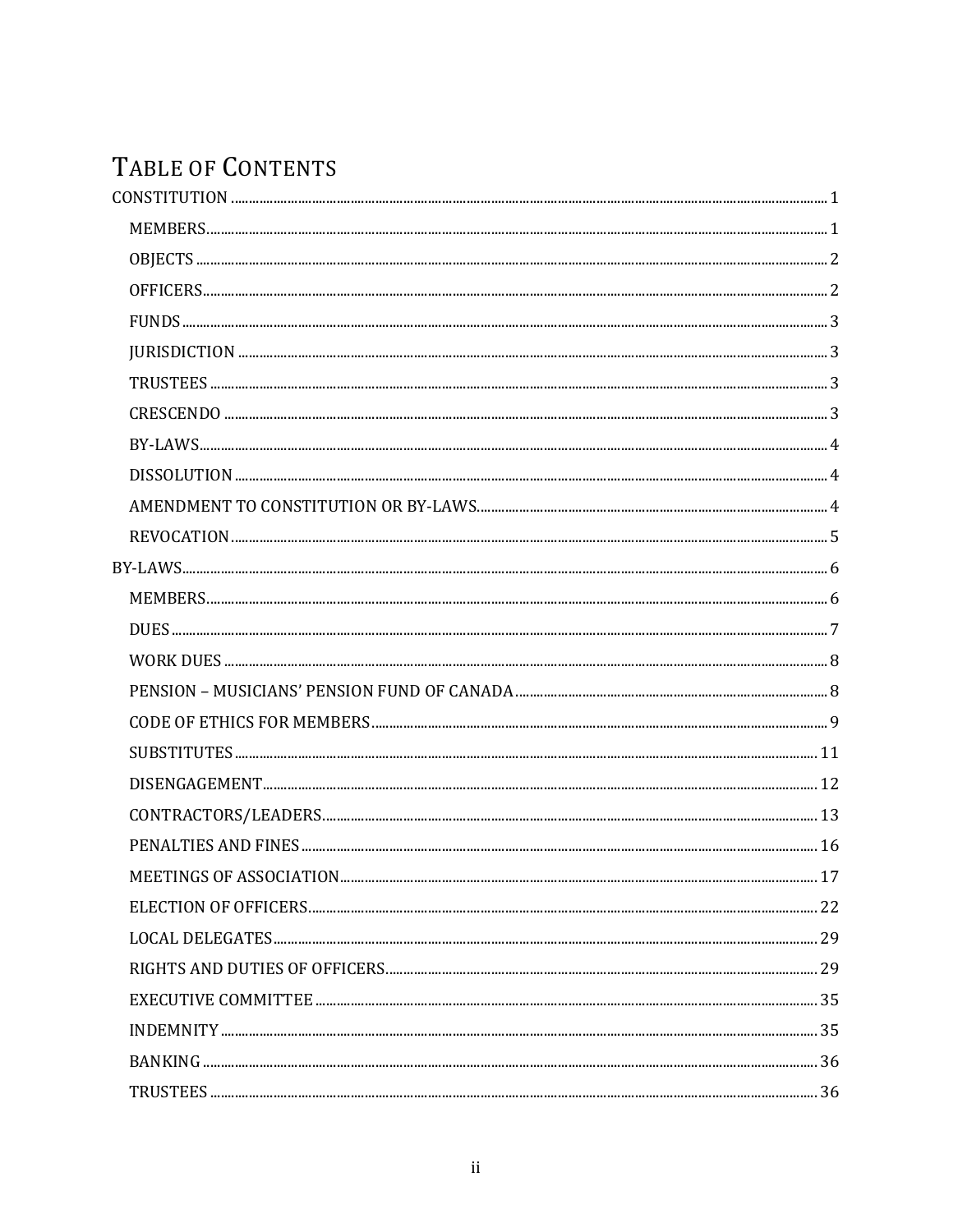| GENERAL - HEALTH, EDUCATION AND WELFARE - CONTRACT DEFENCE FUNDS  37 |  |
|----------------------------------------------------------------------|--|
|                                                                      |  |
|                                                                      |  |
|                                                                      |  |
|                                                                      |  |
|                                                                      |  |
|                                                                      |  |
|                                                                      |  |
|                                                                      |  |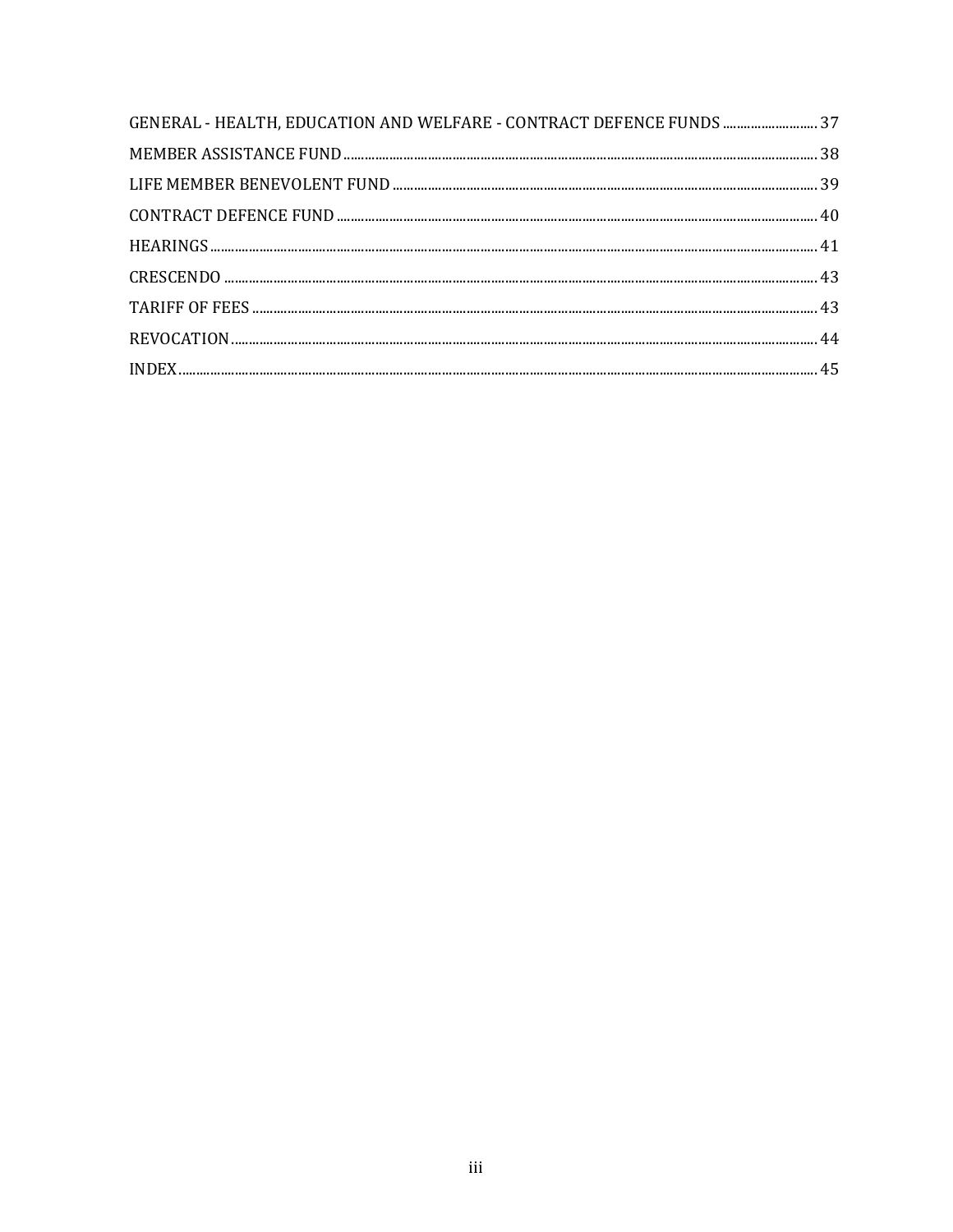# **CONSTITUTION**

- 1 "Association" in this Constitution means the "Toronto Musicians' Association".
- 2 The members of this Organization constitute the "Toronto Musicians' Association."
- 3 (1) The Association is Local 149 of the American Federation of Musicians of the United States and  $Canada(AFM)$  and is subject to whatever laws of the  $AFM$  apply to this Local.

(2) Where a conflict arises in the laws of the Association and the laws of the AFM, the laws of the AFM shall prevail.

## **MEMBERS**

- 4 (1) A person who conforms with the laws of the AFM and
	- (a) is an instrumental musician,
	- (b) is a vocalist,
	- $(c)$  is an instrumental musician who is a music

i. librarian.

ii. arranger,

iii. copyist, or

(d) performs any musical service for a fee,

is eligible for membership in the Association.

(2) (a) A person under the age of sixteen years may be a member of the Association only if approved by the International Board of Directors of the AFM.

(b) Persons 20 years or younger may join the Local as a Youth Member, providing they have never been a member of any AFM Local. Such member shall be exempt from Federation and Local initiation fees, and is entitled to be a Youth member in only one Local.

i. Youth Members shall have all the rights and obligations that Regular Members have, and they shall be subject to all Federation and Local rules, regulations and By-laws.

ii. A Youth Member shall pay regular periodic dues as set by the Local, and work dues where applicable.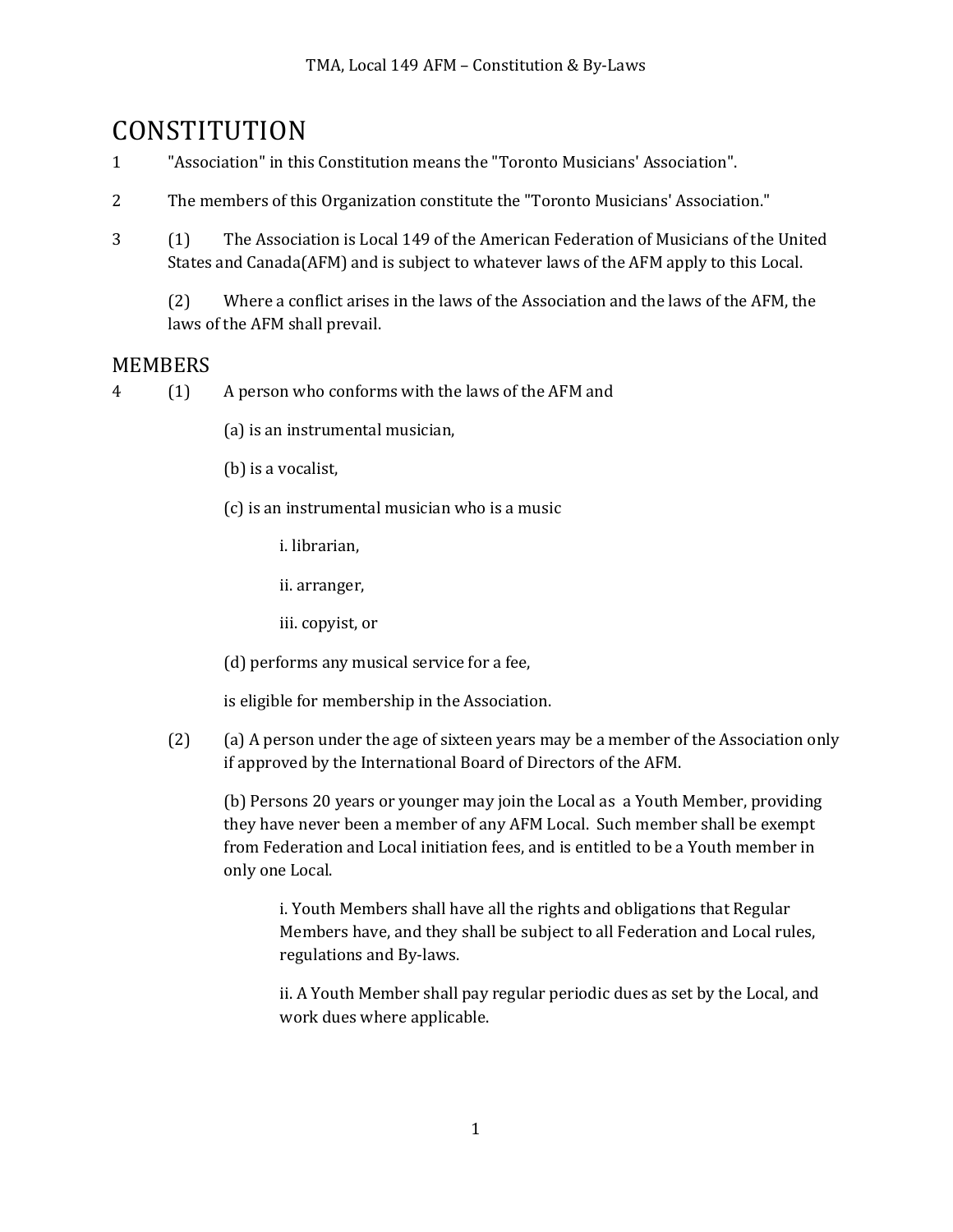(3) A musician who is registered as a student in an accredited school, college or university may join the Local as a Student Member and remain in that classification until they are no longer a student at which time they will become a Regular Member with no additional cost. A Student Member shall be exempt from Federation and Local initiation fees, and is entitled to be a Student Member in only one Local.

> i. Student Members shall have all the rights and obligations that Regular Members have, and they shall be subject to all Federation and Local rules, regulations and By-Laws.

ii. A Student Member shall pay regular periodic dues as set by the Local, and work dues where applicable.

(4) Honorary membership may be bestowed upon persons who have distinguished themselves by service to the Association or the musical profession in general.

# **OBJECTS**

5 The objects of the Association shall be:

(a) to unite into one organization all persons who become members, to secure for the members improved wages, hours, working conditions and other economic advantages through collective negotiations and bargaining;

(b) to engage in cultural, fraternal, educational and charitable activities to further the interests of the Association directly or indirectly;

 $(c)$  to advance the contribution of the Association to the community and country;

(d) to promote the health and security of members and their families by providing facilities for their culture, education and recreation;

(e) to support the objects of the AFM as an affiliate;

(f) to protect and preserve the Association and to discharge its legal and contractual obligations;

 $(g)$  to receive, manage, invest, expend or otherwise use the assets of the Association to further and carry out its objects directly and indirectly.

# **OFFICERS**

- $6$  (1) The following shall be the officers of the Association:
	- (a) President
	- (b) Vice-President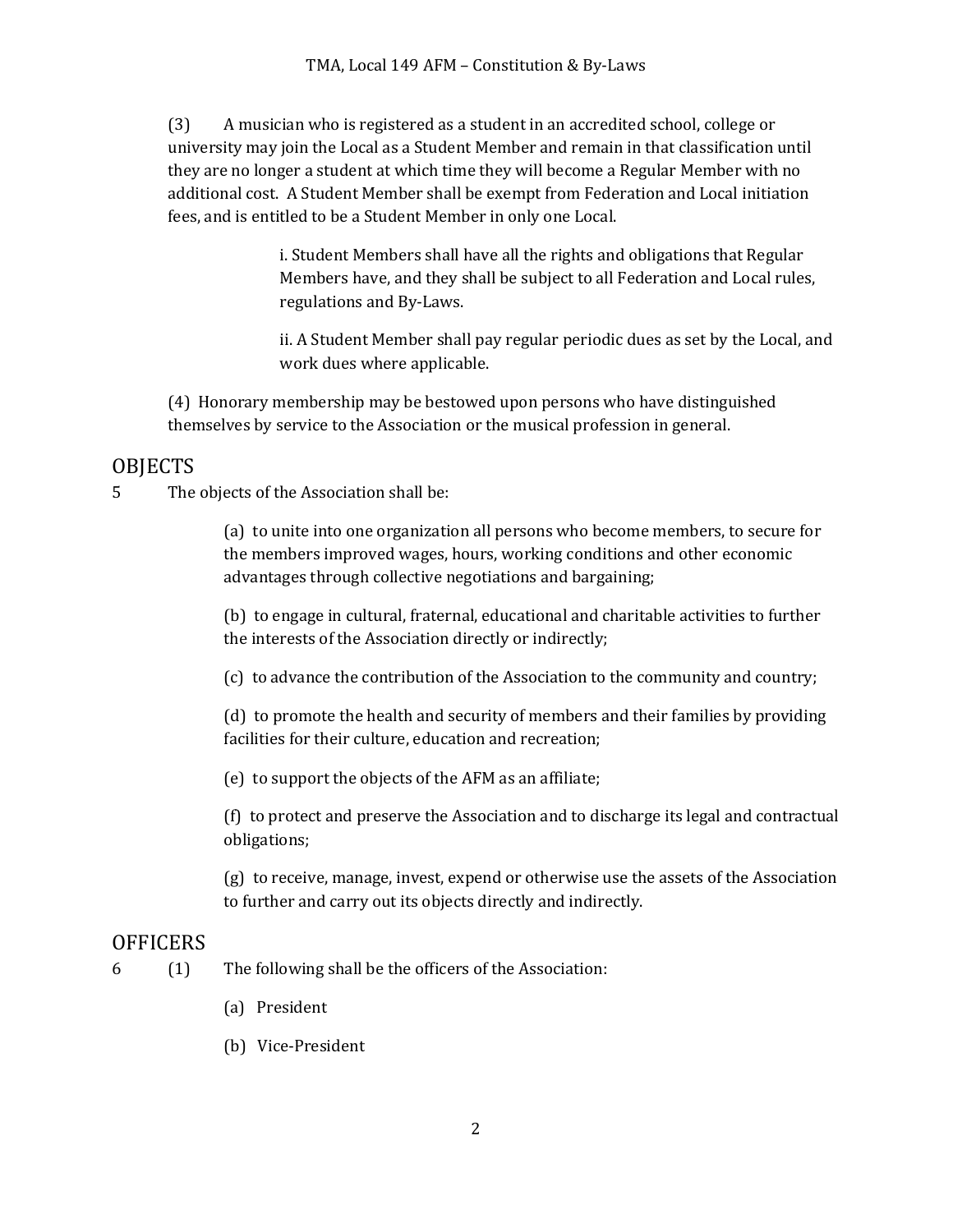- (c) Secretary
- (d) Treasurer
- (e) Seven (7) Directors.

(2) The Officers of the Association listed in Sub-paragraph (1) shall constitute the Board of Directors of the Association.

(3) The Officers of the Association shall be elected by the members as provided in the By-Laws of the Association.

# FUNDS

7 (1) There shall be a General Fund, Contract Defence Fund and a Health, Education and Welfare Fund of the Association which shall be raised by admission fees, dues, fines, assessments and such other means as the Association may determine from time to time as provided in the By-Laws of the Association.

(2) The Health, Education and Welfare Fund and the General Fund of the Association held prior to the passing of this Constitution by the Toronto Musicians' Association shall continue to be included in the funds of the Association.

# **JURISDICTION**

8 All of the following counties: York, Peel, Ontario, Simcoe, the area of Parry Sound west of an imaginary line running north and south 15 miles west of Highway 11, those portions of Durham County lying west of Highway 35, and all of Muskoka County except that portion that belongs to Local 682, Huntsville, Ontario, Canada.

# TRUSTEES

9 The Trustees of the Association shall be the President, Vice-President, Secretary, Treasurer and one member of the Board of Directors appointed by the President.

10 (1) All property of the Association both real and personal shall be vested in the Trustees and may be dealt with by the Trustees as provided in the By-Laws.

(2) The Trustees may purchase property both real and personal with the General or Health, Education and Welfare Funds of the Association for the purposes of the Association as provided in the By-Laws.

## CRESCENDO

11 (1) The official publication of the Association is Crescendo which shall be published as provided by the By-Laws.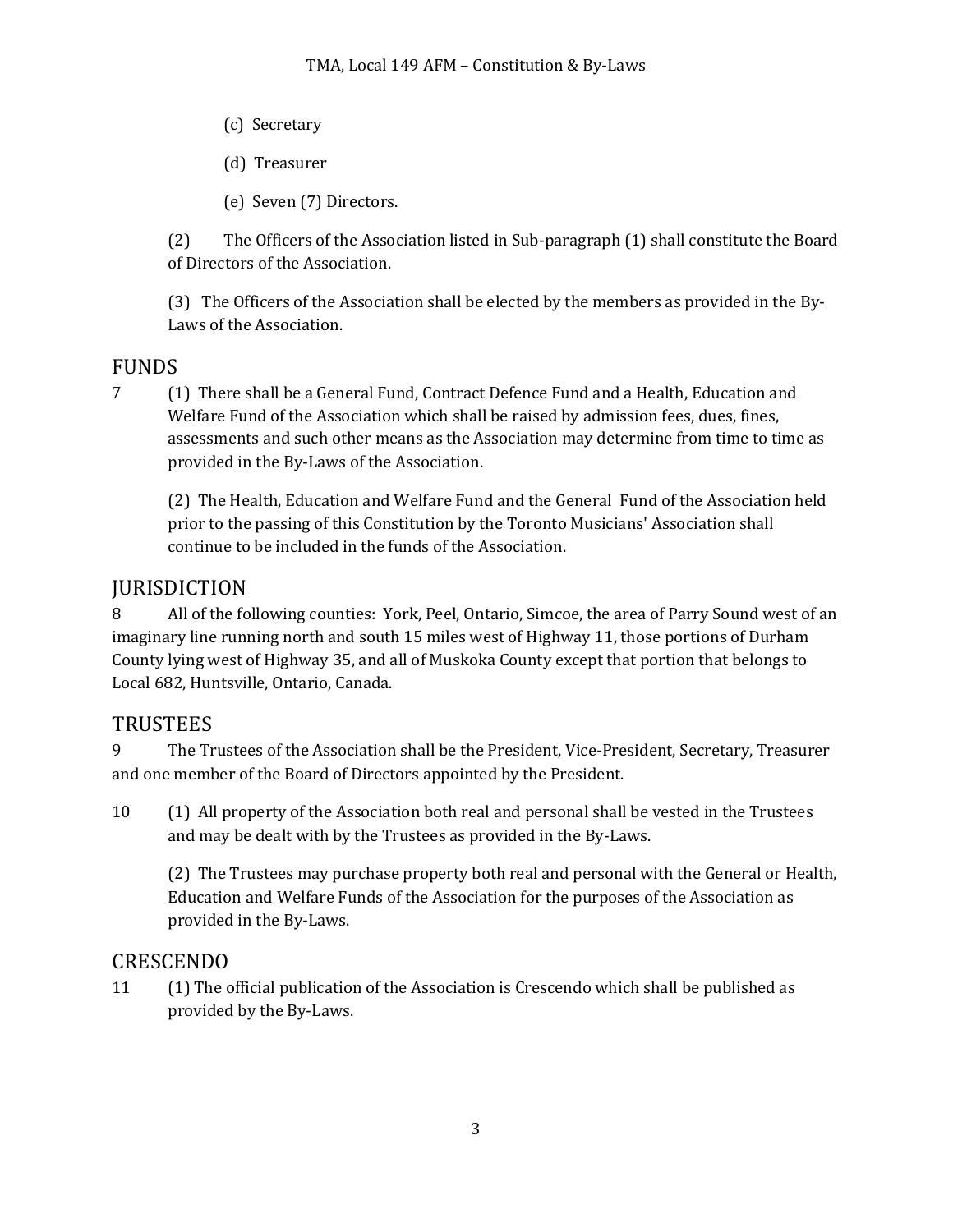(2) Any notice required by the By-Laws to be given to the members of the Association when published in Crescendo shall be deemed to have been received by all members.

## BY-LAWS

 $12$  (1) By-Laws shall be passed to provide for:

(a) admission, expulsion and re-instatement of members of the Association;

(b) duties, conduct and obligations of members;

(c) meetings of the Association and Board of Directors, including notice, time, place, quorums, and rules of conduct;

(d) delegates to the conventions of the AFM;

(e) election of Officers of the Association;

(f) duties and conduct of Officers;

(g) committees;

(h) claims of members, charges against members, penalties, fines, manner of hearing charges and appeals;

(i) dues and assessments to be paid by members;

(j) investment and use of funds, assets, and property of the Association;

(k) minimum tariff of fees, adoption, publication, and amendments of the book, or the current published format equivalent entitled "Tariff of Fees"; and

(I) conditions of employment for members.

## DISSOLUTION

13 (1) The Association may be dissolved at any time if nine-tenths of the existing membership give written consent to a proposed plan of dissolution.

(2) The proposed plan of dissolution shall set out the proposed division of funds and assets of the Association on dissolution.

## AMENDMENT TO CONSTITUTION OR BY-LAWS

14 (1) The Constitution or By-Laws of the Association may be amended or revoked provided that:

> (a) A notice of motion in writing is submitted to and received by the Secretary at or before any General Meeting, and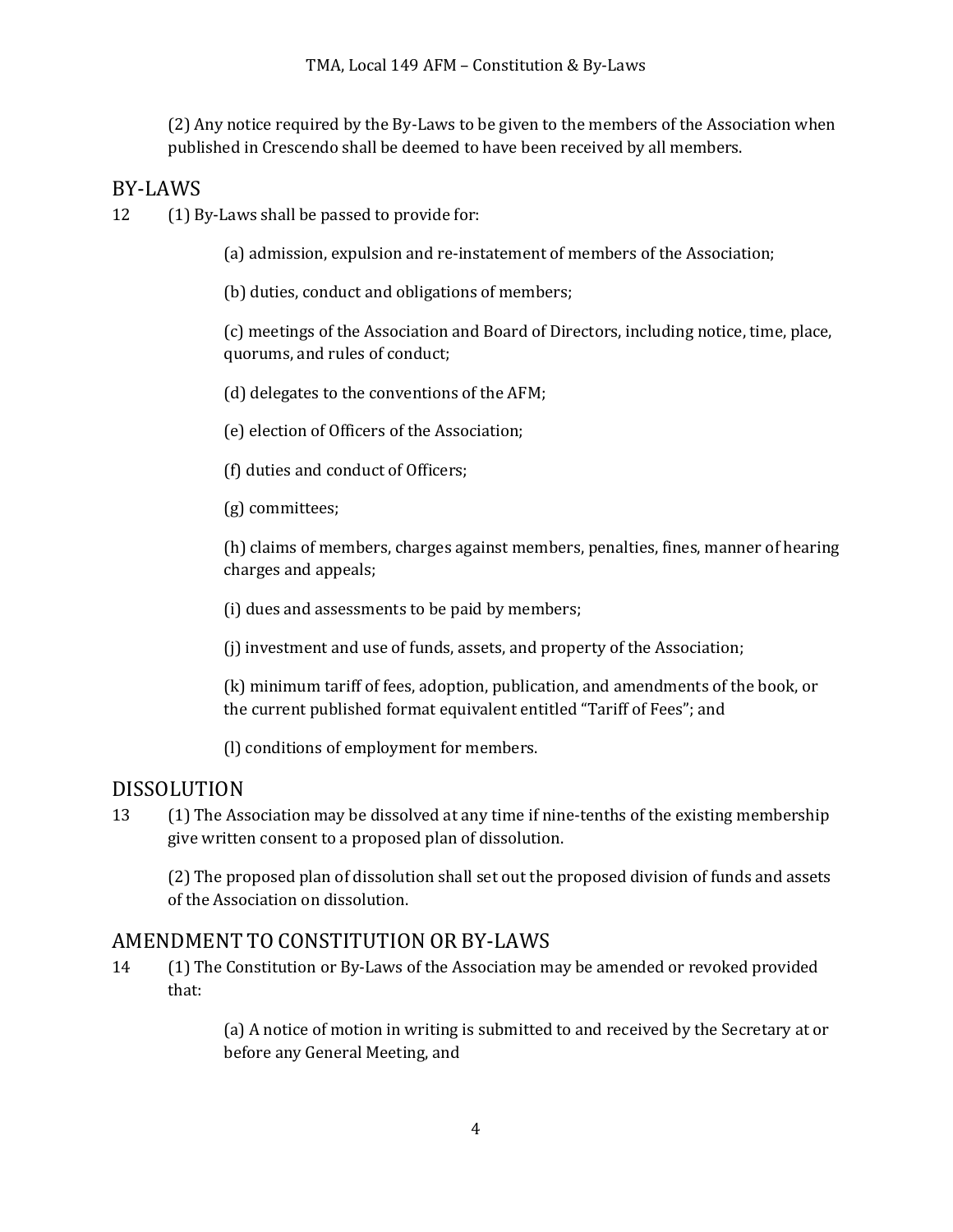TMA, Local 149 AFM - Constitution & By-Laws

(i) such notice sets out clearly the proposed amendment or revocation, and

(ii) such notice is signed by ten  $(10)$  members in good standing, and

(iii) such signatures have the appropriate printed names adjacent thereto;

(b) The notice of motion is published in the next issue of the Crescendo; and

(c) The motion is approved by two-thirds of the members voting at the following General Meeting.

(2) A notice of motion may also be submitted by the Board of Directors, subject to Article  $14(1)(b)$ .

(3) Notwithstanding any provision of the By-Laws as to a quorum at a meeting of the Association, where an amendment to the Constitution or By-Laws or a revocation of any part of the Constitution or By-Laws is to be voted on at a meeting, the meeting shall not be competent to vote on the proposed amendment or revocation unless at least twenty-one (21) of the members eligible to vote are in attendance at the meeting.

## REVOCATION

15 The Constitution of the Association heretofore in force is repealed.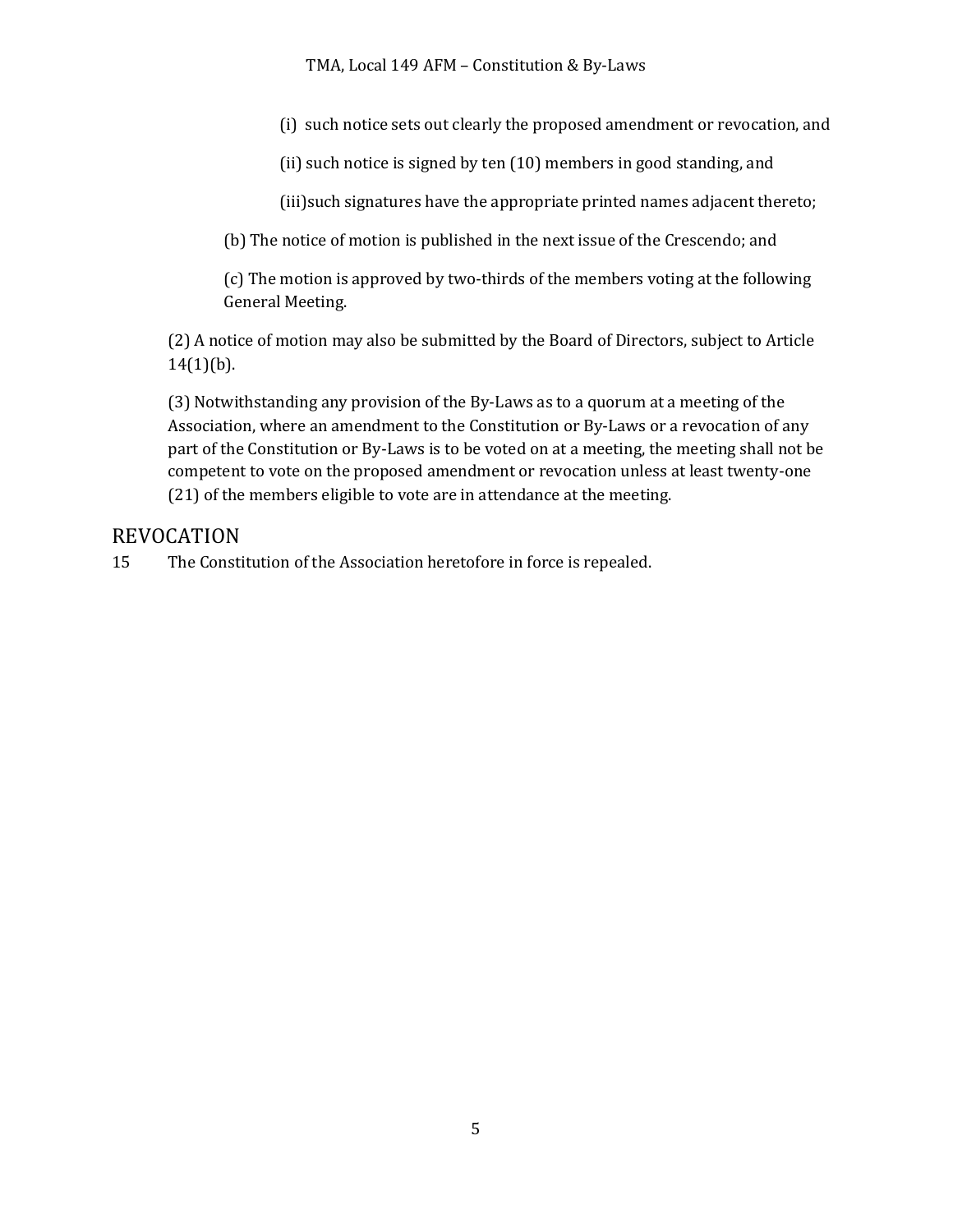# BY-LAWS

# **MEMBERS**

1 (1) A person who wishes to become a member of the Association shall:

(a) sign the application as supplied and determined by the AFM,

(b) deliver the application with the admission fee to the Association.

(2) The admission fee is \$160.00 plus the prime international initiation fee of the AFM.

 $(3)$  Notwithstanding the provisions of Sub-Paragraph  $(1)$ , where the applicant signs an agreement to pay the balance of the admission fee within two months, the application may be accepted with \$120.00. The Board of Directors may rescind the application if the balance is not paid within two months from the application date.

(4) A musician is not required to pay the annual dues of the quarter in which application is made.

(5) A musician joining the Association on or after the fifteenth day of the last month of the quarter is granted the dues of the next quarter.

2 Persons who have attended an orientation session and have met all the requirements of the AFM and this Constitution and By-Laws shall be admitted as members and be issued a membership card.

3 When a person is accepted as a member, the member shall read and sign the following oath before a member of the Board of Directors: "I do solemnly promise and swear that I will support the Constitution and By-Laws of the Toronto Musicians' Association, and submit to its mandates and obey all laws emanating therefrom; also the By-Laws of the American Federation of Musicians of the United States and Canada. To all this I pledge my most sacred word of honour."

4 Until initiated, and the full initiation fee has been paid, no applicant shall act as Contractor or Leader.

5 Where an application for membership is rejected or withdrawn, the Board of Directors may refund the admission fee if the applicant has not played any engagements during the period of time since the date of application.

6 Where the Board of Directors recommends to a General Meeting that a person be admitted as an Honourary Member, the person shall be admitted if the admission is approved by two-thirds of the members at the General Meeting.

7 (1) A member who has been a member of the Association continuously for,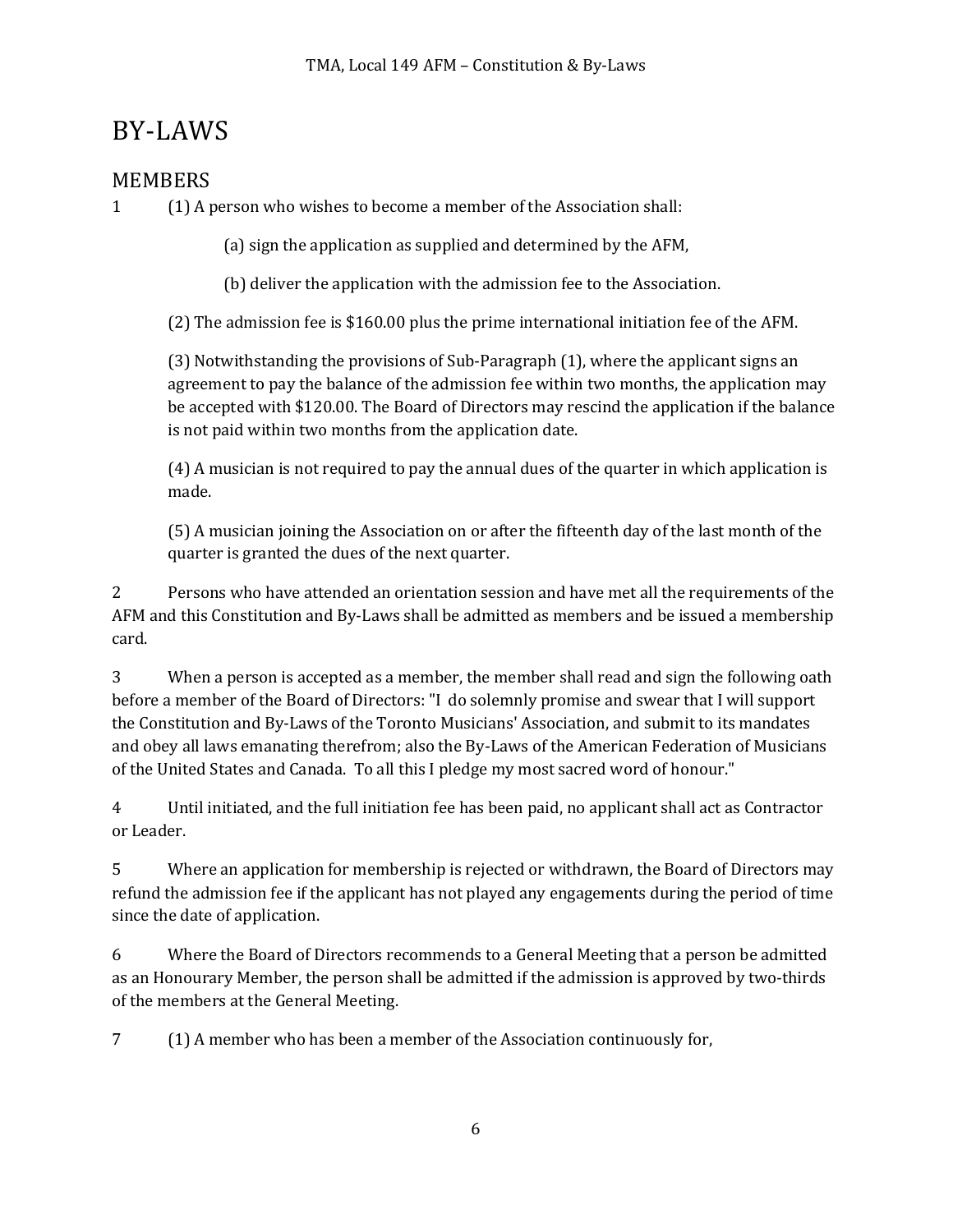(a) 35 years or more and is at least 65 years of age shall be a Life Member, and shall continue to be a member for life so long as the member complies with the Constitution and By-Laws.

(b) 20 years and is at least 70 years of age shall be eligible to apply for recognition as a Senior Member.

(c) 25 years and is at least 65 years of age shall be eligible to apply for recognition as a Senior Member.

(2) A member's status shall be determined by the accumulated total years of paid membership.

8 All matters relating to travelling musicians are governed by the By-Laws of the AFM.

9 (1) A member may request to resign as a member in good standing by submitting such request in writing for consideration by the Board of Directors, during a quarter in which the member is paid up and clear of all indebtedness to the Association. (For reinstatement fee refer to Article 14 (3).)

(2) When a member resigned "in good standing" has acted in a manner detrimental to the interests of the Association, this status may be revoked by the Board of Directors after a hearing.

## DUES

10 (1) Effective January 1st, 2014 the annual dues payable by members are:

(a) \$255.00 paid in four equal quarterly instalments of \$63.75 payable in January, April, July and October,

or

(b) \$235.00 when paid in full before the 31st day of January.

NOTE: The annual dues include Federation per capita tax as required by the AFM By-Laws.

(2) Life Members: Life members are required by the Federation to pay full Federation per capita dues and 25% of the Local's regular annual dues and assessments.

(3) (a) When dues are not paid as required by sub-paragraph  $10(1)(a)$  before the last day of the quarter in which the instalment is payable, the member shall be suspended and must comply with Article 14 of these By-Laws.

(b) A member suspended for non-payment of dues shall be automatically expelled for such non-payment after 6 months.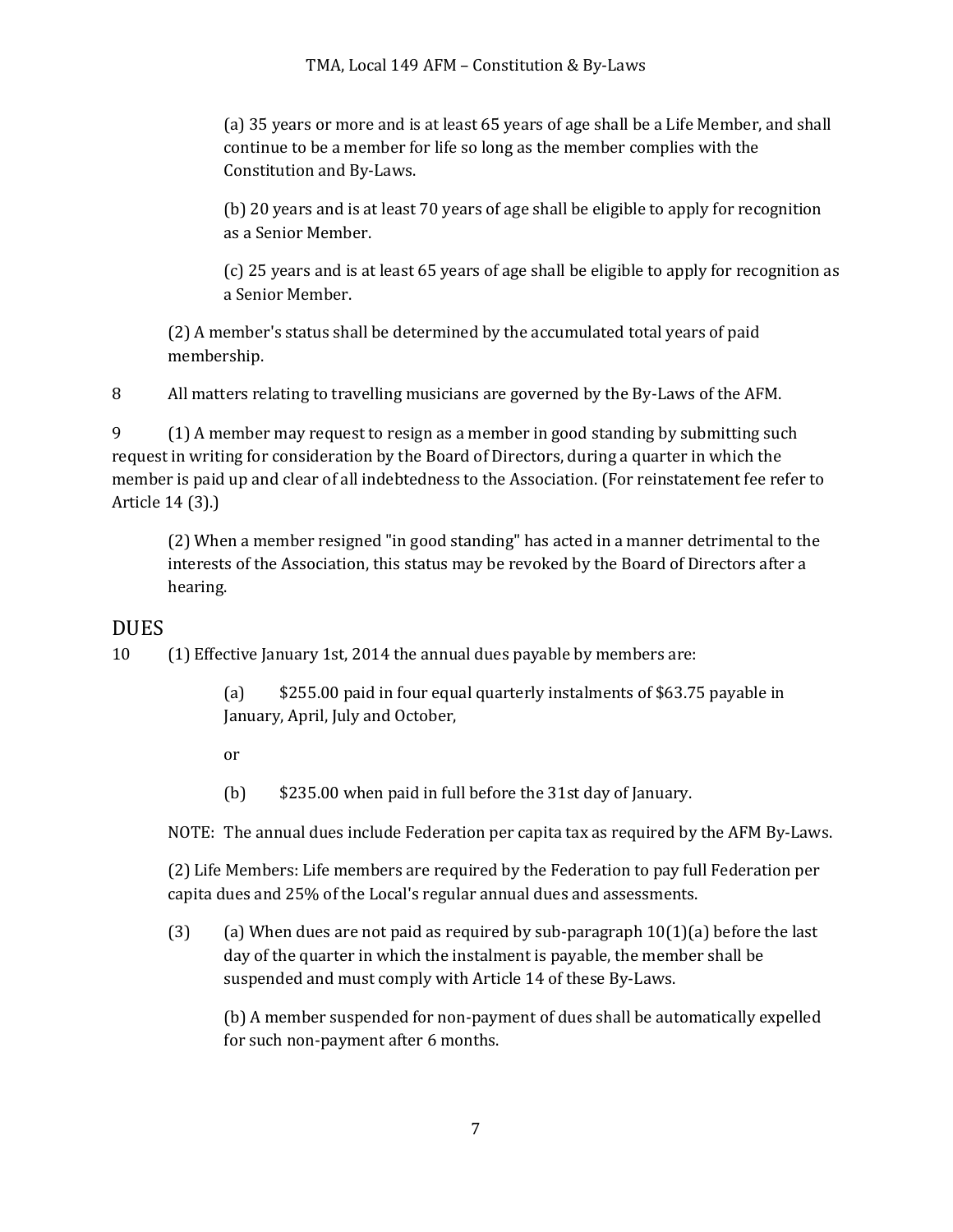## WORK DUES

11 (1) All engagements in the jurisdiction of the Association are subject to work dues based on the minimum basic fee in the Tariff of Fees. All negotiated Local, National and International Agreements are subject to work dues based on the minimum basic fee as per the applicable agreement. AFM By-Laws provide a requirement that a percentage be submitted to the Federation, known as Federation Work Dues. (Contact the Local for the appropriate work dues percentage. Work dues are 5% for MPF, 3.5% for Electronic engagements and 3% for all other engagements.)

(2) It shall be the responsibility of the Leader/Contractor to collect and submit work dues to the Association within 30 days after receipt of payment for any and all applicable engagements unless otherwise provided for by the Board of Directors of the Local.

(a) When work dues are not paid as required by sub-paragraph  $11(2)$  the member shall be suspended and must comply with Article 14 of these By-Laws.

(3) The Board of Directors is authorized to promulgate regulations from time to time which will ensure that collection procedures are fair and in the best interest of the membership.

# PENSION – MUSICIANS' PENSION FUND OF CANADA

12 (a) On all engagements the Leader/Contractor shall be responsible for collection and submission of the appropriate Musicians' Pension Fund of Canada contributions, where applicable, to the Local.

> (b) Steward: On all engagements covered by Musicians' Pension Fund of Canada contributions, a Steward, who will be a Local member of the ensemble or as otherwise provided by the Board of Directors, shall be appointed by the Association.

13 When the Board of Directors find it necessary for the members to pay an assessment, all members shall pay the assessment as levied if,

> (a) notice of the proposed assessment is published in Crescendo or any other form of communication approved by the Board of Directors, and

> (b) the proposed assessment is approved by a majority of the members at the next General Meeting.

14 (1) A member who is suspended or expelled for non-payment of dues and who applies for reinstatement may be reinstated on payment of:

> (a) all unpaid dues, fines and assessments owing at the time of suspension or expulsion; and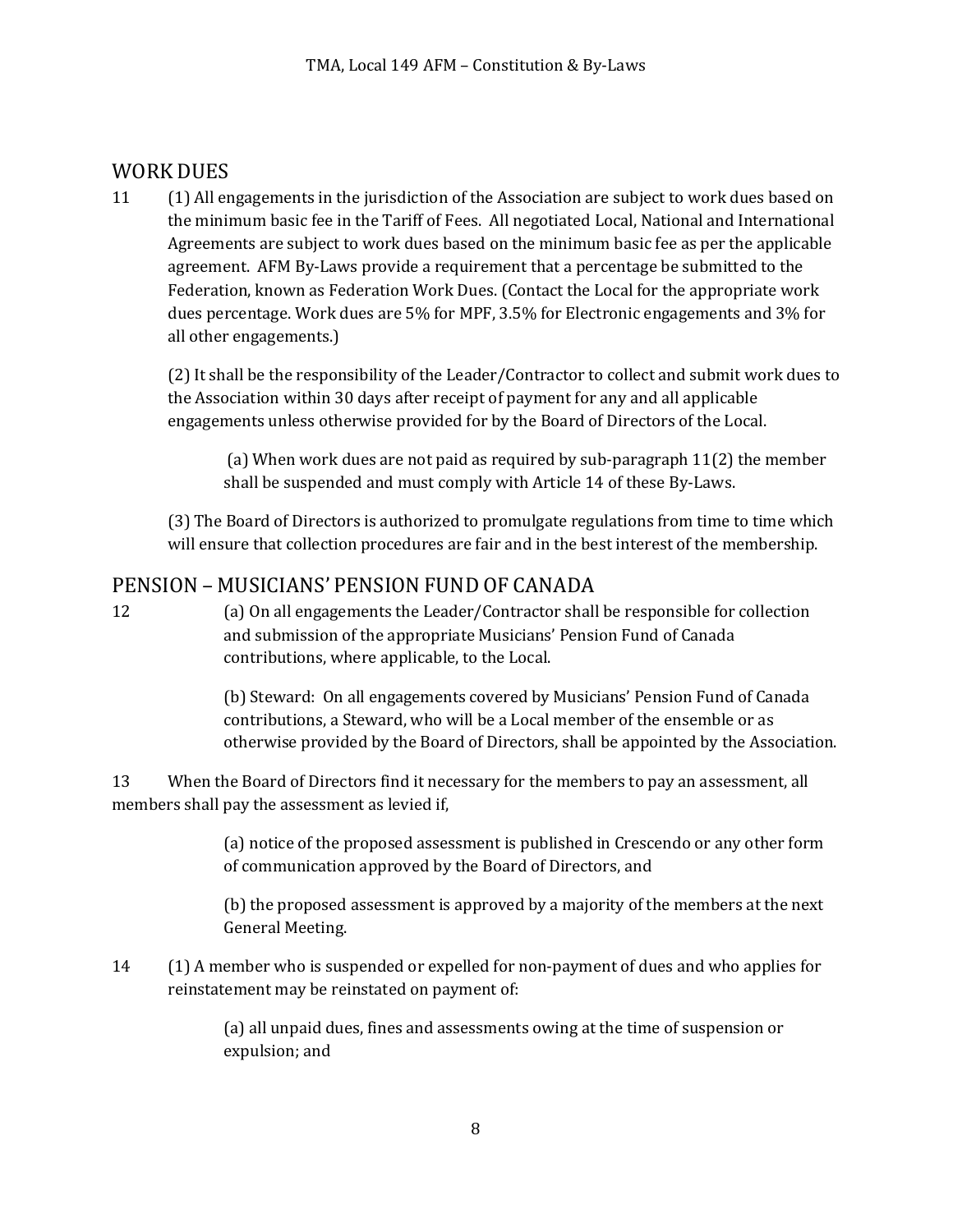(b) dues and assessments for the quarter in which the member applies for reinstatement; and

(c) reinstatement fees.

(2) A member who has resigned "in good standing" may be reinstated after one year of resignation upon payment of 50% of one year's current annual dues.

(3) A suspended member applying for reinstatement shall pay:

- (a)  $$5.00$  within 15 days after the suspension,
- (b)  $$10.00$  after 15 days and within 30 days of the suspension,
- (c) \$20.00 after 30 days and within 6 months of the suspension.

(4) A member suspended for non-payment of dues and still engaged in the music profession is a detriment to the members of the Association and the AFM. In addition to payment of the amounts required by sub-paragraph (1), the Board of Directors may impose fines before a suspended member can be reinstated.

(5) The fine imposed by sub-paragraph  $(4)$  shall not exceed \$10.00 for each day that the suspended member has offended.

### CODE OF ETHICS FOR MEMBERS

15 (1) Members of the Association shall not:

(a) contract, perform or rehearse with a person who is not a "member in good standing" of the Association or the AFM,

(b) accept or play an engagement for a Leader or Contractor who is not a "member" in good standing" of the Association or the AFM,

(c) appear on an engagement when not in "good standing",

(d) misrepresent their standing in the Association or the AFM,

(e) accept or play an engagement for a Booking Agent who is not licensed by the AFM,

(f) be insulting to any member or make any remarks detrimental to the Association or the AFM,

(g) appear for an engagement in an improper condition or behave in an insubordinate or an improper manner on an engagement,

(h) belittle the character or ability of another member in any manner whatsoever,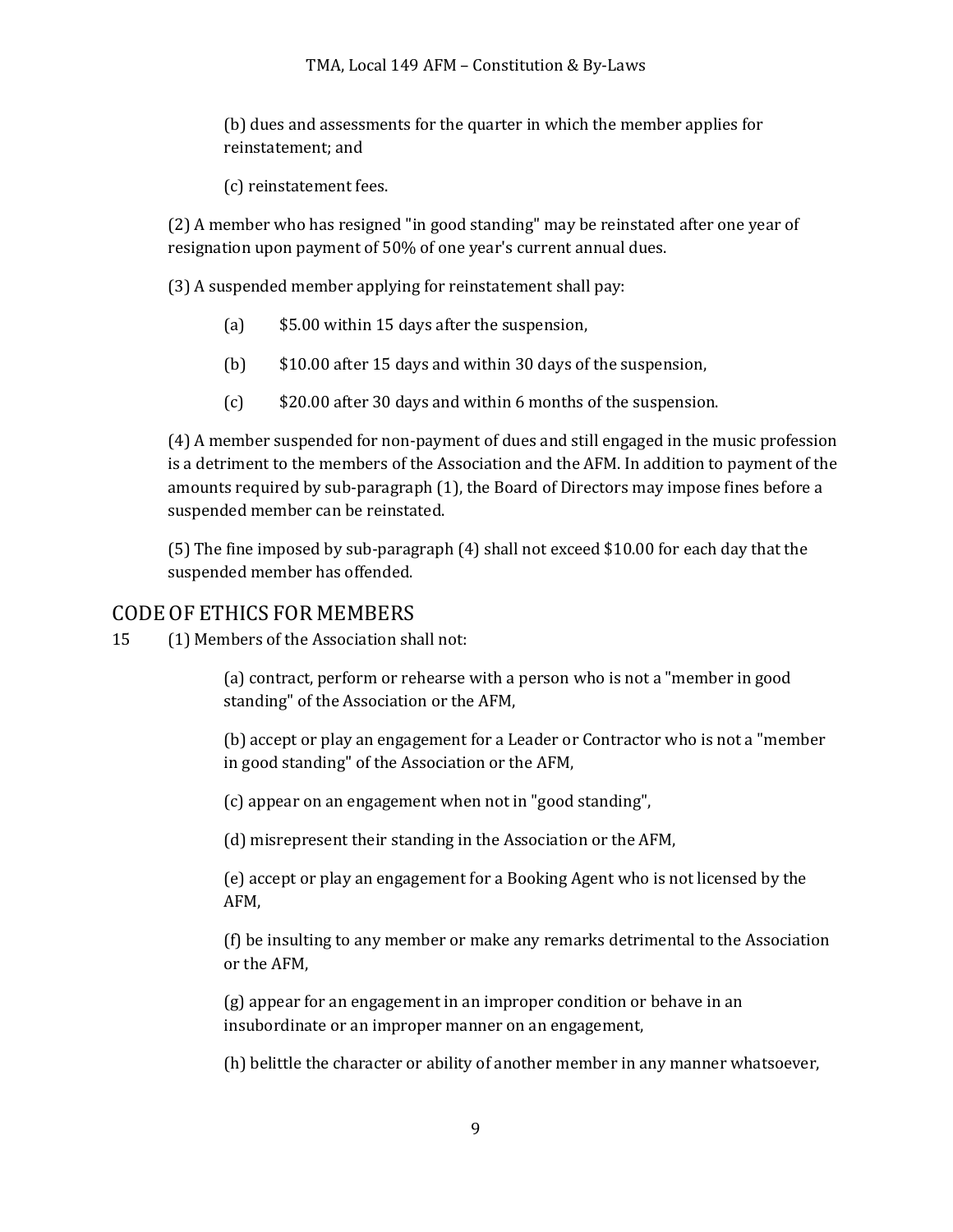(i) attempt in any way to injure another member's earning capacity,

 $(i)$  i. accept a fee for service in any amount less than applicable in the Tariff of Fees or incorporated in an agreement of this Association and/or the AFM,

ii. pay a fee to a member in any amount less than that shown in the Tariff of Fees of this Association.

iii. play without fee except as provided in Article 16,

(k) accept tickets or any other reward in lieu of fees as set out in the Tariff of Fees,

(I) offer any inducement other than musical services to obtain an engagement,

(m) monopolize an engagement or conspire to monopolize an engagement directly or indirectly or in any manner whatsoever,

(n) accept an engagement from or perform an engagement for a person, firm, association or corporation,

i. whose name appears on the Unfair List of the Association or the AFM,

ii. who is directly or indirectly connected with a person, firm, association or corporation whose name appears on the Unfair List of the Association or the AFM,

(o) change their address or telephone number without notifying the Association within twenty-one  $(21)$  days of the change,

(p) disobey an order of the Board of Directors,

(q) fail to produce any document required by these By-Laws or to reply to correspondence from an Officer or the Board of Directors within a minimum period of seven  $(7)$  to a maximum period of twenty-one  $(21)$  days as prescribed in the said correspondence. Such time period shall count from the date of the post-mark of such correspondence,

 $(r)$  commit a breach of good faith and fair dealing,

(s) pay the Association by a cheque which is returned unpaid or protested or otherwise be in default of payment of dues, assessments, AFM-EPW Fund obligations or advertising accounts in Association publications,

(t) be entitled to attend a General Meeting without establishing their status as a "member in good standing",

(u) act in any manner detrimental to the interests of the Association.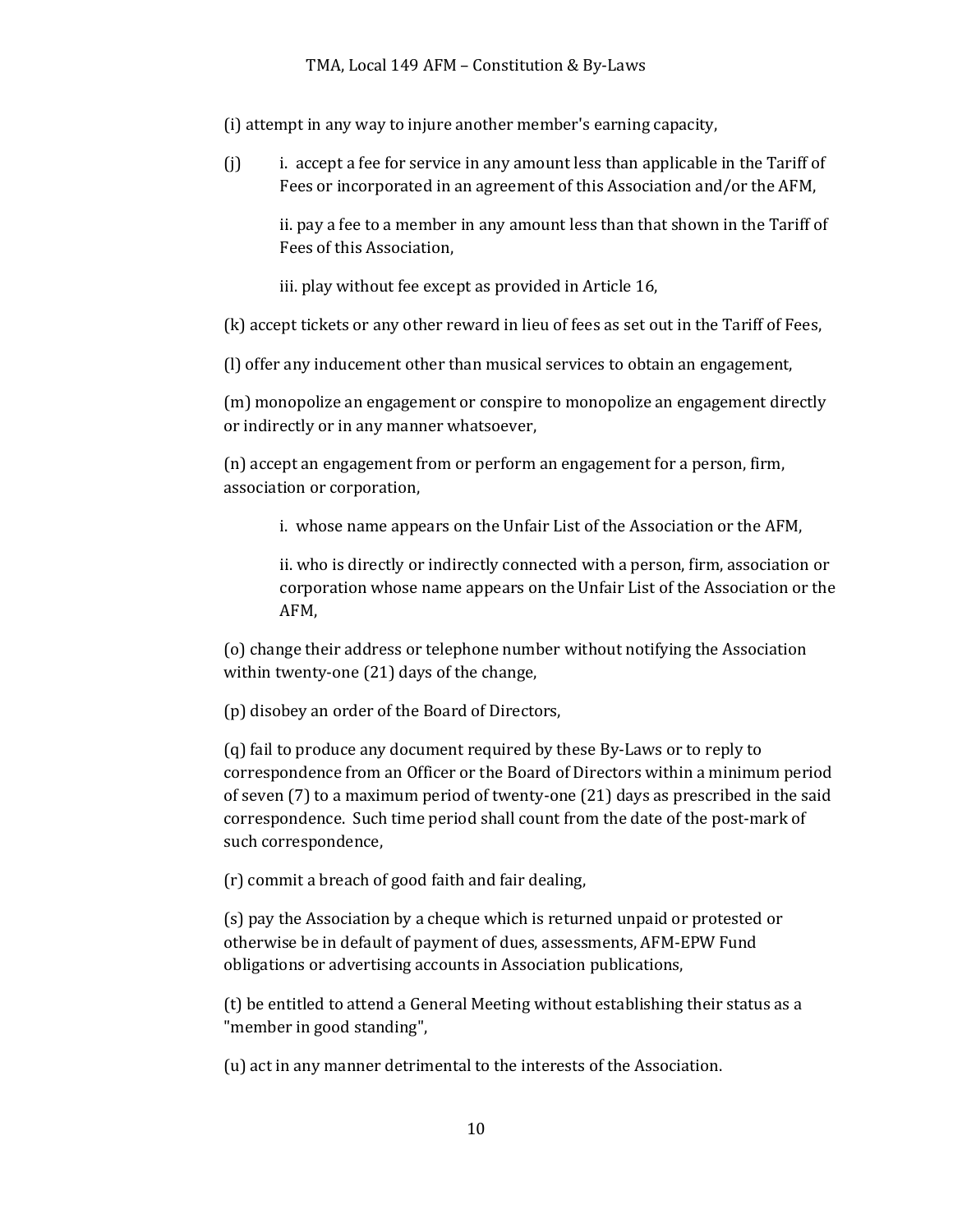16 Where a person makes a request in writing to the Board of Directors for permission for a member to play without remuneration, the member may play if the Board of Directors:

(a) deem the playing non-competitive, and

(b) inform the member and the person making the request that the member may play as requested.

17 Members without a valid membership card in their possession shall be assumed to be suspended unless proven otherwise.

(1) Members who fail to produce their valid membership card on an engagement when requested to do so by the Leader, Steward, or authorized Representative, must be reported to the Board of Directors.

18 Where tips and gratuities are presented to members performing on an engagement, the tips or gratuities must:

(a) be divided equally between the members performing the engagement, and

(b) not be accepted as part of wages.

### **SUBSTITUTES**

19 When a member accepts an engagement the member shall personally fulfil the engagement.

(1) A member shall not accept an engagement where contracted hours conflict with those of an engagement for which the member is already contracted and/or receiving fees unless a substitute is provided according to Article 19(2). Notwithstanding the previous sentence, the restriction shall not apply in the case of a member accepting an engagement while receiving vacation pay (fee) under any collective agreement, in accordance with the By-Laws of the AFM.

(2) A member may provide a substitute:

(a) only with the consent of the Leader, or

(b) due to illness or extreme cause, or

(c) when occupied with Board of Directors duty.

(3) Substitution of a Leader may occur only with the consent of the Purchaser, in which case a substitute Leader shall be appointed to fulfil the responsibilities of the Leader and receive the appropriate Leader's fee.

20 Members shall be personally responsible for the pay of their substitutes.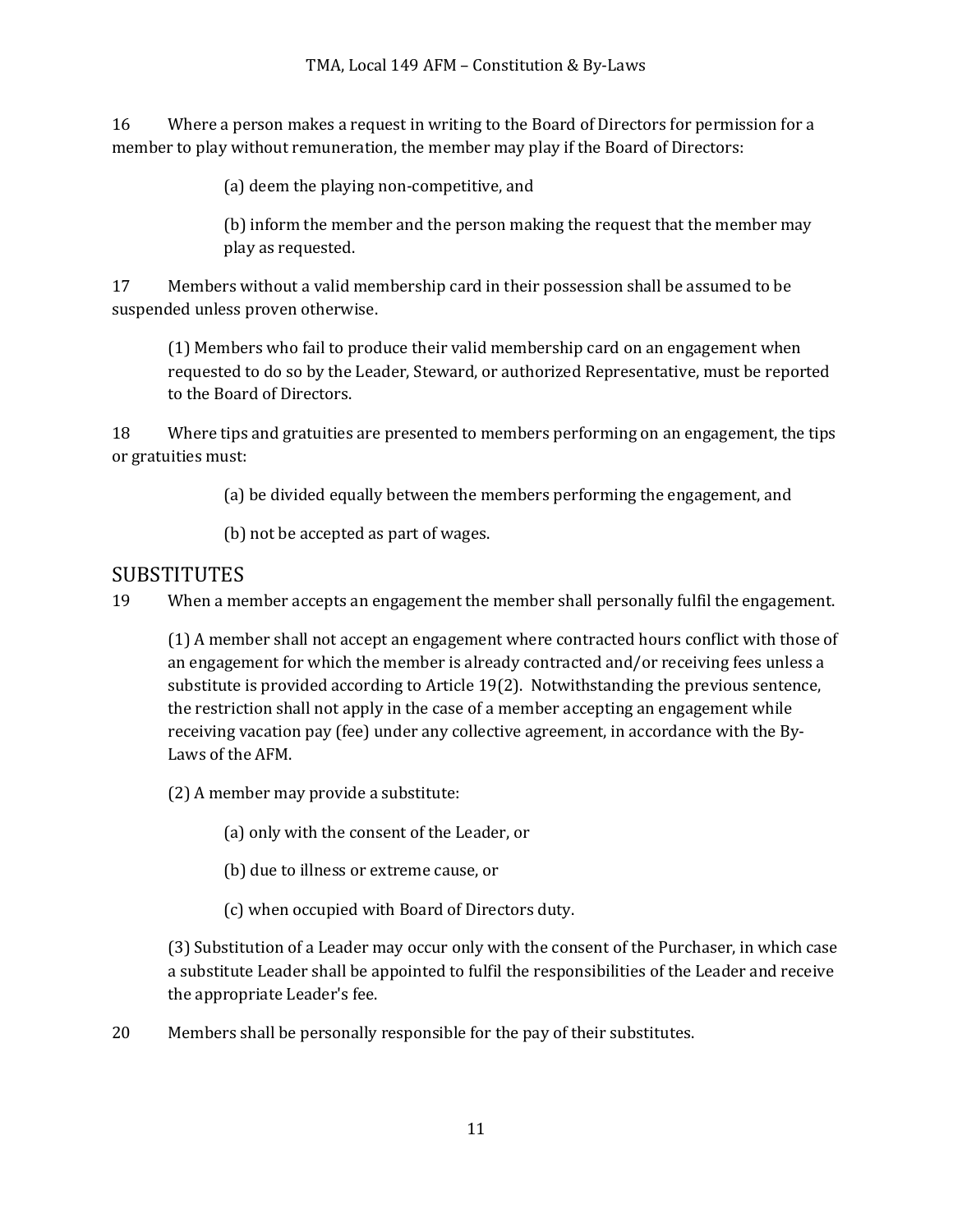(1) When a member has received payment for an engagement and the substitute has not received payment from the member, the substitute shall be entitled to an additional 5% after 15 days up to and including 30 days; 10% after 30 days up to and including 60 days; and 50% after 60 days.

(2) If a member has sent a substitute to an engagement, the substitute shall be paid the applicable miscellaneous fee for the hours booked with a minimum fee equivalent to a two hour call.

(3) In case of illness, bereavement or vacation, pro-rata fees are to apply.

(4) If a member has sent a substitute on a radio or television engagement, the substitute shall be paid pro-rata based on the total fee of the engagement exclusive of uses of prerecording when a member is deemed present, provided that the minimum fee must be at least equivalent to a two hour call.

### DISENGAGEMENT

21 A Leader who receives a notice of improper disengagement shall notify the Association within seventy-two (72) hours.

22 A member (engagee) who has accepted an engagement from another member (engager) shall not be disengaged without mutual consent.

(1) Barring mutual consent, a member is entitled to the full fee for that engagement from the engager.

23 Members of bands or orchestras who share equally in expenses and income shall treat each other fairly and equally.

(1) Such organizations shall not disengage their members unless they give at least four weeks notice in writing to the disengaged member.

(2) If the band or orchestra performs any engagement(s) during the minimum notice period, the member shall be entitled to be paid by the band or orchestra an amount equal to that which would have been received if the engagement(s) had been fulfilled.

(3) A member shall not terminate an engagement with a band or orchestra referred to in Article 23 unless a minimum of four weeks notice is given in writing to the band or orchestra.

(4) Where a member referred to in sub-paragraph (3) fails to give the required notice and such failure directly results in the cancellation of any engagement(s) during the required notice period, the other members of the band or orchestra shall be entitled to file a claim.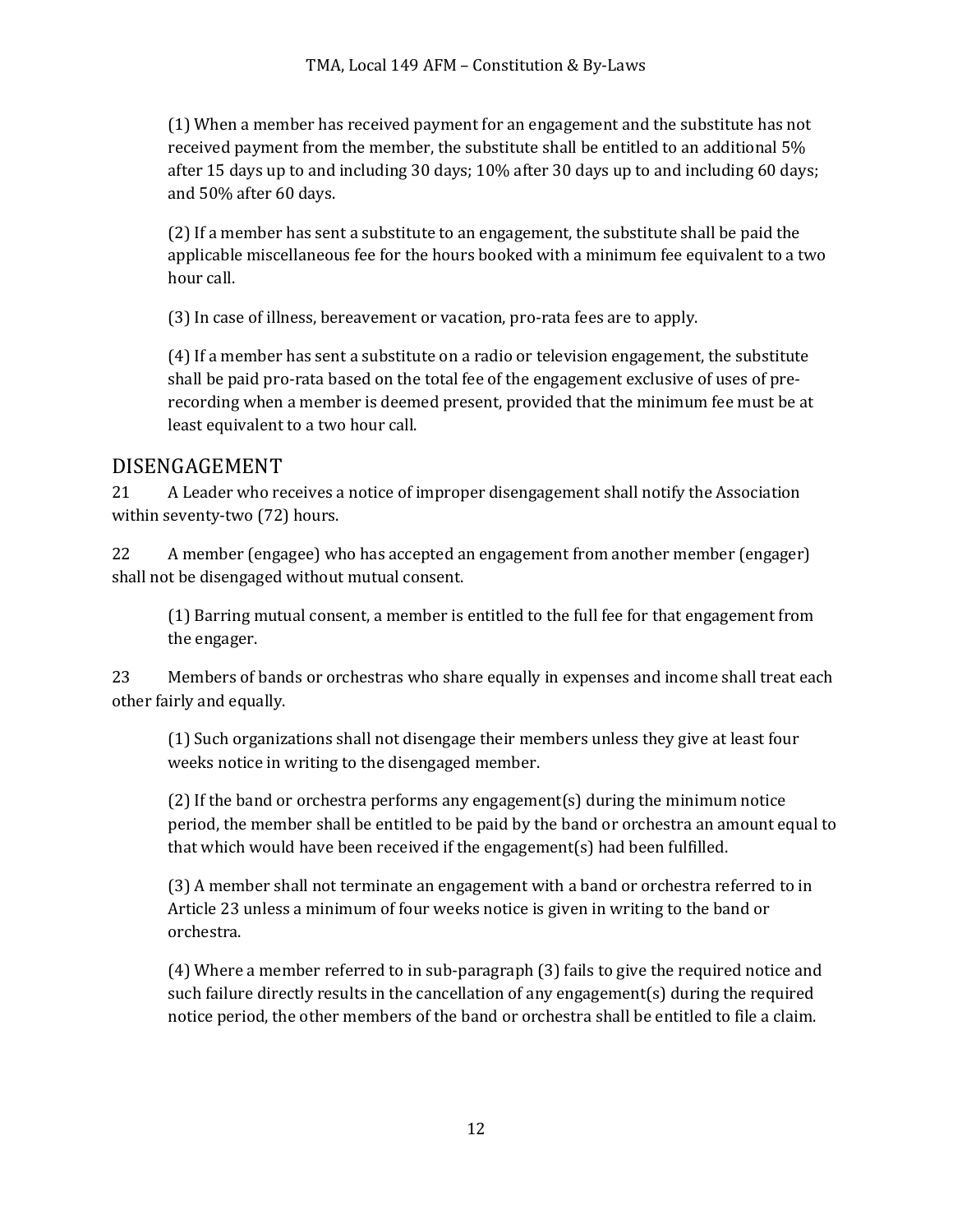(a) The Board of Directors may require the responsible member(s) to make payment to the claimant(s) in respect to the lost fees.

24 On an engagement to which a weekly fee applies, a member:

 $(1)$  shall not be disengaged unless the Leader provides a minimum of two weeks notice in writing,

(2) shall not terminate the commitment without providing the Leader with a minimum of two weeks notice in writing,

(3) and such notice must be given by the end of a contracted week.

25 A member may not be summarily dismissed from an engagement without just cause.

(1) A member summarily dismissed from an engagement may request the Board of Directors to investigate and decide whether the cause of dismissal was just.

# CONTRACTORS/LEADERS

26 (1) When at least ten members are engaged on a radio, television or theatrical engagement the Leader shall:

(a) choose a Contractor, and

(b) notify the Association in writing of the name of the Contractor.

(2) The Contractor shall:

(a) be present for the entire engagement,

(b) In all matters adhere strictly to the laws and regulations of the Local and any laws and regulations of the AFM pertaining to the engagement. The Contractor and the Leader shall be responsible for the strict adherence to the laws and regulations of the Local and any laws and regulations of the AFM pertaining to the engagement. If a violation occurs, the Contractor shall immediately advise the Leader and make a written report to the Local within one week of the end of the engagement.

(c) be responsible on behalf of the Leader for calling musicians that have been selected by the Leader.

(3) The Contractor shall not render any additional services or perform any other functions on behalf of the Leader or engager.

(4) The Leader shall appoint a Contractor according to the terms of the particular collective agreement that provides for such an appointment.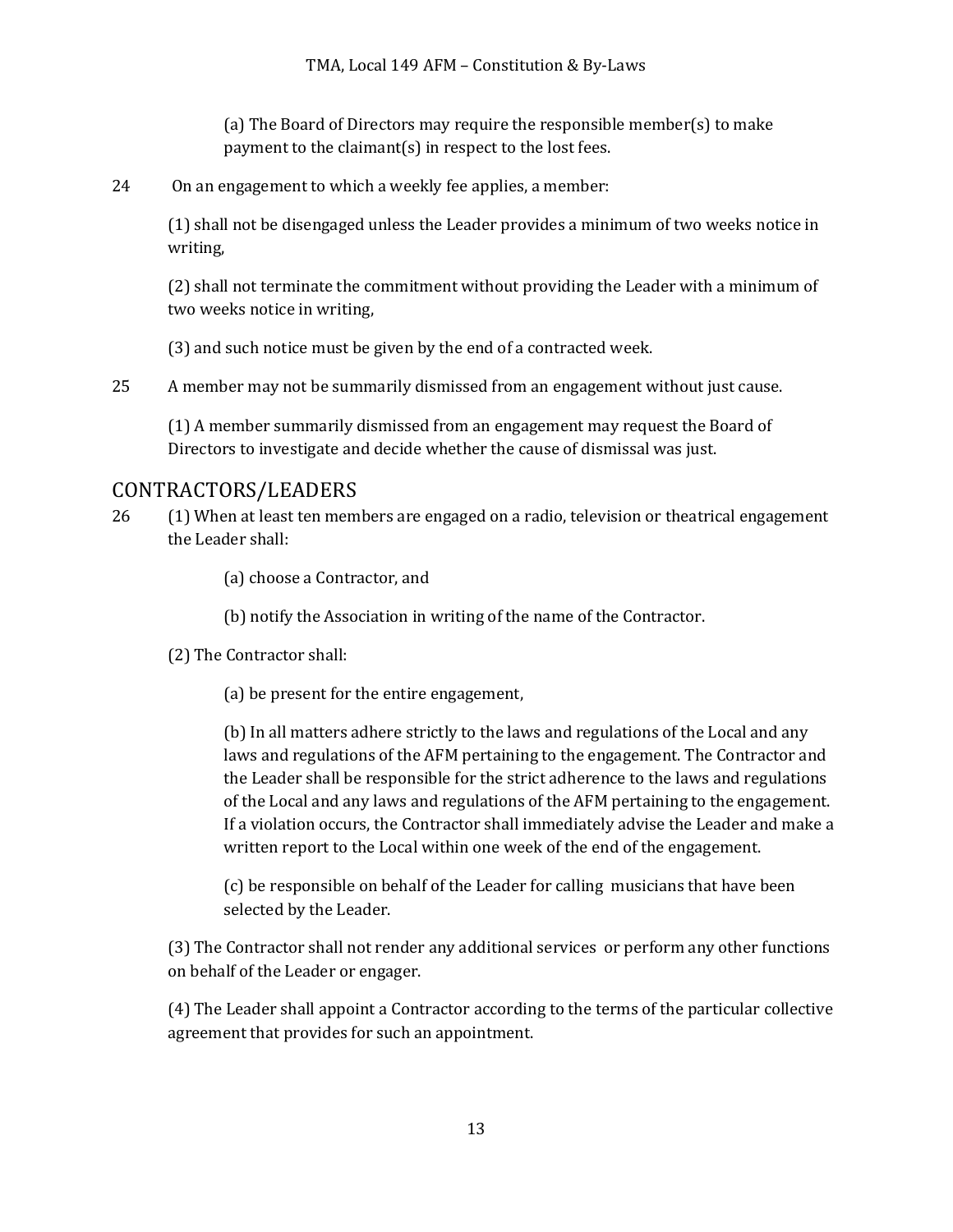27 (1) All members on an engagement including players, copyists, arrangers and librarians shall be engaged by the Leader.

(2) No member other than the Leader shall be engaged by the person requiring musicians.

(3) A Leader or Contractor when booking a member or members, must specify the type, place, name of function, date and contracted starting and finishing time of the engagement.

(4) The Leader or Contractor must notify all contracted members of any approved changes to the published fees or conditions within a reasonable time before the commencement of the engagement.

28 Subject to any collective agreement or promulgated agreement that may govern and engagement:

(1) A Leader or Single Musician shall file and executed contract or report form, supplied by the Association or the AFM, for every engagemet, with the Association at least three days before the engagement.

(2) In cases of emergency where a contract cannot be filed as required by Article  $28(1)$ , a notification of the engagement must be telephoned to the Association office within a reasonable time prior to the starting time of the engagement. However, a contract must be filed within seven days of the start of the engagement.

(3) The contract filed under Article  $28(1)$  shall list name(s), Local number(s), email address(es), HST or TMA ID or AFM ID number(s), where applicable, , of the musician(s) contracted for the engagement. Where musicians have never been members of the AFM the contract shall list HST or social insurance numbers and e-mail addresses for those musicians. Any musician included on a filed contract who is not a member in good standing at the time of the engagement(s) on a submitted contract or report form, shall be governed by a Temporary Membership Policy, which shall be established by the Board of Directors, and may be amended from time to time by the Board of Directors at their discretion.

(4) The Leader shall be responsible to notify the Association office in writing of any change of musician(s), date(s), or conditions to the contract immediately.

(5) A Leader who does not file a contract in accordance with sub- paragraph (1) shall be personally liable for all fees due to the musicians on that engagement.

(6) Leaders are responsible for engaging only members in good standing or temporary members under a temporary membership permit. Beginning thirty (30) days from the filing of a contract or report form, the Leader shall be personally liable for all unpaid membership fees required to bring all musicians into good standing for the engagement(s) on that contract or reportform. If requisite membership fees remain unpaid sixty (60) days after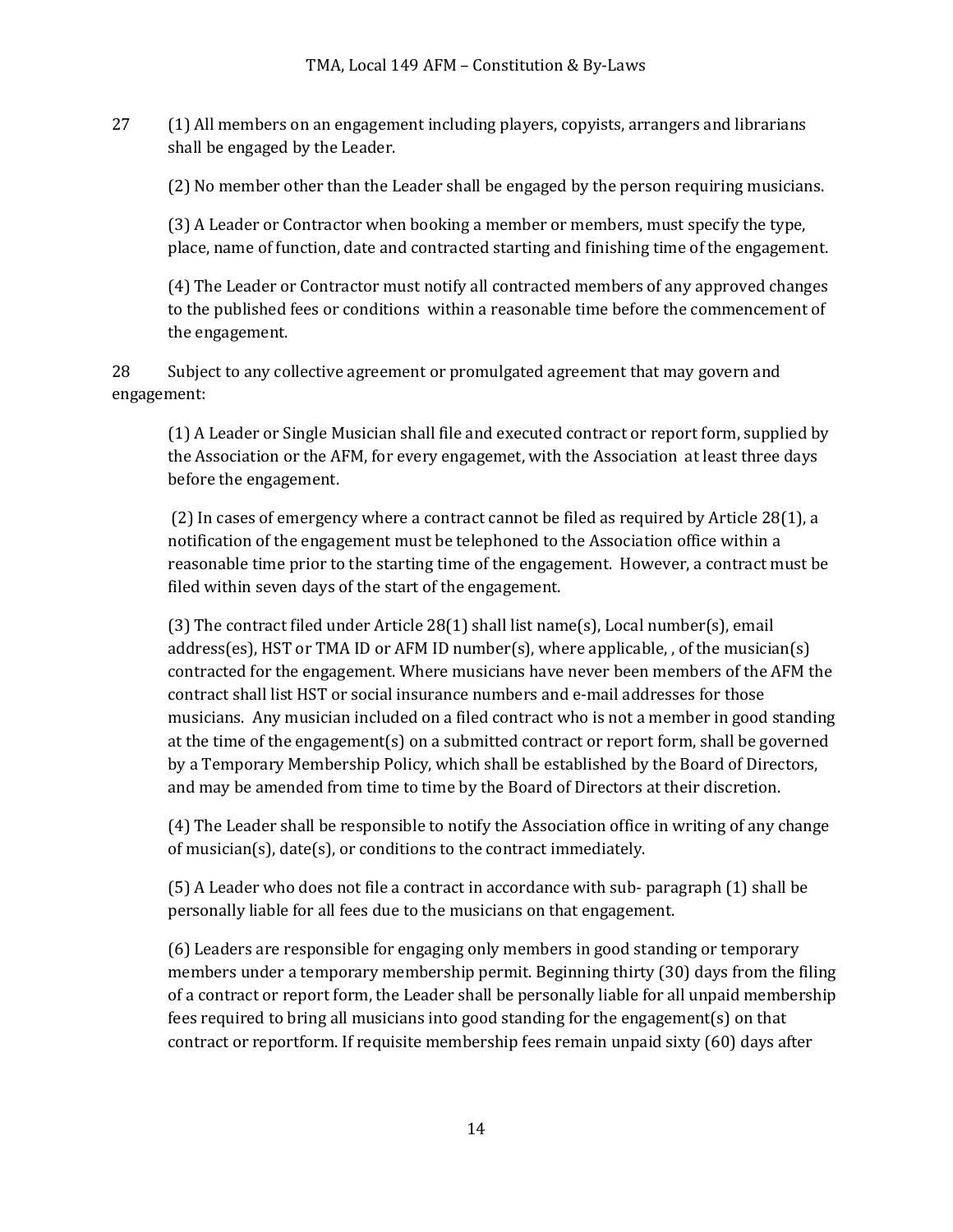the filing of a contract, the Leader shall be suspended and must comply with Article 14 of these by-laws."

- 29 A member who learns of any violation of the Constitution, the By-Laws or the Tariff of Fees, shall report the violation forthwith to an Officer of the Association.
- 30 (1) The length of an engagement or paid rehearsal shall be computed from the time that members are contracted to begin until the time of dismissal.

(2) Members may be ordered to report fifteen minutes before the start of a contracted engagement, however, this time shall not be used for preparing the programme.

(3) Members shall report to an engagement at the time ordered.

- 31 No member shall agree to accept shares of receipts or profits in lieu of fees unless approved by the Board of Directors.
- 32 (1) A Leader shall pay all members:

(a) within fifteen days of the end of the engagement, or

(b) within six days after receipt of a cheque in payment for the engagement, or

(c) on the day of receipt of cash in payment for the engagement.

(d) such payment as outlined in (a), (b), (c) above made by a returned or protested cheque, may make the Leader liable to a fine equal to the amount of the cheque.

(2) When a Leader has received payment for an engagement and a member has not received payment from the Leader, the member may make application for additional (penalty) payment. Such payment shall be determined by the Board of Directors to a maximum of an additional  $5\%$  after fifteen days up to and including 30 days; 10% after 30 days up to and including 60 days; and 50% after 60 days.

33 (1) A member who has a monetary claim against any member, person, firm, association or corporation shall submit a written and signed report to the Association setting out full particulars of the claim within one year after the default in payment. When the member has duly filed the claim, the matter must be referred to the Board of Directors.

(2) The Board of Directors in its discretion may attempt to collect any contracted fees through legal procedures in any claim which has been filed with the Association.

(3) Where the Board of Directors allows a member's claim filed pursuant to paragraph (1), and the person, firm, association or corporation responsible for paying the member either fails to pay the claim or fails to lodge an appeal from the decision within the stipulated time, or a claim allowed pursuant to paragraph (2) of this article, the Board of Directors may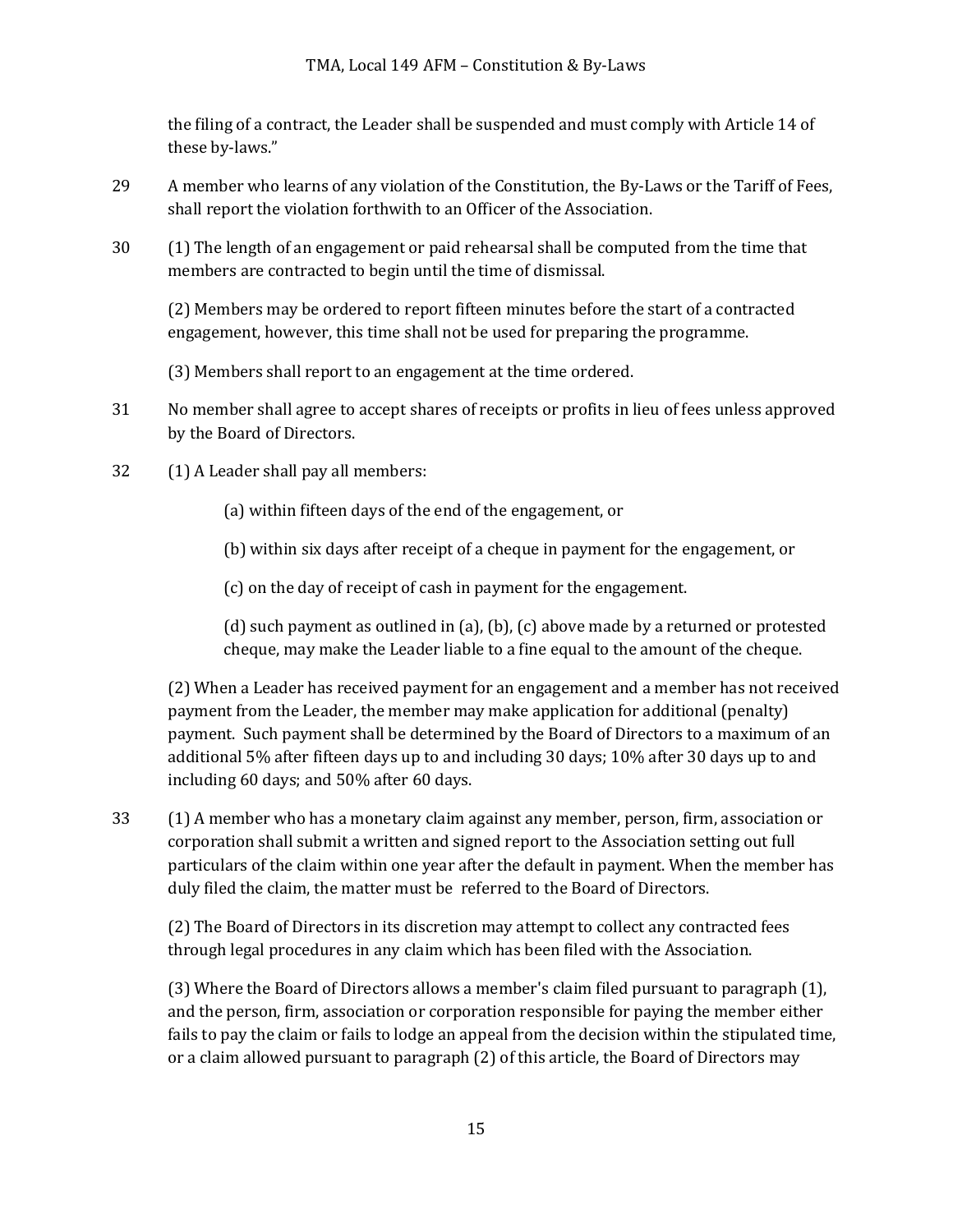place the name(s) of the party(ies) responsible on a list entitled "The Defaulters' List" and notify the AFM.

(4) Unless otherwise determined by the Board of Directors, a member who has not complied with paragraph (1) shall not receive the assistance of the Association.

- 34 Before an engagement commences or at any time during an engagement, the Board of Directors may order all or any part of the fees for an engagement to be paid to the Association in trust for the members until the termination of an engagement.
- 35 When any person, firm, association or corporation engages or permits the engagement of musicians who are not members of the AFM or acts in any manner detrimental to the interests of this Association or the AFM, the Board of Directors may place the offending party on the Local Unfair List and request the Federation to place the offending party on the International Unfair List.

36 When required in the Tariff of Fees a Leader shall provide meals, transportation and lodging for members playing an engagement.

37 A member may be required to buy a uniform or any part thereof;

(a) when the engagement is for a period of at least ten weeks,

(b) at a cost not exceeding  $5\%$  of the aggregate weekly fee.

38 All members of a group who successfully audition for an engagement must be given the opportunity to perform the engagement.

39 A member may enter into a contract for an engagement longer than one year only when permitted by the Board of Directors.

40 When the Association designates a member on an engagement as a Steward, the Steward shall perform such duties as may be assigned by the Association, and report weekly to the Association:

(a) the name, status and Local number of all travelling musicians,

(b) the name and instrument played by any non-member who appears on an engagement.

41 Throughout an engagement the number of members engaged shall remain constant.

42 A member shall double on an instrument only as allowed in the Tariff of Fees.

## PENALTIES AND FINES

43 A member late for an engagement may be fined not less than \$10.00.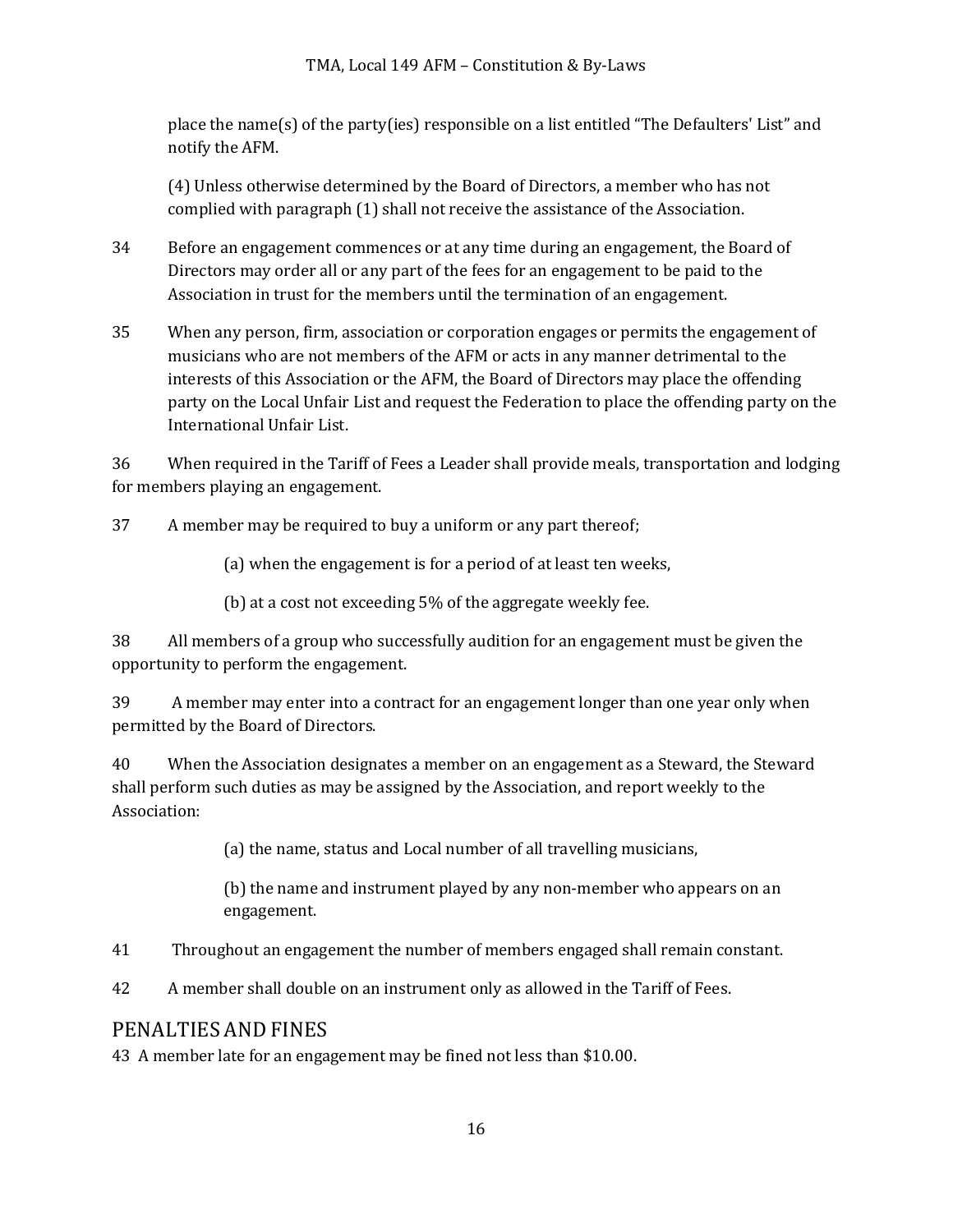44 Except as provided in these By-Laws, a member who accepts a fee less than the Tariff or accepts any benefit or partial payment in lieu of fees shall be liable to a fine of not less than \$25.00.

45 (1) A Leader who does not pay the members within fifteen days after an engagement, shall be liable to a fine of not less than \$10.00.

(2) A member who pays a cheque to the Association which is returned unpaid or protested is liable to a fine of not less than \$10.00.

46 A member who does not report a change of address or telephone number to the Association as required by these By-Laws, shall be liable to a fine of not less than \$10.00.

47 A member who does not file a contract, Steward's Report or any document required by these By-Laws, shall be liable to a fine of not less than \$25.00.

48 Except as otherwise provided by these By-Laws, a member charged and found guilty of a violation of the Constitution or these By-Laws, at the discretion of the Board of Directors, is liable to

(a) a fine of not less than \$10.00 and not more than \$1,000.00, and/or

(b) suspension or expulsion from membership.

49 Unless otherwise allowed by the Board of Directors, a member shall pay fines to the Association within twenty-one days from the date of the Letter of Notice.

# MEETINGS OF ASSOCIATION

50 (1) Unless otherwise ordered by the Board of Directors, General Meetings shall be held in the months of February, May or June, October, December, at such time and place in Metropolitan Toronto as may be determined by the Board of Directors.

(2) Special General Meetings of the Association shall be called by the President within fourteen days after a demand for a meeting accompanied with a written statement of the reasons for demanding a meeting signed by at least forty (40) members of the Association has been presented to the President.

(3) The President or the Board of Directors may call a Special General Meeting.

(4) Notice of time, place and purpose of all General Meetings and Special General Meetings shall be published in Crescendo or any other form of communication deemed necessary and mailed at least twenty-one (21) days before the meeting. During election years only, the December issue of Crescendo is to be mailed at least twenty-eight (28) days before the meeting.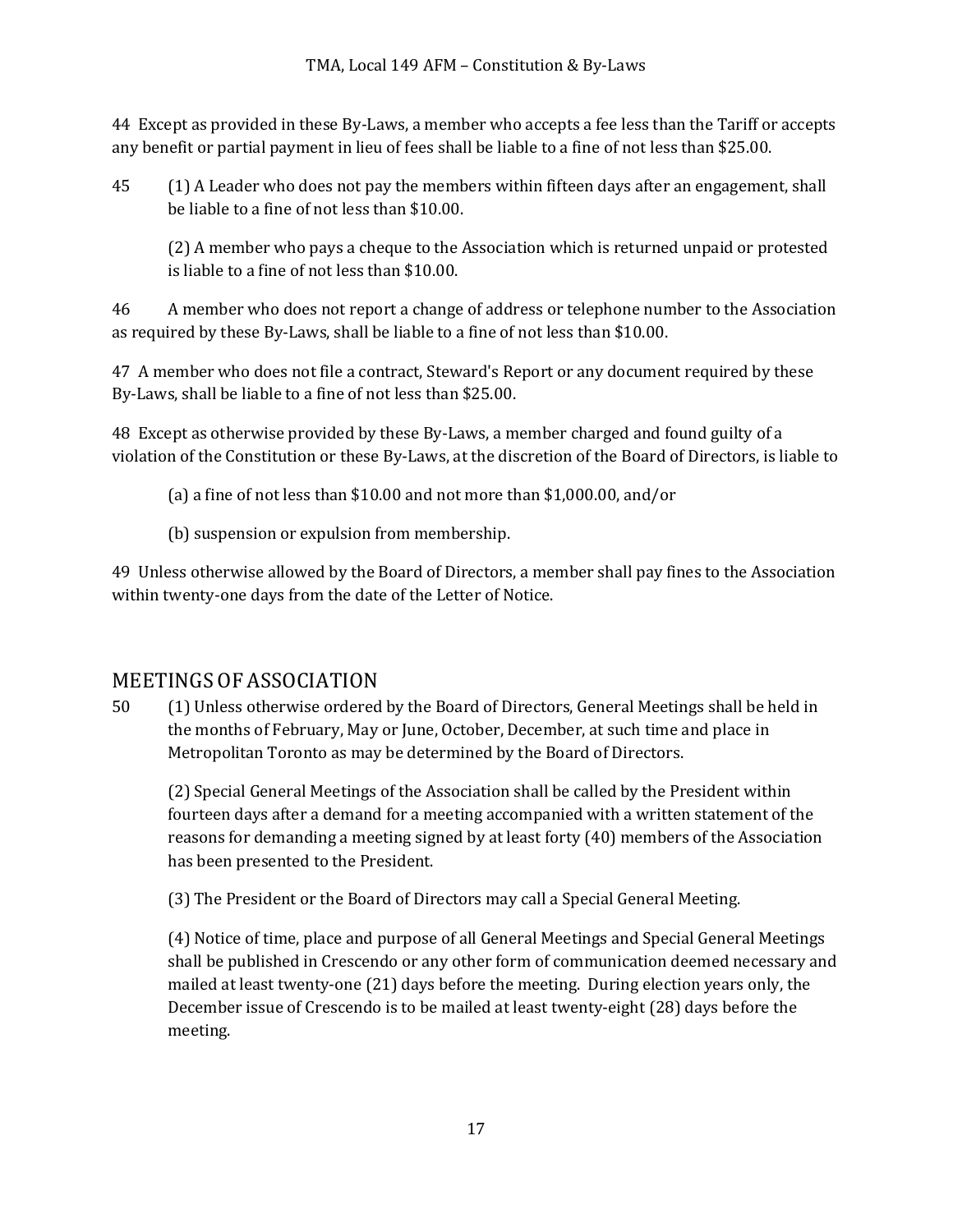(5) RATIFICATION MEETINGS - Any agreement for fees and conditions between the Toronto Musicians' Association and the Toronto Symphony Association, National Ballet Company of Canada and/or the Canadian Opera Company, shall not be deemed to be in effect unless and until it is ratified by secret ballot, by a simple majority of those members of the orchestra voting.

(6) The May or June meeting as specified in Section  $50(1)$  shall be the Annual General Meeting of the Association. At this meeting, the membership shall approve the audited Financial Statements for the Association as published in Crescendo. These Statements shall include the Financial Statements for the Building Corporation and the Consolidated Statements. This meeting shall also pass a motion to appoint auditors for the ensuing year.

51 (1) Except as provided by the Constitution, twenty-one (21) members eligible to vote shall constitute a quorum at a regular or Special General Meeting of the Association.

(2) If the quorum for any General Meeting is not obtained, or the quorum is lost before the order of business has been completed, all business related to the General Meeting in question shall be deferred to the next regular General Meeting.

(3) If a quorum is not obtained for two consecutive General Meetings, the Board of Directors shall have the authority to act on behalf of the Local on any matters; with the exception of amendments to the Constitution, By-Laws or Tariff of Fees; that would normally have been handled at the General Meetings.

52 All meetings of the Association shall be conducted in accordance with the rules of order as follows:

RULE<sub>1</sub>

The order of business shall be:

- 1 opening of meeting by President.
- 2 roll call of Officers.
- 3 reading of Minutes of previous meeting.
- 4 nomination of Officers.
- 5 election of Officers.
- 6 installation of Officers.
- 7 report of Secretary.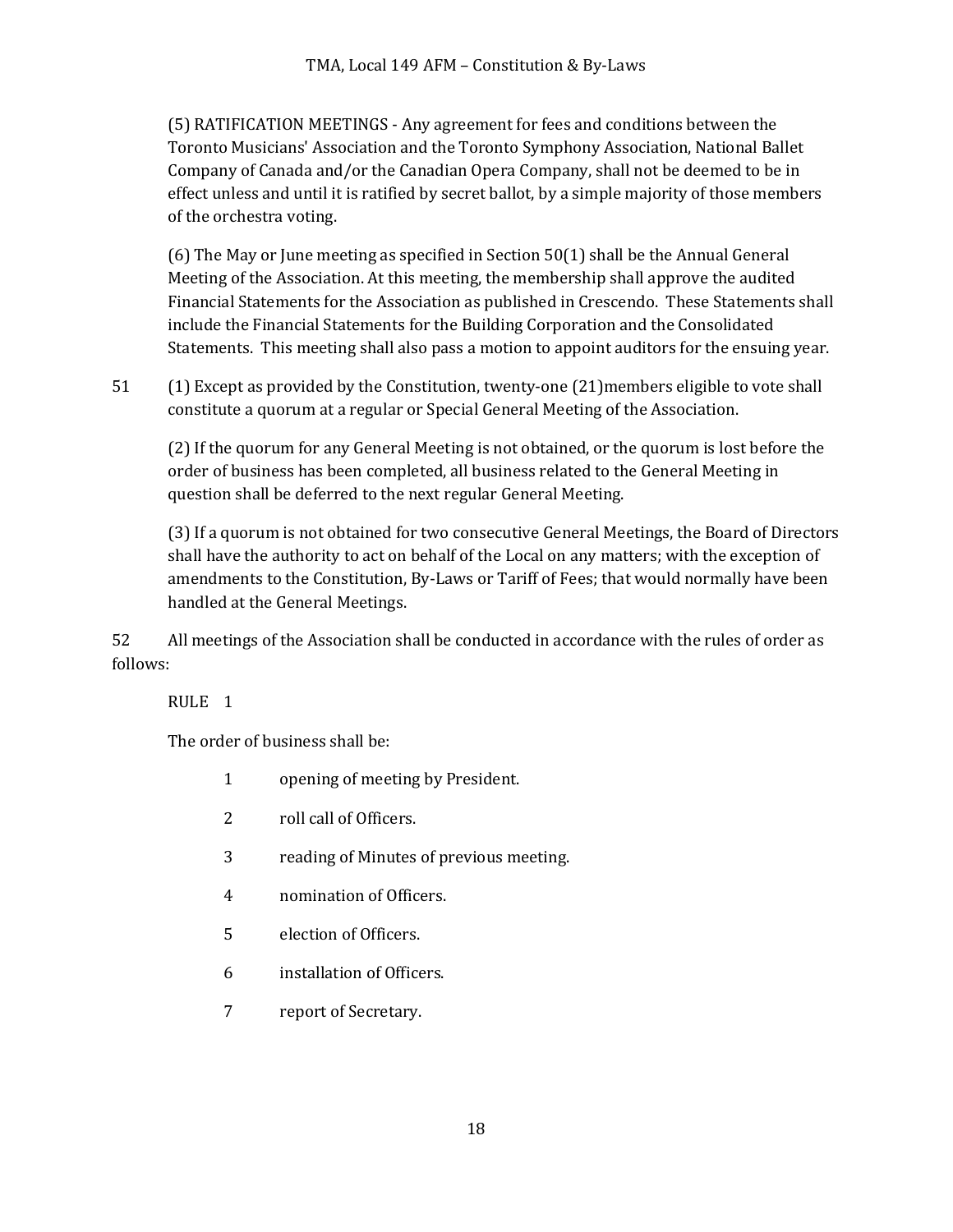#### TMA, Local 149 AFM - Constitution & By-Laws

- 8 report of Treasurer, including appointment of auditors at the May Annual General Meeting.
- 9 reports of committees.
- 10 communications.
- 11 deferred business.
- 12 new business.
- 13 notice of motions.
- 14 adjournment.

#### RULE<sub>2</sub>

Subject to the discretion of the President, a meeting shall commence within thirty minutes of the time appointed for a meeting or on the appearance of a quorum, whichever shall first occur.

### RULE<sub>3</sub>

(1) A member desiring to speak shall rise and address the President.

(2) When two or more members rise at once the President shall designate the order in which the members are to speak.

#### RULE 4

(1) A Motion shall be put into writing, if ordered by the President.

(2) A Motion stated by the President shall be the property of the Association unless withdrawn on consent of the Mover and Seconder.

(3) No Motion shall be stated by the President nor be open for discussion until it has been moved and seconded.

(4) When a Motion is before the meeting no other Motion shall be put before the meeting except a Motion to,

#### (a) adjourn,

- (b) lay on the table,
- (c) take a vote,
- (d) close debate,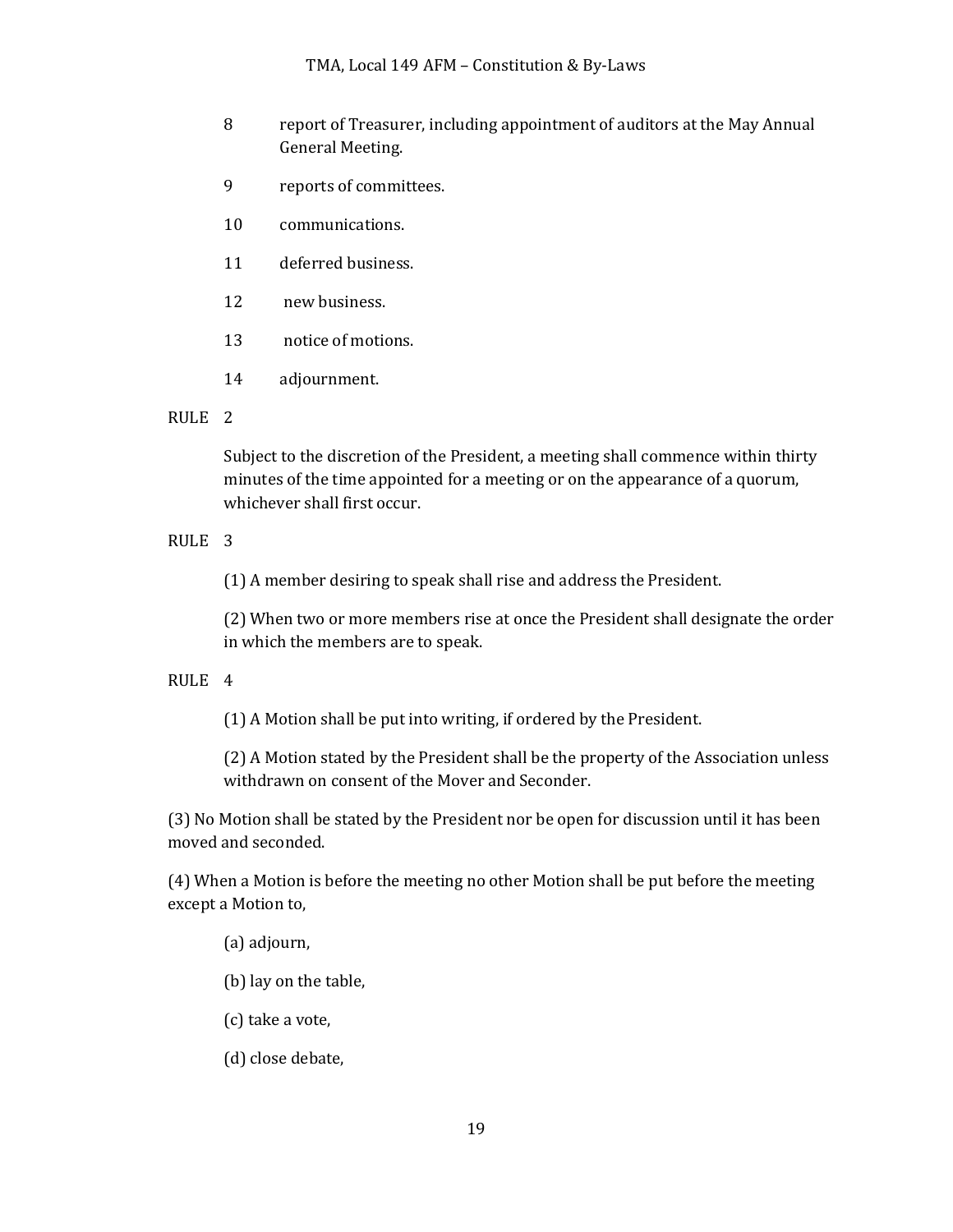- (e) postpone,
- (f) refer, or
- $(g)$  amend,

which Motions shall have precedence in the order listed above.

### (5) Motions to,

- (a) adjourn,
- (b) lay on the table,
- (c) take a vote, or
- (d) close debate, shall not be debated.

### RULE 5

(1) At all General and Special Meetings of the Association the President shall decide all matters in dispute on points of order.

(2) Unless two-thirds of the members voting vote to reject the decision of the President made under sub-paragraph $(1)$  the decision of the President shall stand.

### RULE<sub>6</sub>

When two members call for a vote, a vote may be taken on a show of hands or on a secret ballot as decided by the President.

### RULE<sub>7</sub>

(1) When a vote has been taken on a Motion, two members who have voted with the majority may move for a reconsideration of the vote during the meeting at which the vote was taken or at the next meeting.

(2) Notwithstanding sub-paragraph (1) no new vote shall be allowed where the vote on the Motion was to have indefinite postponement.

(3) Where a new vote is allowed under this Rule there shall be no discussion on the main subject of the Motion.

### RULE 8

(1) the President may:

(a) call to order any member who acts in an improper manner at the meeting,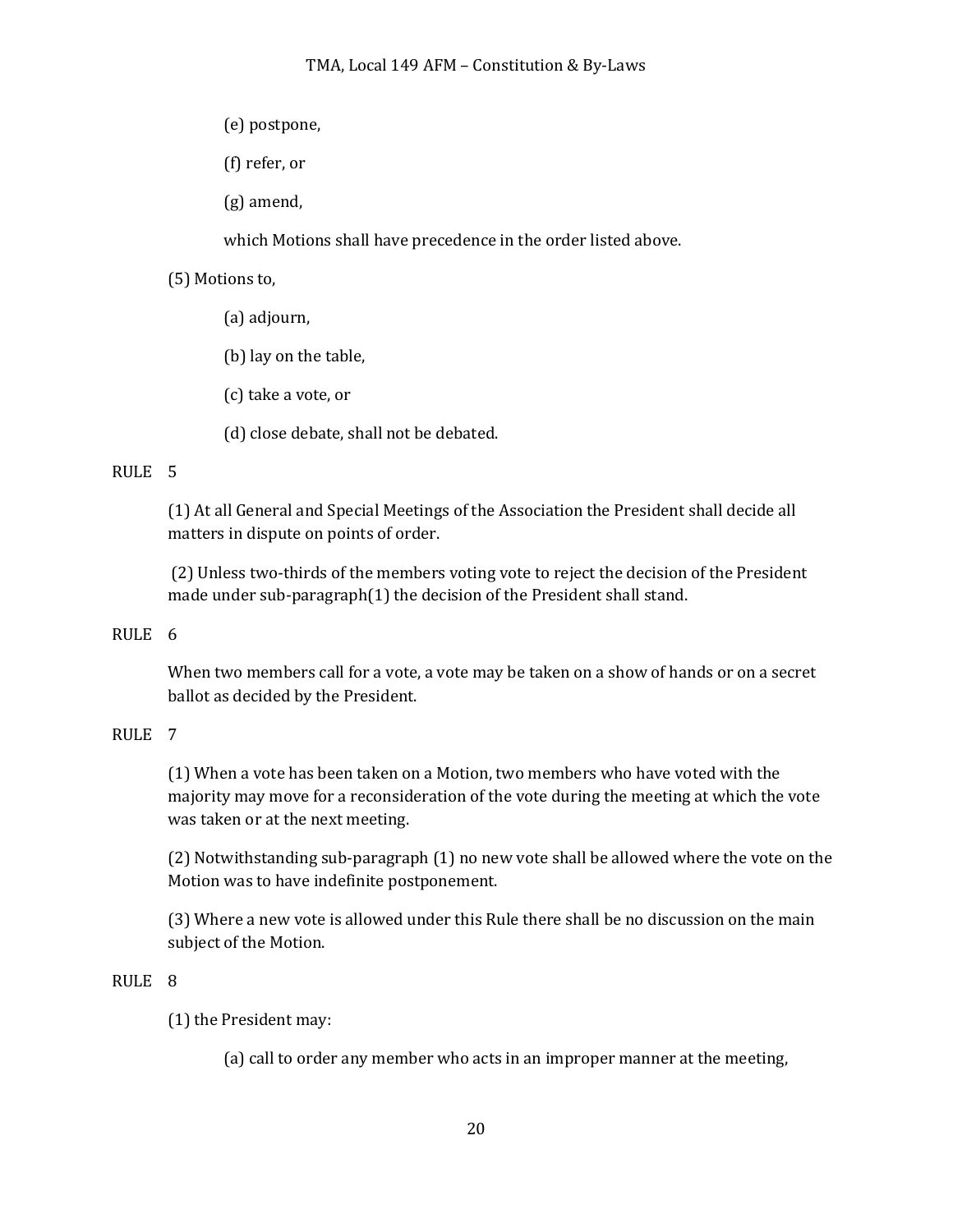(b) order the member to apologize to the meeting or to any aggrieved member.

(2) Unless the President gives permission to speak, a member called to order shall not speak again on the matter before the meeting.

#### RULE 9

When two-thirds of the members voting vote in favour of a change or suspension of the order of procedure for the remainder of the meeting, the change or suspension of the order of procedure shall be allowed.

#### RULE 10

Unless otherwise provided for, Motions shall be decided by a majority vote.

#### RULE 11

Unless permitted by the President, no member shall speak:

(a) more than twice on the same matter,

(b) more than once until all other members who so desire have had an opportunity of speaking, and

#### RULE 12

(1) When a question is before the meeting, the President shall, before putting it to a vote, say, "Is the meeting ready for the question?"

(2) When the President has asked the question under sub-paragraph (1), if no member rises to speak, the President shall rise to state the question.

(3) After the President has stated the question, no member shall speak upon it without the consent of the President.

#### RULE 13

The President shall announce the votes and decisions of the meeting on all subjects.

#### RULE 14

 $(1)$  The President may call a member to order while speaking.

(2) When the President calls a member to order:

(a) the member must take his/her seat, and

(b) the debate must be suspended, until the question of order is decided.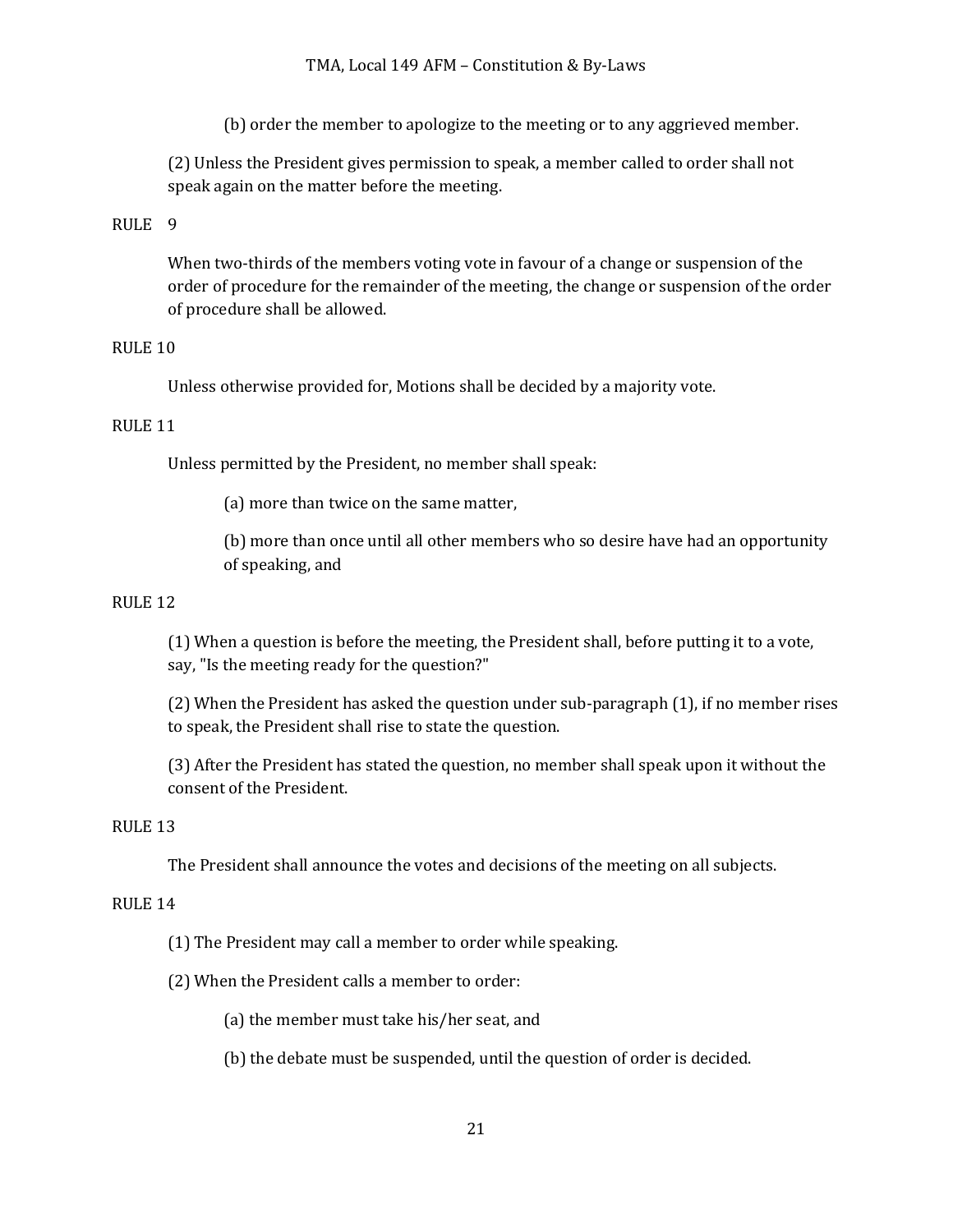### RULE 15

(1) The President may speak on points of order before any member.

(2) The President shall decide all questions of order.

(3) When the President has decided a question of order, the member may appeal to the meeting and the appeal shall be voted upon without debate.

### RULE 16

 $(1)$  Any amendment to an amendment is in order.

(2) No amendment further than that allowed by sub-paragraph $(1)$  is allowed.

### RULE 17

Unless the President otherwise allows, all reports of Committees shall be made in writing.

### RULE 18

All rules of order not provided for herein shall be governed by the current edition of "Robert's Rules of Order- Newly Revised".

### ELECTION OF OFFICERS

53 (1) The Officers of the Association shall be elected for a term of three years.

(2) (a) Members shall be eligible to stand for election as President, Vice-President, Secretary, or Treasurer, provided they have served on the Board of Directors and have completed two years in office.

(b) Members shall be eligible to stand for election to the Board of Directors of the Association provided they are in good standing and have completed one year of membership in the AFM.

(c) A member who has been expelled cannot hold office in the Association until at least two years after reinstatement

(d) No member who is a regular employee of the Toronto Musicians' Association under the terms of a duly executed Employment Agreement shall stand for election to the Board of Directors of the Association with the exception of the Executive Director. However, the Executive Director shall not be eligible

i. for election to office as a titled Officer as specified in Art.  $6(1)(a)$ ,  $(b)$ ,  $(c)$ or (d) of the Constitution, nor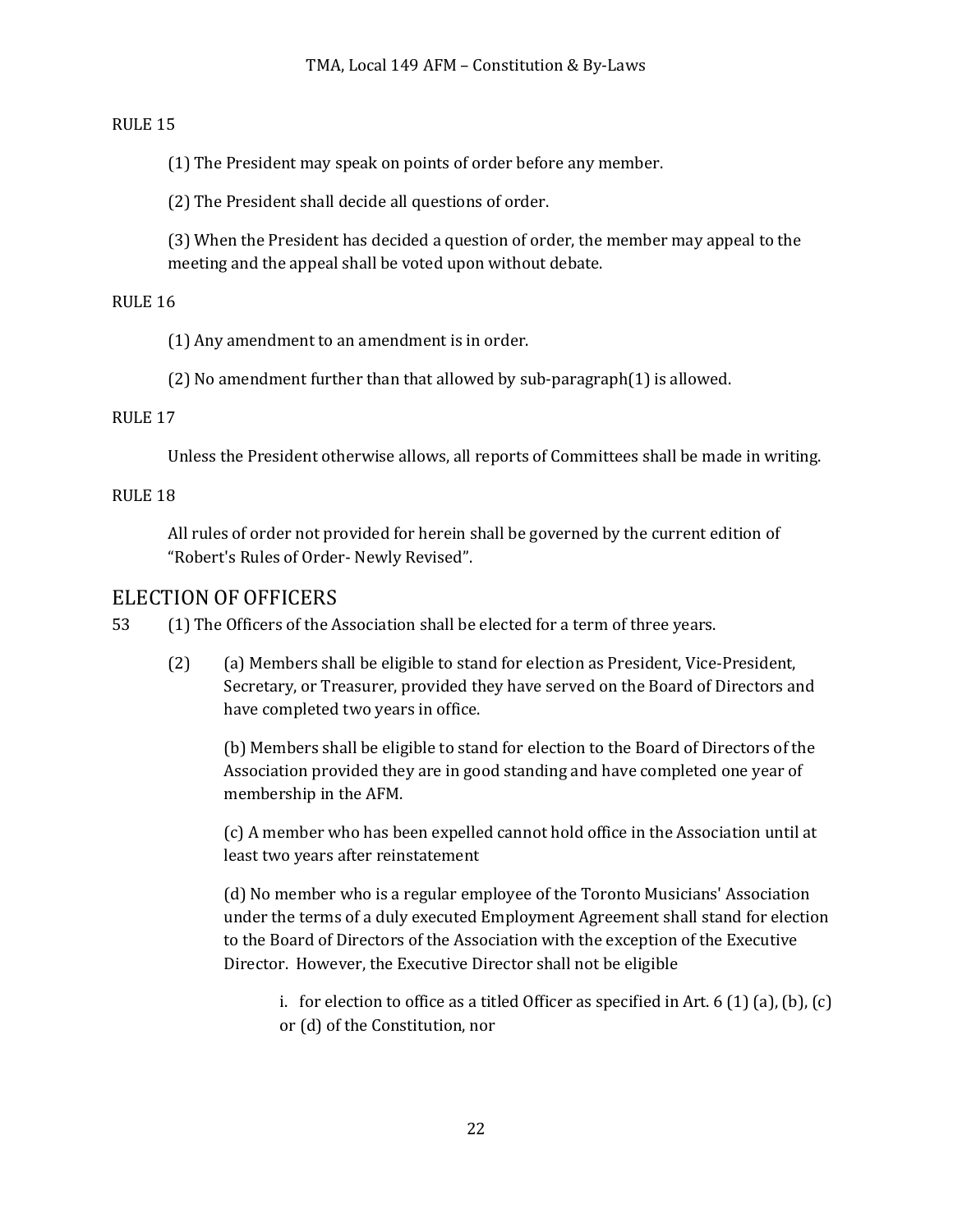ii. for appointment as a titled Officer under the provisions of Art.  $65$  (1) of  $\langle$ the Association's By-Laws

If elected or appointed as a Director of the Association in accordance with the provisions of the Constitution and By-Laws, the Executive Director shall have voice but no vote at meetings of the Board of Directors. This special elective directorship shall be in addition to the provisions of Art.  $6(1)(e)$  of the Constitution of the Association governing the number of non-titled Officers constituting a portion of the Board of Directors.

(3) The election of Officers shall take place on the Monday immediately preceding the regular General Meeting in December and for the purposes of these election procedures is designated as ELECTION DAY.

54 The nomination of candidates for office will take place at the regular General Meeting in October immediately preceding the election and:

(a) shall be made in documented form,

(b) shall name the person nominated and office sought and be signed by ten  $(10)$ members in good standing,

(c) shall be delivered to the Secretary when called for at the meeting,

 $(d)$  unless the nominee accepts in person or in writing, the nomination is unacceptable, and

(e) at the conclusion of the nominations, the order of the candidates' names on the ballot will be chosen by lot.

### 55 (1)

(a) A bona-fide candidate may solicit votes of members orally, with hand-outs flyers, cards, posters, etc.), by advertising in Crescendo or by any other generally accepted method provided the candidate complies with the provisions as allowed by these By-Laws.

(b) Upon request, a candidate for office shall be provided, at cost, with the most recent addresses available of all members of the Association.

(2) (a) All published election literature for a candidate may include the names of other candidates on lists, tickets, or slates, or include the name of other members as either an endorsement, testimonial or in any other manner for the solicitation of votes provided express permission is mutually agreed to in writing by all members involved.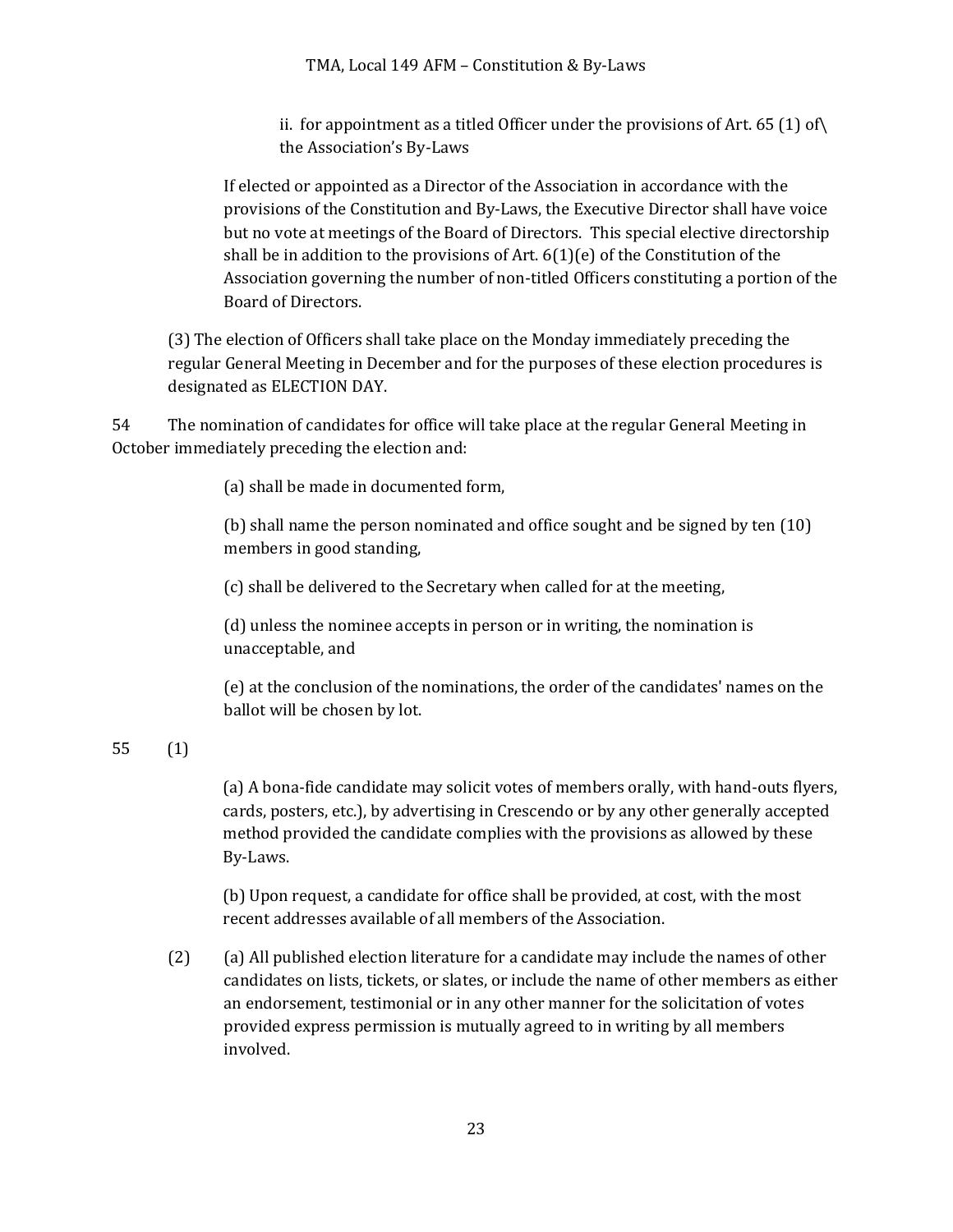(b) A member is permitted to participate and/or provide personal assistance on behalf of any election campaign or candidate provided express permission is mutually agreed to in writing by all members involved.

PENALTY: A MEMBER FOUND IN VIOLATION OF THIS ARTICLE 55 (2), (a) and/or (b) above AFTER A HEARING, AS PROVIDED FOR UNDER THESE BY-LAWS IS LIABLE TO A FINE OF NOT MORE THAN\$1,000.00, SUSPENSION OR EXPULSION FROM MEMBERSHIP, OR BOTH.

(3) (a) Advertisements in the form of posters on display in the Association office will be permitted in a single area designated by the Board of Directors and each bona-fide candidate is allowed a single poster using a maximum space of two feet square.

(b) All such posters are to be submitted and subject to the conditions and review procedures as provided for under Article  $57(3)$ , paragraphs  $(d)$ ,  $(e)$  and  $(f)$ .

56 (1) The campaign expenditures for any one candidate running for any office, shall not exceed three (3) times the current annual dues during the year the election takes place. The foregoing shall not include postage.

(2) The established expenditure limits are cumulative for the total number of candidates making up a slate or ticket.

(3) A statement detailing the total expenditures for each candidate, slate or ticket shall be submitted to the chairperson of the Election Board after the completion of the election and prior to the date the term of office is to begin. This statement shall include an estimated market value for any product, published material or any other campaign instrument supplied without cost or free to the candidate.

(4) The chairperson shall report any irregularity regarding the above to the Board of Directors and/or the General Meeting immediately following the election.

(5) If, after a hearing, an Officer-Elect is found guilty of a violation of Article  $56(1)$ , (2), or (3), that Officer's election may be declared invalid and the office deemed vacant.

57 (1) In election years only the December issue of Crescendo shall be designated as an election issue. The outside front cover shall specify same and make reference to the appropriate pages containing the election section.

(2) A centre section of Crescendo shall be entitled ELECTION OF OFFICERS TO THE BOARD OF DIRECTORS for (specify years for term of office) and shall include:

(a) voting instructions,

(b) date of designated day for election,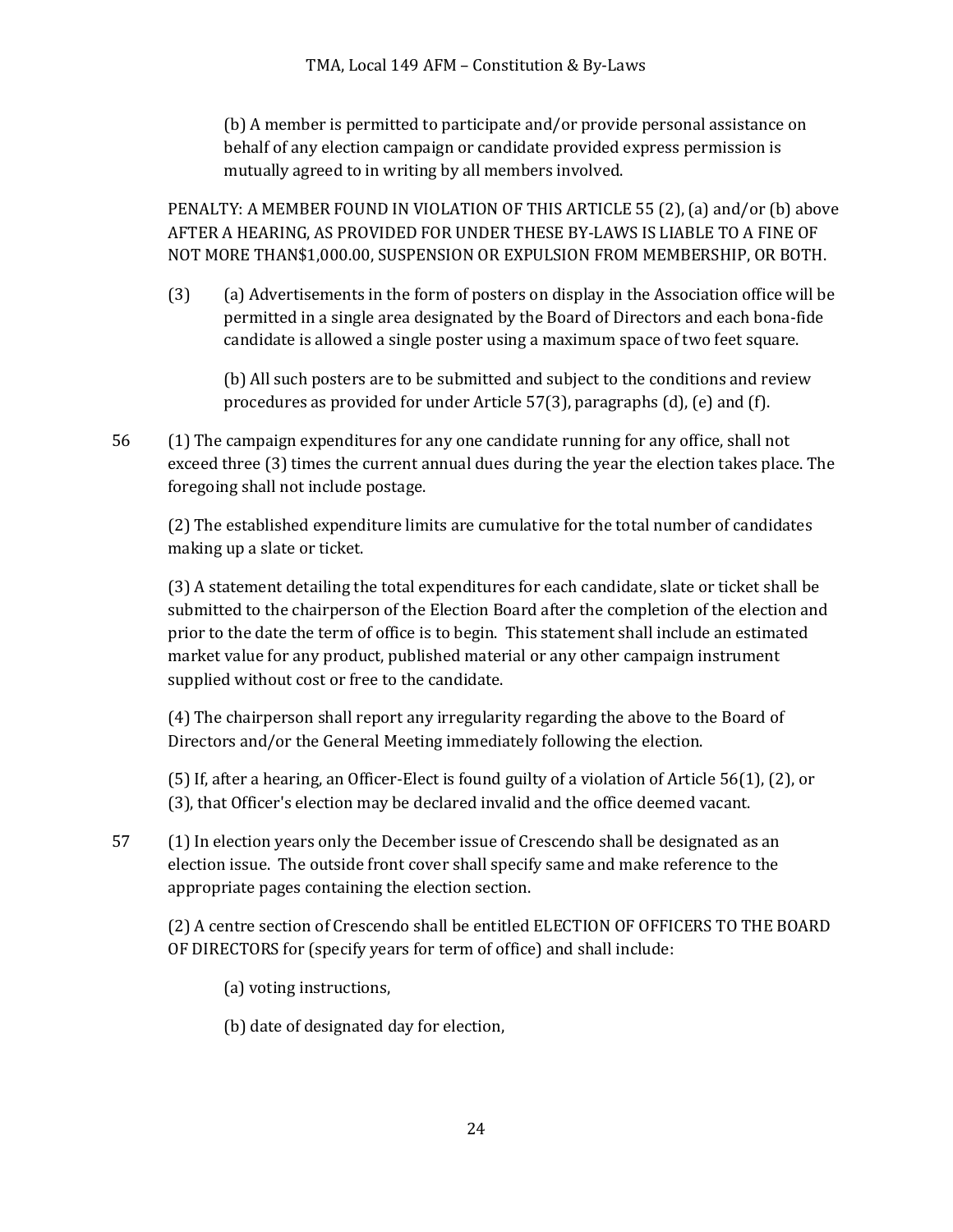#### TMA, Local 149 AFM – Constitution & By-Laws

(c) the names of all bona fide candidates on an example form of the ballot (example to be stamped SAMPLE),

(d) at the discretion of the Election Board, any relevant By-Law excerpts,

(e) any By-Law requirements, and

(f) all advertising submitted on behalf of bona-fide candidates.

NOTE:

THE LAYOUT AND PLACEMENT OF ALL THE ABOVE WILL BE LEFT TO THE DISCRETION OF THE EDITOR WHO WILL TRY TO ACCOMMODATE THE ORDER OF APPEARANCE OF THE CANDIDATES' ADS TO MATCH THE ORDER OF APPEARANCE ON THE BALLOTS.

(3) Advertising for Crescendo will be accepted under the following guidelines:

(a) Ads must comply with the appropriate provisions of Local By-Laws.

(b) A candidate running for any office will be permitted to purchase a maximum one-quarter page ad, at current rates.

(c) Advertisements for any one candidate, slate or ticket must appear as a single ad. Where the allowable cumulative space extends beyond one or more pages, this allowable space must be contiguous.

(d) Messages and/or slogans must be of a positive nature and adhere to the principles of fair play and good taste.

(e) Advertising copy must be delivered to the Association Office for submission to the Election Board in a prepared manner acceptable to the Election Board within ten (10) business days of the nomination meeting. The Election Board shall meet on the Sunday immediately following this deadline and review all copy for acceptability. The Election Board shall then present all approved copy to the Editor of Crescendo, to be held in confidence until publication of the Crescendo.

(f) Any advertisement found unacceptable by the Election Board must be amended and resubmitted by the candidate or the candidate's representative within fortyeight (48) hours following which any decision of the Election Board shall be final and binding.

58 At the regular General Meeting of the Association in October preceding the election, an Election Board consisting of not less than five  $(5)$  and not more than nine  $(9)$  members, none of whom shall be a candidate or related to a candidate in any manner, shall be elected from names nominated to the Election Board from the floor of the meeting.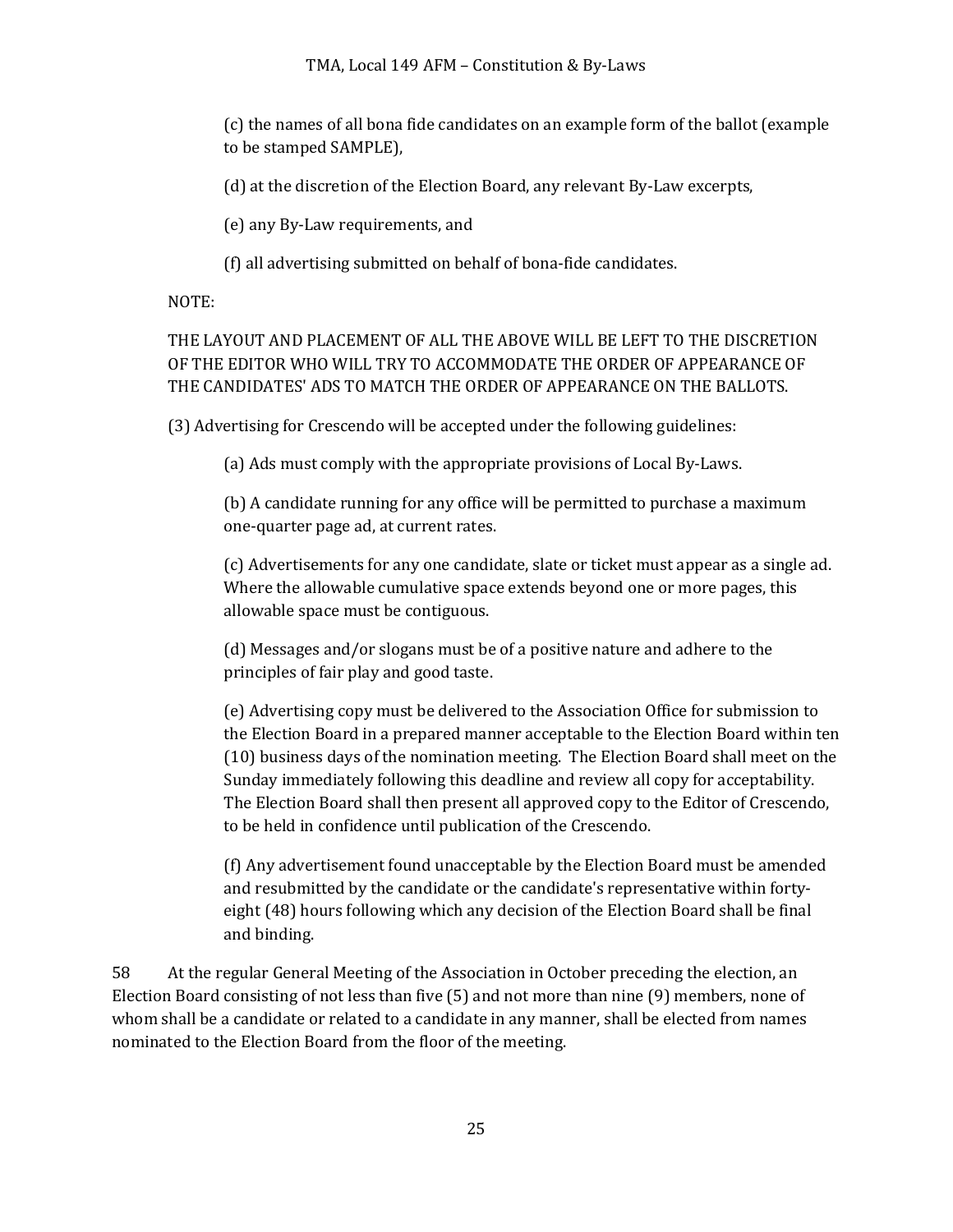(1) The Chairperson of the Election Board and a Vice-Chairperson shall be elected by the members of the Election Board at their first meeting which shall be convened by the President.

(2) Upon election, the Chairperson of the Election Board shall be given a unique and confidential login to an AFM-sanctioned online voting service.

(3) The members of the Election Board shall receive such remuneration as is determined by the members at the General Meeting.

(4) Where a vacancy occurs on the Election Board, then person nominated for the Election Board at the October meeting shall be requested by the Board of Directors in order of votes received, to fill the vacancy, and if no member was so nominated, the Board of Directors shall name a member to fill the vacancy.

59 (1) At least seventeen(17) days before election day, the Election Board shall cause to be prepared:

i. the online ballot,

(2) The online ballot shall list the names of all the candidates for a named office, all candidates for Directors to the Board of Directors and shall include the following instructions:

> i. On the online ballot (for a named Officer) – YOU MAY VOTE FOR NO MORE THAN ONE CANDIDATE FOR EACH OFFICE.

> ii. On the online ballot (for Directors to the Board of Directors) SEVEN TO BE ELECTED - YOU MAY VOTE FOR ANY NUMBER OF CANDIDATES UP TO SEVEN BUT NO MORE, OTHERWISE THIS BALLOT (OR PORTION THEREOF) WILL BE SPOILED.

iii. YOUR VOTE WILL NOT BE COUNTED UNLESS YOU ARE A MEMBER IN GOOD STANDING EIGHT (8) DAYS PRIOR TO ELECTION DAY (specify date).

60 Voting for candidates shall be held by a referendum secret ballot online vote of the membership during a ten  $(10)$  day period up to and including election day. The Chairperson of the Election Board shall take the necessary steps to ensure that the following procedures are complied with:

> (a) At least ten (10) days prior to election day, the official ballot, ballot link to the AFM sanctioned online voting service shall be emailed to the membership at the email address on file in the office of the Association.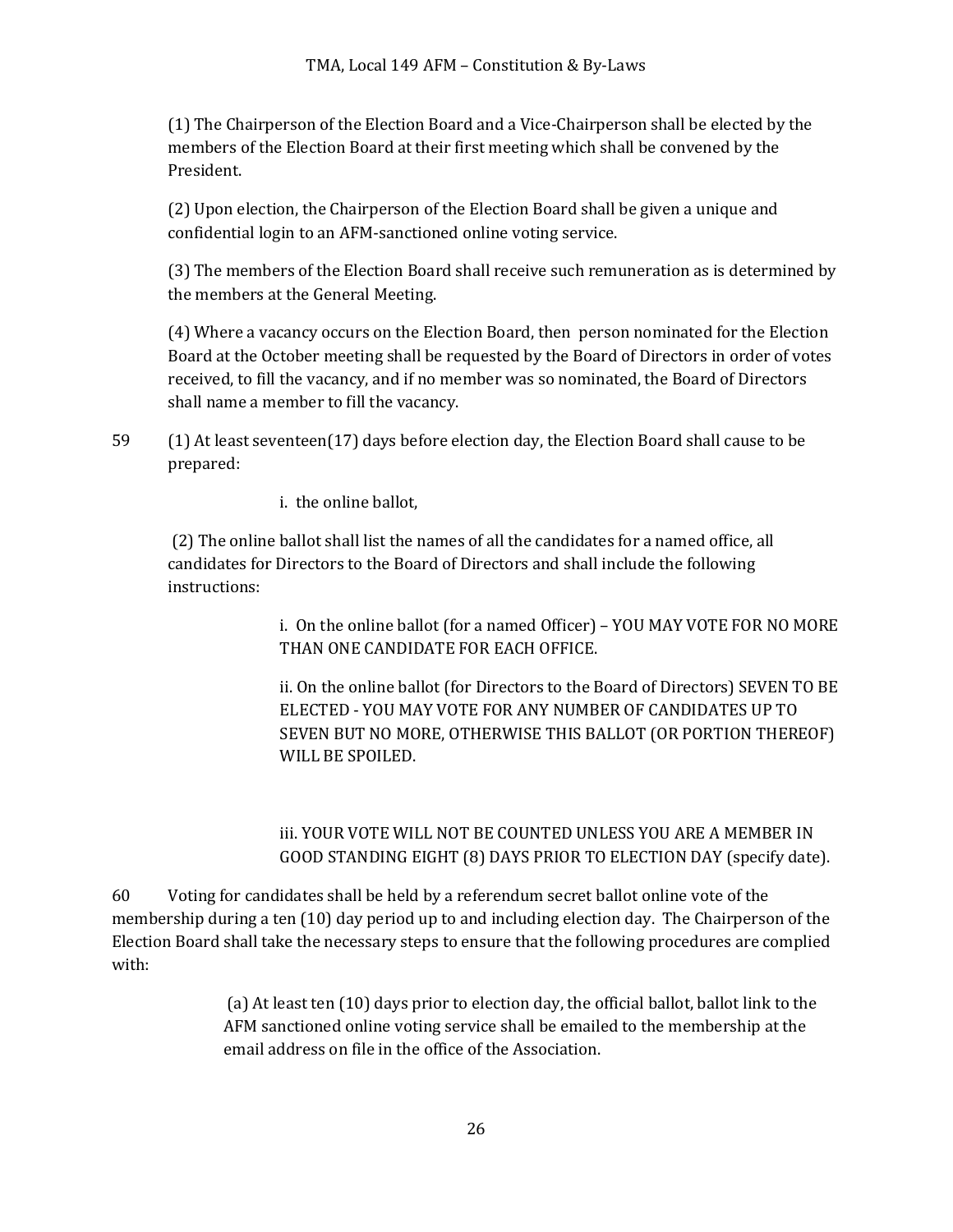(b) Only members who are in good standing eight (8) days prior to election day shall be eligible to have their online ballots eligible for tabulation. A list of the eligible members shall be alphabetically compiled as of the above designated day and made available to the Election Board.

(c) The members of the Election Board shall retrieve all electronic ballots from the online voting service at the conclusion of election day. The online voting account shall be in the exclusive control of the Election Board and shall be handled as follows:

i. Only members of the Election Board may view the account and the election results

ii. The online voting solution must keep a log of undelivered email ballots.

iii. The Election Board shall use its best efforts to contact members who have not received their ballot up until 24 hours before the election day.

- 61 A member voting shall use the online solution to vote as instructed.
- 62 ON ELECTION DAY –

(1) the Election Board shall:

(a) supervise online voting from  $9:00$  a.m. to 3 p.m in the Association office,

(b) receive the online ballot results at 3:00 pm

(2) A member who has no access to email or has requested a hard-copy ballor may appear at the Association office between the hours of 9:00 a.m. and 3:00 p.m. on Election Day and:

(a) be permitted to carry out the relevant voting procedures, voting online on a TMA office computer (with assistance provided if needed).

(3) A bona-fide candidate or designated representative may act as an Observer to witness all election procedures until the final result is established. Observers and members of the Election Board are the only persons authorized to be present during the in-person voting or able to view, in the presence of the election board, the online voting solution. No solicitation of votes shall be allowed at or near the poll.

(4) Voting shall close at 3:00 p.m. on Election Day.

63 After the voting has been closed and online results have been reviewed by the election board,, all election results shall remain confidential and in the custody of the Election Board Chair. The Chair shall: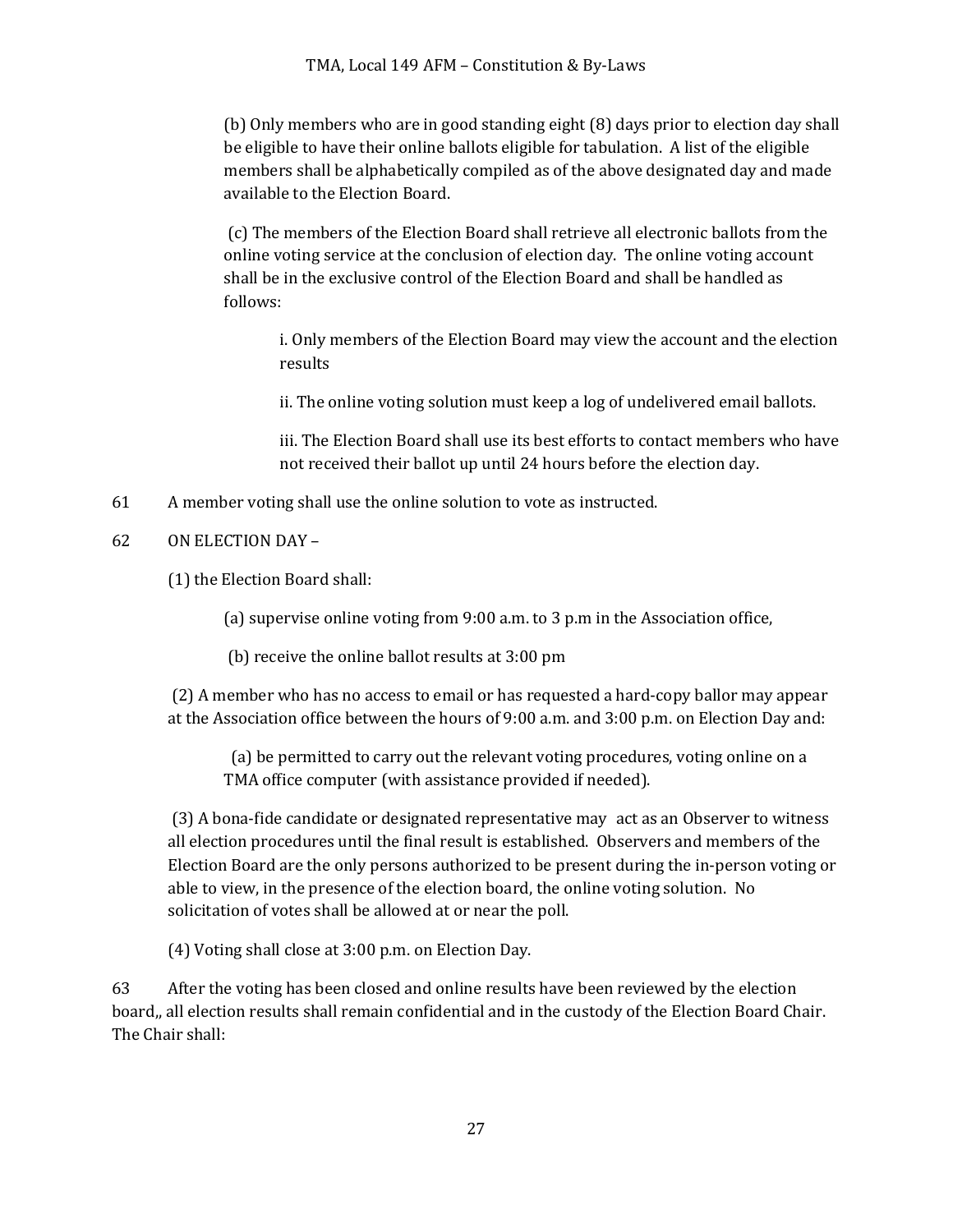(a) make a written report to the Board of Directors and shall announce the results at the General Meeting following the election.

(b) be responsible for the confidential safe-keeping of a printed copy of all election results pertaining to the election for a period of at least one year following the election and then move at a General Meeting to have them destroyed.

64 Within ten (10) days after an election, a candidate may demand a review of the online results. When a review is demanded, the Election Board shall review the online results within three (3) days in the presence of the Board of Directors and the member demanding the recount.

65 (1) When any Office of the Association other than Director becomes vacant, the Board of Directors shall fill the vacancy in the interim before the next general election by exhausting the following procedures in this order:

> (a) appoint an Association Officer who is deemed suitable and eligible under the provisions of Article  $53(2)$ . The Officer under consideration to fill the vacancy shall leave the meeting until all discussion and vote on the matter has been completed;

(b) appoint a member who is deemed suitable and eligible under the provisions of Article  $53(2)$ ;

(c) appoint a member who is deemed suitable.

(2) When an appointment occurs as per (b) or (c) above, a "Notice of Appointment" shall be published in Crescendo and the appointee shall be considered "acting" until such time as the appointment is confirmed by a simple majority of the members voting at the next General Meeting. Should the General Meeting fail to confirm the member named "acting", the Board of Directors shall repeat the same procedures naming an alternative until such time as an "acting" appointee is confirmed. An appointed and confirmed Officer may stand for election as the incumbent without regard to the provisions of Article  $53(2)$ .

(3) When a vacancy occurs on the Board of Directors, the Board of Directors shall appoint a member to fill the vacancy until the next general election. A notice of the vacancy and the subsequent appointment shall be published in Crescendo.

66 An office of the Association shall be deemed to be vacant when:

(a) the Officer's elected position is invalidated for a violation of the provisions of Article 56;

(b) the Officer submits a resignation to the Board of Directors;

(c) the Officer dies;

(d) the Officer leaves the jurisdiction;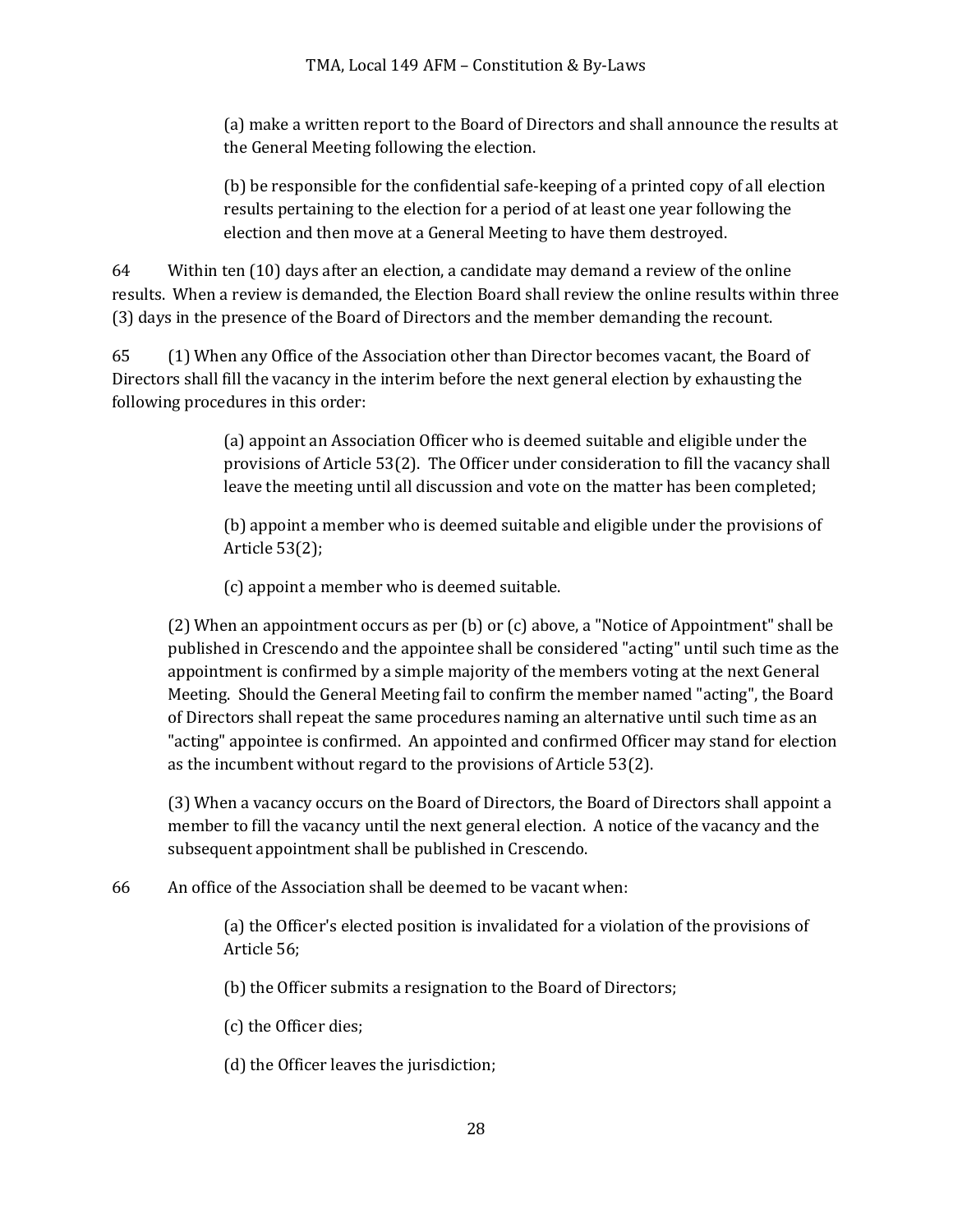### TMA, Local 149 AFM – Constitution & By-Laws

(e) the Officer's membership is cancelled or suspended for any reason; or

(f) the Officer has been absent without just cause from five consecutive meetings of the Board of Directors.

- 67 The elected candidates as provided herein shall take office on the first Monday in January immediately following the election.
- 68 At the regular General Meeting of members held in December following the election, the Officers declared elected shall take in the presence of all members the following oath:

"I in the presence of the members here assembled, do solemnly promise and swear that I will support and enforce to the best of my ability without prejudice, or partiality, the Constitution and By-Laws of the Toronto Musicians' Association, Local 149, and submit to its mandates therefrom; and I further promise to obey all the laws of the American Federation of Musicians of the United States and Canada. To all this I pledge my most sacred word of honour."

### LOCAL DELEGATES

69 (1) Except as provided in sub-paragraph (2) the President shall be ex-officio delegate to the convention(s) and/or conference(s) of the AFM.

(2) Any member of the Board of Directors who is a member of the International Executive Board of the AFM, shall not be a delegate of the Association to the Annual Convention of the AFM.

(3) At the regular General Meeting of the Association held in December the members at the meeting shall elect two members other than the President to be delegates and one member to be an alternate delegate for the following year.

(4) When the President is a member of the International Executive Board of the AFM, the Vice-President shall be a delegate.

(5) When a delegate to the Convention of the AFM is unable to attend then the alternate delegate shall attend.

(6) The delegates elected to represent the membership at the Canadian Conference and/or the AFM Convention, shall meet with the President to discuss policy, resolutions, voting procedures and all related matters before and during those meetings.

### RIGHTS AND DUTIES OF OFFICERS

### 70 PRESIDENT

The President shall: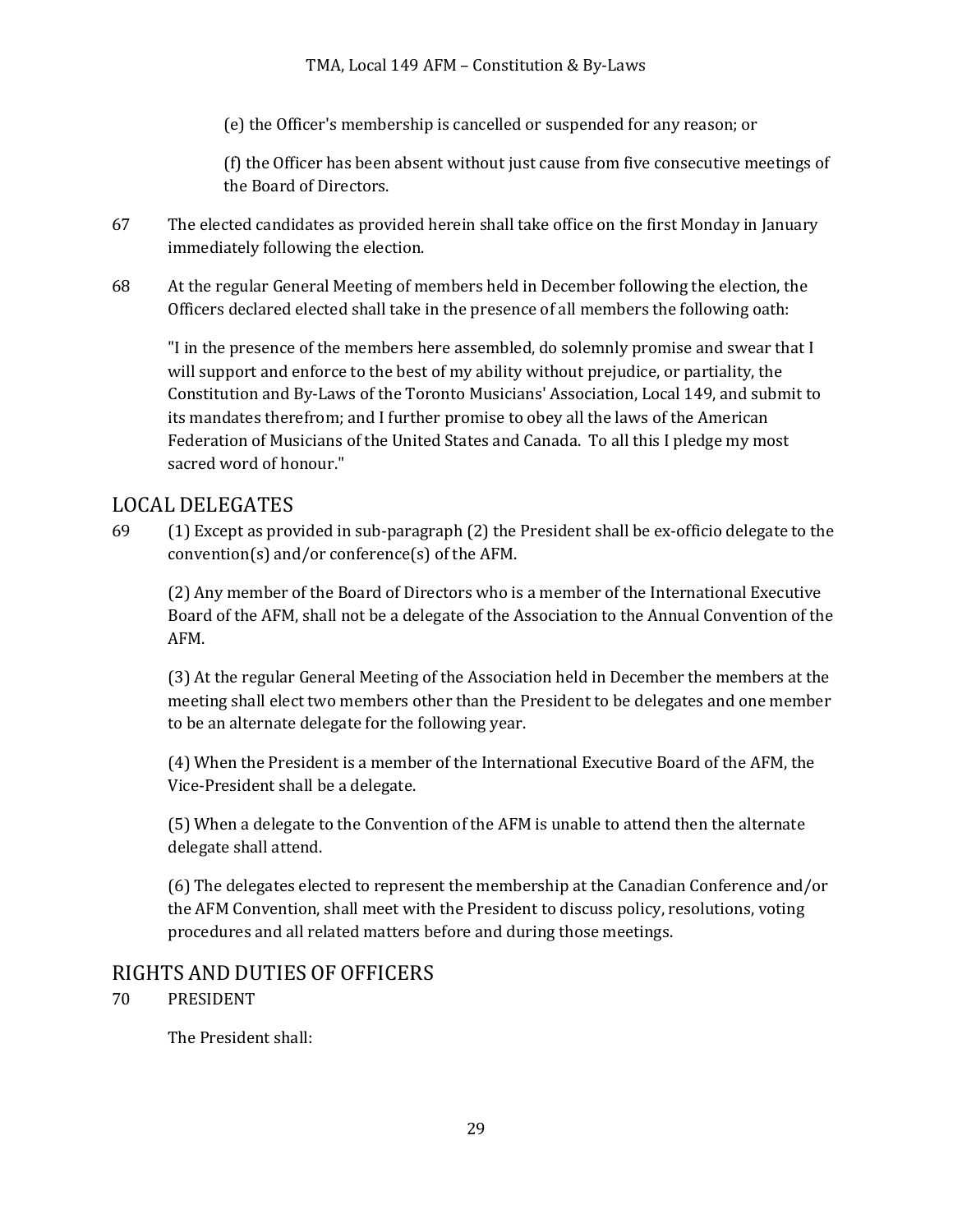### TMA, Local 149 AFM – Constitution & By-Laws

(a) convene and preside at all meetings of the Association and Board of Directors;

(b) call special general meetings of the members of the Association or meetings of the Board of Directors;

(c) appoint committees, provided that committees which receive remuneration shall be appointed in accordance with Article  $79(c)$ ;

(d) be an ex-officio member of all committees;

(e) be a delegate to all conventions of the AFM, unless a member of the International Board of Directors.

- 71 (1) The President shall devote such time to the work of the Association as is deemed necessary by the Board of Directors.
	- (2) The President shall be paid

i. for each Board of Directors, Executive Committee, General and Special meeting for attendance as required in compliance with the By-Laws of the Association, \$120.00, and

ii. for each half-day office attendance as specified in Article 71 (1) above, \$140.00.

- 72 The President shall appoint an editor of Crescendo with the approval of the Board of Directors.
- 73 The President may appoint a Board of Arbitration consisting of five members, including at least one member of the Board of Directors. Three members shall constitute a quorum. This Board shall be appointed in accordance with Article  $79(c)$ .
- 74 VICE-PRESIDENT

(1) The Vice-President shall perform such duties as may be required during the absence of the President or as directed by the President or the Board of Directors. On such occasions, the Vice-President shall receive compensation as per the remuneration specified in Article  $71(2)$  (i) and (ii) above.

- (2) The Vice-President shall, in addition, be paid for each Board of Directors, Executive Committee, General and Special meeting for attendance as required in compliance with the By-Laws of the Association, \$100.00.
- 75 SECRETARY

The Secretary shall: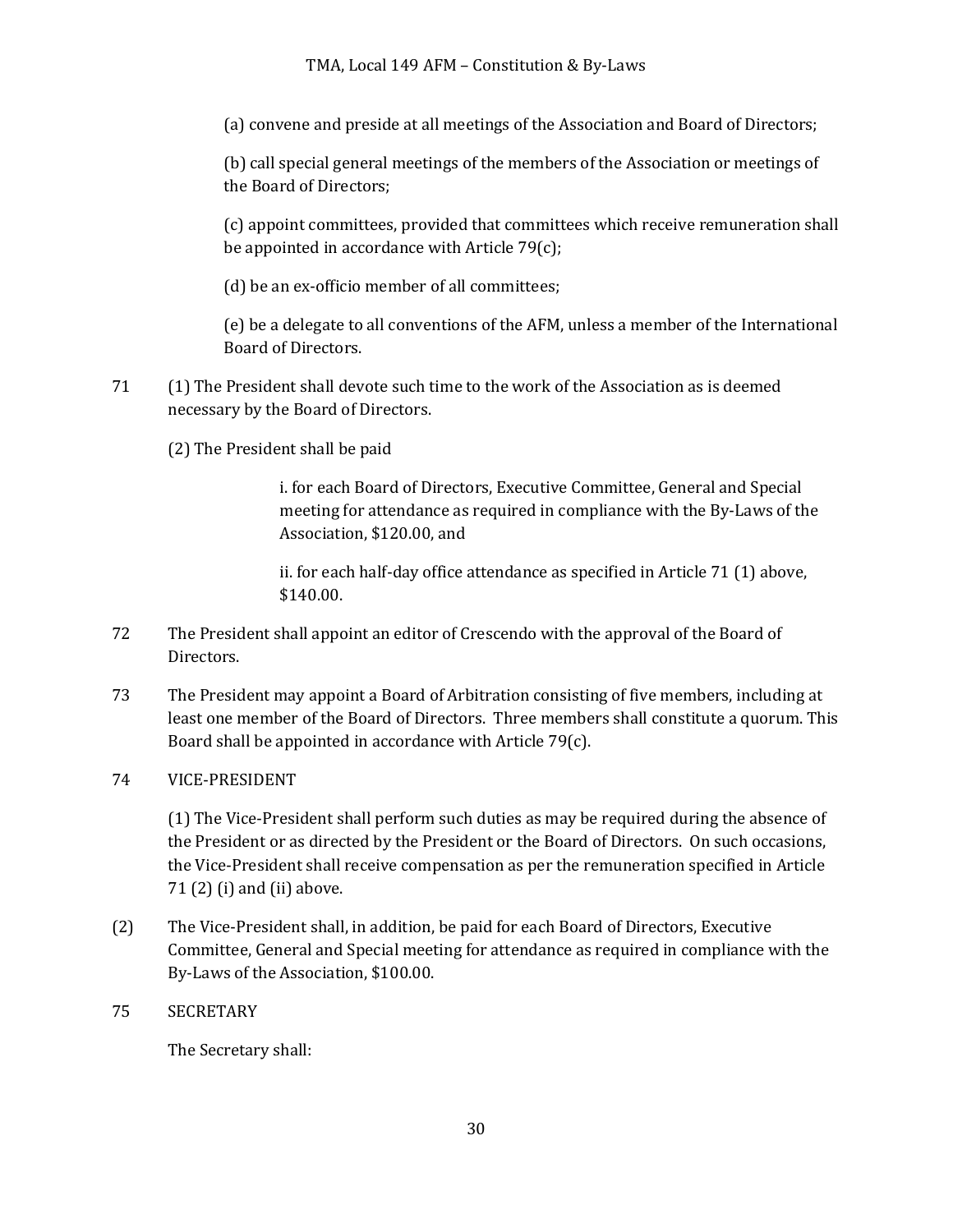(a) attend all meetings of the Association and Board of Directors;

(b) cause correct minutes to be taken of all Board of Directors General or Special meetings of the Association:

(c) preserve the books, papers and documents of the Association and transfer these to any successor;

(d) cause to be delivered or mailed to all members, all summons or requests to appear before the President, Board of Directors or Board of Arbitration;

(e) notify all members of the Board of Directors at least twelve hours before the meeting of all regular, special or adjourned meetings of the Board of Directors;

(f) supply to the Editor of Crescendo copies of all amendments to the Constitution or By-Laws of the Association:

 $(g)$  publish in each issue of Crescendo a list of all new, transfer, senior, life, resigned, erased and deceased members and any other business that has transpired since the last publication, as directed by the Board of Directors;

(h) compile and have published in Crescendo the "Defaulters' List" and the "Unfair List", as directed by the Board of Directors;

(i) supply to the Editor of Crescendo all material required to be published in Crescendo and all Minutes of General and Special Meetings.

 $(i)$  when requested, supply forthwith to any candidate for office, a complete current address list of all members of the Association;

(k) ensure an adequate supply of directories of membership and directories of instrumentation, to be provided once a year upon request from a member;

- (I) perform such other duties as may be assigned by the Board of Directors;
- (m) send out copies of Crescendo to all members as required by these By-Laws.
- 76 (1) The Secretary shall devote such time as may be necessary to properly carry out the work of the Association as authorized by the Board of Directors.
	- (2) The Secretary shall be paid

i. for each Board of Directors, Executive Committee, General and Special meeting for attendance as required in compliance with the By-Laws of the Association, \$120.00, and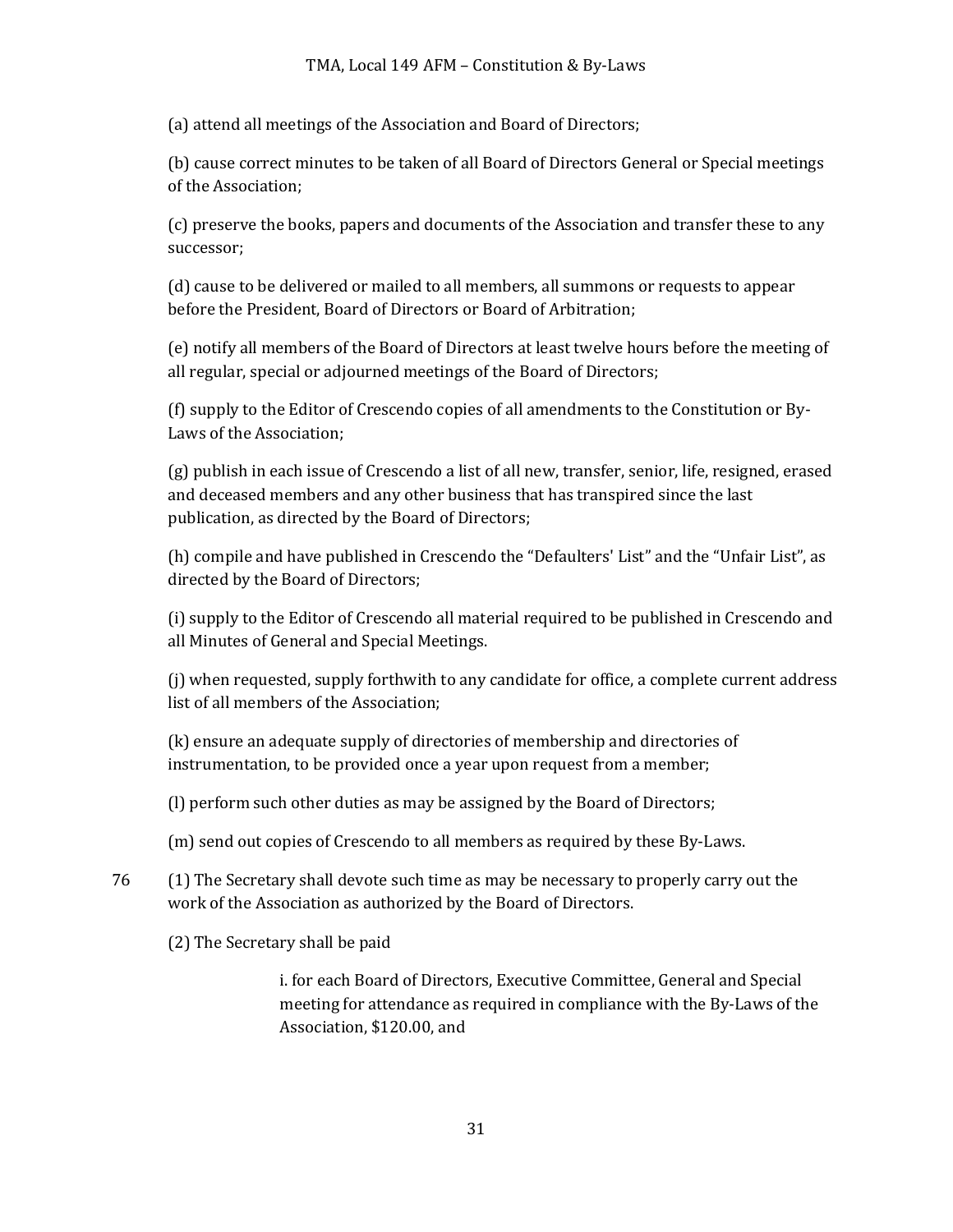ii. for each half-day office attendance as specified in Article  $76(1)$  above, the same remuneration as per the preceding.

### 77 TREASURER

(1) The Treasurer shall:

(a) cause to be collected all monies due to the Association from members and others and cause to be deposited daily to the credit of the Association all monies received, except monies directed by the Board of Directors to be retained for petty cash, in a bank designated by the Board of Directors;

(b) cause to be kept correct and adequate records and accounts of all monies received, receivable, paid and payable and of all assets of the Association;

(c) cause to be completed and delivered to members all membership cards and receive and issue all transfer cards;

(d) attend to payment of all accounts of the Association as ordered by the Board of Directors;

(e) cause to be insured all property of the Association as ordered by the Board of Directors;

(f) ensure that all records, accounts and pertinent materials are available for inspection by the Board of Directors.

(2) (a) The Treasurer shall devote such time as may be necessary to properly carry out the work of the Association as authorised by the Board of Directors.

(b) The Treasurer shall be paid for each Board of Directors, Executive Committee, General and Special meeting for attendance as required in compliance with the By-Laws of the Association, \$100.00.

### 78 BOARD OF DIRECTORS

(1) Seven (7) members of the Board of Directors shall constitute a quorum at its meetings, however, the Board of Directors may start a meeting in committee or go into committee provided not less than five (5) members are present and all business handled while in committee is subsequently approved by a quorum of the Board of Directors.

(2) The Board of Directors shall hear and determine all matters pertinent referred to the Association and shall have the authority: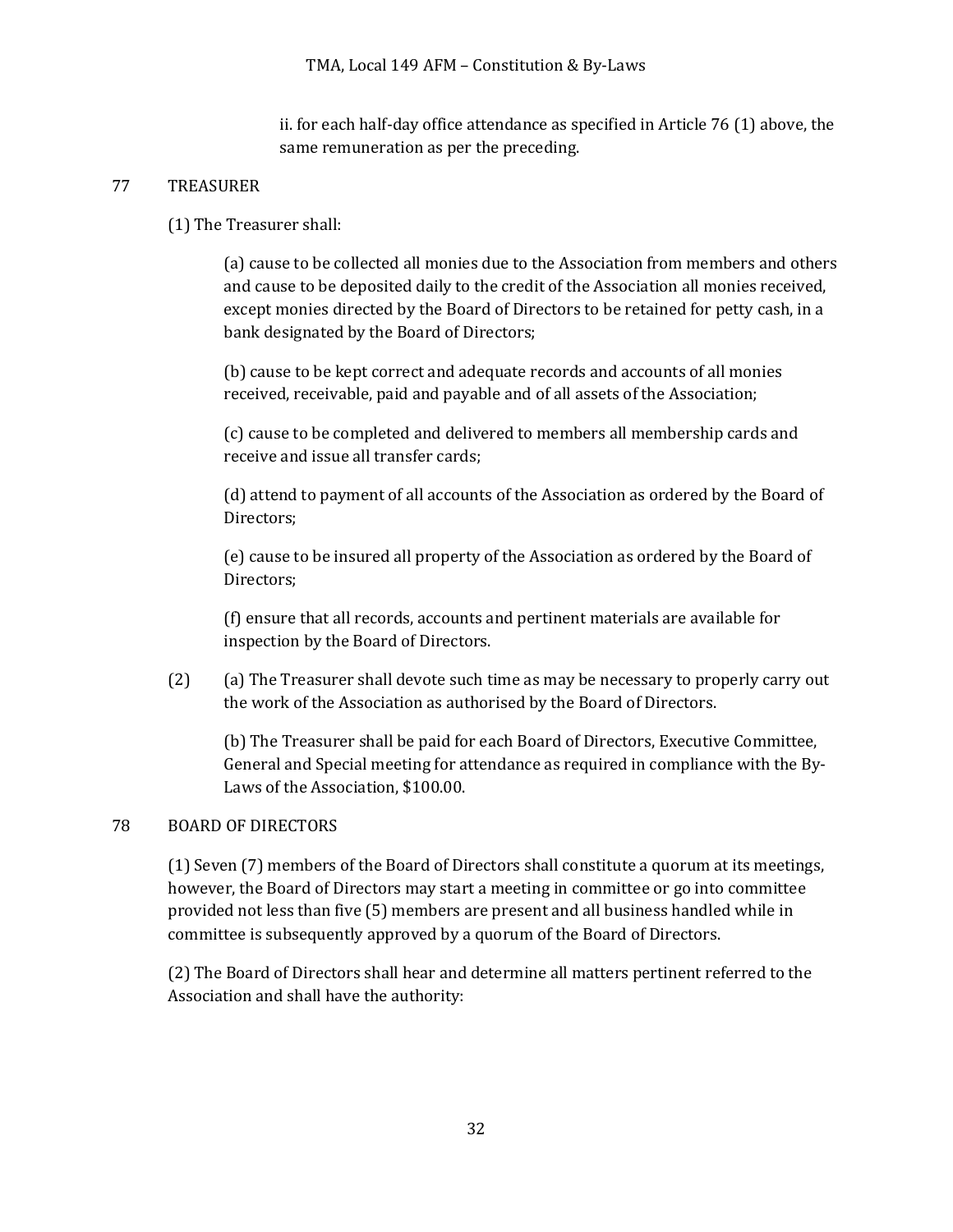(a) to administer and enforce the provision(s) of the Constitution and By-Laws of the Association, adjudicate claims, arbitrate disputes, and impose fines and other penalties in accordance with the Constitution and By-Laws of the Association, and

(b) to determine, in a manner consistent with the Constitution and By-Laws of the Association or with those of the AFM, all matters which may be of interest to the Association or its members;

(c) to reconsider any decision, order, award or ruling made by it and vary or revoke any such decision, order, award or ruling.

(3) The Board of Directors will act as an impartial tribunal and shall not, by resolution, charge any member(s) with a violation of the By-Laws as an official action of the Board.

79 The Board of Directors shall:

(a) meet as often as necessary to carry out its duties and function in a proper and expedient manner;

(b) require the Association's accountant to supply the Board of Directors with a financial statement quarterly;

(c) appoint committees to make investigations, reports and recommendations; approve payment to committees so appointed in compliance with these By-Laws at the rate of  $$50.00$  (expense reimbursement) per meeting of two  $(2)$  hours in duration. Payment shall be made only when Reports or Minutes are submitted to the Board of Directors within an appropriate time after each meeting. Chairpersons appointed under Articles 73 & 79(c) shall receive an additional fifty (50%) payment for services rendered in compliance with these By-Laws. The Board of Directors shall determine the number of members and number of meetings required for each committee;

(d) hire an Executive Director, who shall be directly responsible for the operation of the Association and the Building Corporation under the direction of the Board of Directors. All office personnel will be directly responsible to the Executive Director;

(e) supervise and control the property and affairs of the Association;

(f) carry out all duties required by the Constitution and these By-Laws;

(g) keep secret any proceedings designated as confidential by a majority of the Board.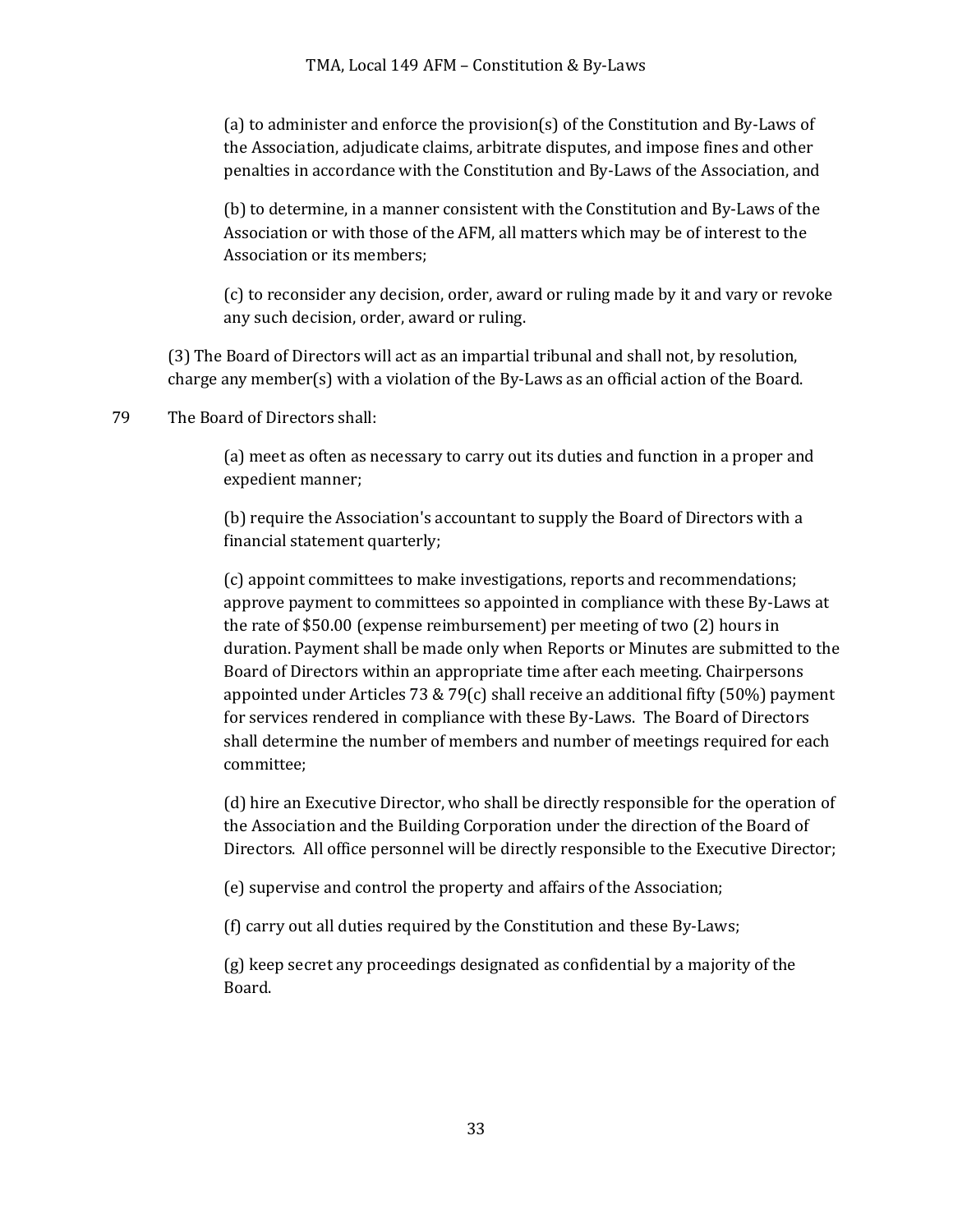80 (1) The entire proceedings of the meetings of the Board of Directors may be transcribed for approval at the following meeting. If the proceedings are not transcribed, adequate Minutes shall be taken by:

(a) the Secretary, or

(b) some other member of the Board of Directors in the absence of the Secretary.

(2) All votes taken at a meeting of the Board of Directors shall be by a show of hands, unless otherwise stated by the Chairperson.

(3) The Approved Minutes of meetings of the Board of Directors shall be mailed regularly to any member in good standing who shall make a request (by ordinary mail, telephone message, e-mail, etc.) to receive such mailings. The Secretary shall maintain a Register of members requesting this service. In addition, one  $(1)$  copy of the Approved Minutes of each meeting of the Board of Directors shall be posted in a conspicuous place in the offices of the Association, accessible to any member in good standing who desires to examine same.

81 The President may call meetings of the Board of Directors and shall call a meeting within three days of receipt of a written request signed by six members of the Board of Directors.

82 (1) Each member of the Board of Directors, except where otherwise provided for in these By-Laws, shall be paid for each Board of Directors, Executive Committee (as may be applicable), General and Special meeting, for attendance as required in compliance with the By-Laws of the Association, the following: \$75.00 per half day Half days to be computed on at least two  $(2)$  hours a.m., p.m., or accumulated time equal to two  $(2)$  hours during any full day session. In addition to the fees paid to each member of the Board of Directors, the Board of Arbitration, and Committees appointed in compliance with these By-Laws, the Association shall contribute annually 10% of such fees to the AFM-EPW Fund (Canada) on behalf of each member, unless otherwise ineligible (this does not apply to expense reimbursement).

(2) A member of the Board of Directors who is also a permanent, full-time employee of the Association under the terms of a duly executed Employment Agreement shall carry out the duties and responsibilities of an Officer of the Association as required by the Constitution and By-Laws, whether in any capacity as a Director, or as a member of a Committee of the Association; however, under the foregoing circumstances the member shall not be eligible to receive the compensation as specified in Articles  $71, 74, 76, 77, 79, 82$  and 86. Additionally, the provision in Article 86 for AFM-EPW Fund (Canada) contributions shall not be applicable for Officers referred to in this Article 82 (2).

83 An Officer or Director who has an interest in a matter before the Board of Directors shall declare such interest and leave the meeting until all discussion and vote on the matter is completed.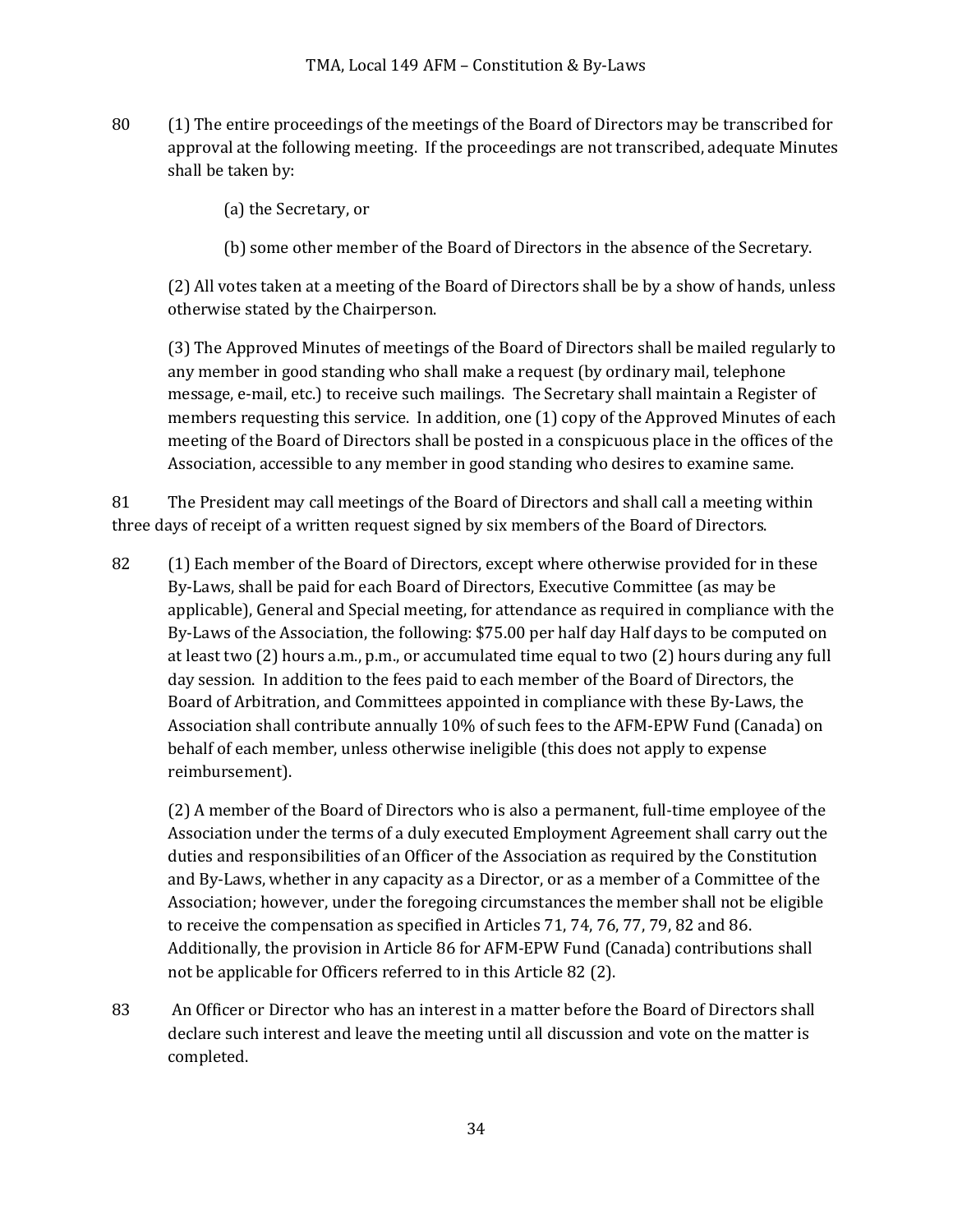- 84 When the Board of Directors finds a member of the Board of Directors or a member of the Association guilty of misappropriation of funds of the Association, directly or indirectly, such member shall be immediately expelled from the Association.
- 85 (1) No Officer or employee of the Association shall receive any pay, gift or benefit from a person, business, firm or corporation engaging or acting as an agent for musicians, except as payment for normal musical services as a musician.

(2) An Officer or Director or an employee found guilty of a violation of sub-paragraph (1) shall forfeit office or position of employment immediately.

# EXECUTIVE COMMITTEE

86 (1) The President, Vice-President, Secretary, and Treasurer together with one Director appointed by the President, shall be and constitute the Executive Committee which shall have full authority to act on behalf of the Board of Directors in all matters, subject only to any express limitations of its authority made by the Directors. The quorum at all meetings of the Executive Committee shall be three (3).

(2) The Executive Committee shall keep regular Minutes of their transactions and shall cause them to be recorded in a book for that purpose, and shall report the same to the Board of Directors at such time as the Board of Directors may from time to time require. The Directors shall also have power at any time to revoke or override any authority given to or acts done by any such committee.

(3) During the intervals between meetings of the Board of Directors, the Executive Committee shall possess and may exercise all the powers of the Board in the management and direction of the affairs of the Local, subject to any regulations which the Directors may impose.

(4) Each member of the Executive Committee shall be paid for meetings attended in accordance with Articles 71, 74, 76, 77 and 82.

## INDEMNITY

87 Where an Officer of the Association performs an act:

(a) after a resolution has been passed at a meeting of the Association instructing or authorizing such performance, or

(b) after instruction by the Board of Directors and such instruction is contained in the Minutes of a meeting of the Board of Directors, or

(c) in compliance with the Constitution or By-Laws,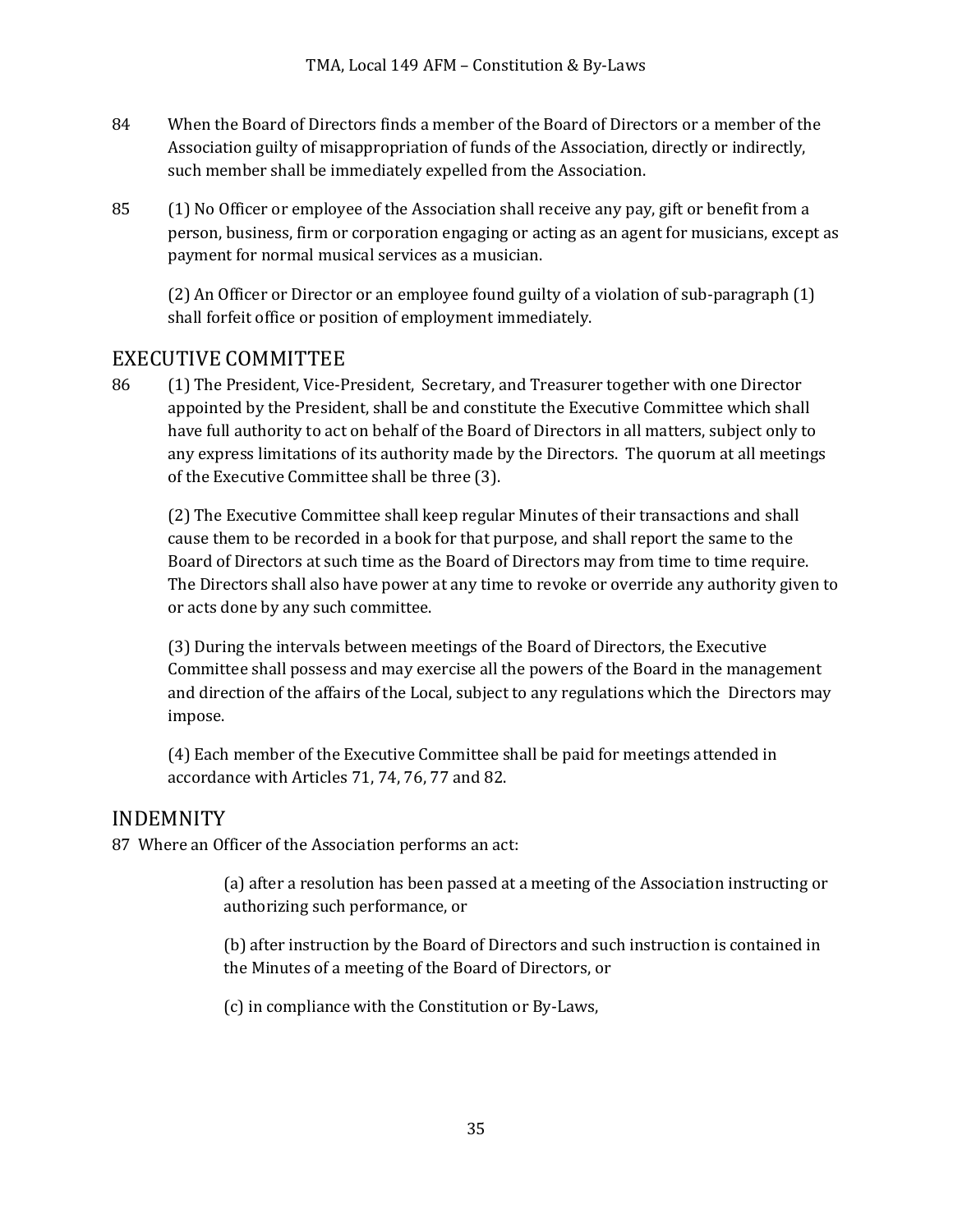such Officer shall be indemnified by the Association for any losses, costs, damages and expenses which the Officer, Officer's heirs, executors or administrators may suffer, pay, sustain or be put to for or by reason of the performance of such act.

# BANKING

88 (1) The banking business of the Association shall be done at such financial institution as may be designated from time to time by the Board of Directors.

(2) The President and Treasurer shall be the proper Officers of the Association to make, sign, draw, accept, endorse, negotiate, lodge, deposit and transfer any cheques, promissory notes, drafts, acceptances, bills of exchange and orders for payment of money.

(3) The Executive Director shall be authorized on behalf of the Association to make, sign, draw, accept, endorse, negotiate, lodge, deposit and transfer any cheques, promissory notes, drafts, acceptances, bills of exchange and orders for payment of money.

(4) In the case of an absence of the President or Treasurer, the Board of Directors shall designate by resolution an alternate signator.

### **TRUSTEES**

89 (1) The Trustees shall be responsible for the safe-keeping of all securities for value and personal property of the Association.

(2) The Trustees shall allow auditors to examine all securities and properties in their safekeeping for purposes of making any audit as required by the membership.

(3) The Trustees, in their dual capacity as Directors of the Toronto Musicians' Association, Local 149 Building Corporation, shall meet annually with the Investment Advisor and the Investment Manager of the Building Corporation Investment Portfolio to review the 12month performance of the Portfolio and to establish the target return on investment for the succeeding fiscal period.

90 (1) Notwithstanding the provisions of any Statute or the common law, where directed by the Board of Directors, after approval has been given at a regular or Special General Meeting of the Association, the Trustees shall purchase personal or real property and use the Health, Education and Welfare Fund, the Contract Defence Fund or the General Fund of the Association for this purpose, and shall not be held personally responsible for any loss that may occur when they have acted on the directions of the Board of Directors.

(2) When approval has been given at a regular or Special General Meeting of the Association, the Board of Directors may direct the Trustees to make transfers of monies from one fund to another, to make a capital expenditure and/or take care of deficits as determined by the Board of Directors.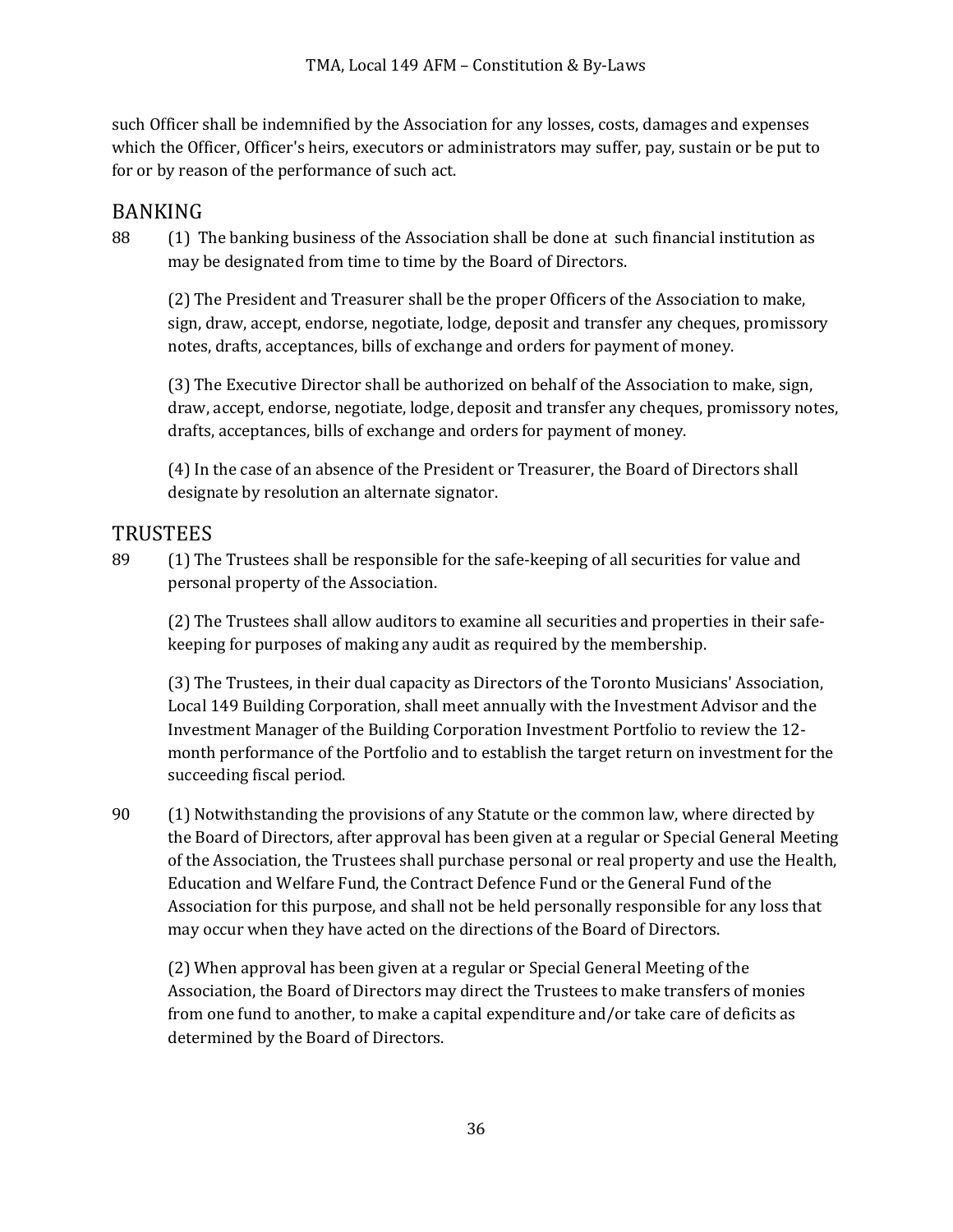(3) The Board of Directors shall not be held personally responsible for any loss that may occur as a result of a capital expenditure made with the approval of the members given at a regular or Special General Meeting of the Association.

(4) Where monies from the Health, Education and Welfare Fund or Contract Defence Fund have been used to purchase real property, the Board of Directors shall direct payment to the Health, Education and Welfare Fund and/or the Contract Defence Fund in each year from the General Fund of an amount equal to the interest that would have been received on such monies if such monies had been invested in bonds of the Government of Canada issued in that year.

# GENERAL - HEALTH, EDUCATION AND WELFARE - CONTRACT DEFENCE FUNDS

91 (1) All monies received by the Association and not required to be paid to the Health, Education and Welfare Fund, Contract Defence Fund or to the AFM shall constitute the General Fund.

(2) The General Fund shall be used to pay all current expenses of the Association and for capital expenditures as provided by the By-Laws.

(3) Where there are insufficient monies in the General Fund for the purposes of the Association, then additional funds shall be raised by an assessment as provided by Article 13 of these By-Laws.

(4) A sum of money in an amount necessary to cover the operating cost and maintain an adequate balance shall be set aside annually and constitute the Health, Education and Welfare Fund. All income received from investments of the Health, Education and Welfare Fund shall be added to the Health, Education and Welfare Fund and shall be expended with so much of the capital of the Fund as may be necessary from time to time for the purposes provided in these By-Laws.

(5) An amount of \$15,000.00 shall be set aside as the Contract Defence Fund.

92 (1) If a member cannot work as a musician because of illness or disability, the member may apply to the Association for financial relief through the Health, Education and Welfare Fund. In order to access the Health, Education and Welfare Fund the applicant must be a member in good standing at the time of application with a total of 8 consecutive quarters of membership (2 years).

(2) Subject to the provisions of sub-paragraphs(3), (4),(5), and (6), the Board of Directors shall establish a policy implemented by the administration of the Association that may provide modest financial assistance in the form of a payment or payments for qualifying member applicants for a maximum period, in accordance with the policy established by the Board. Amounts payable to a member or members shall be limited by the Board of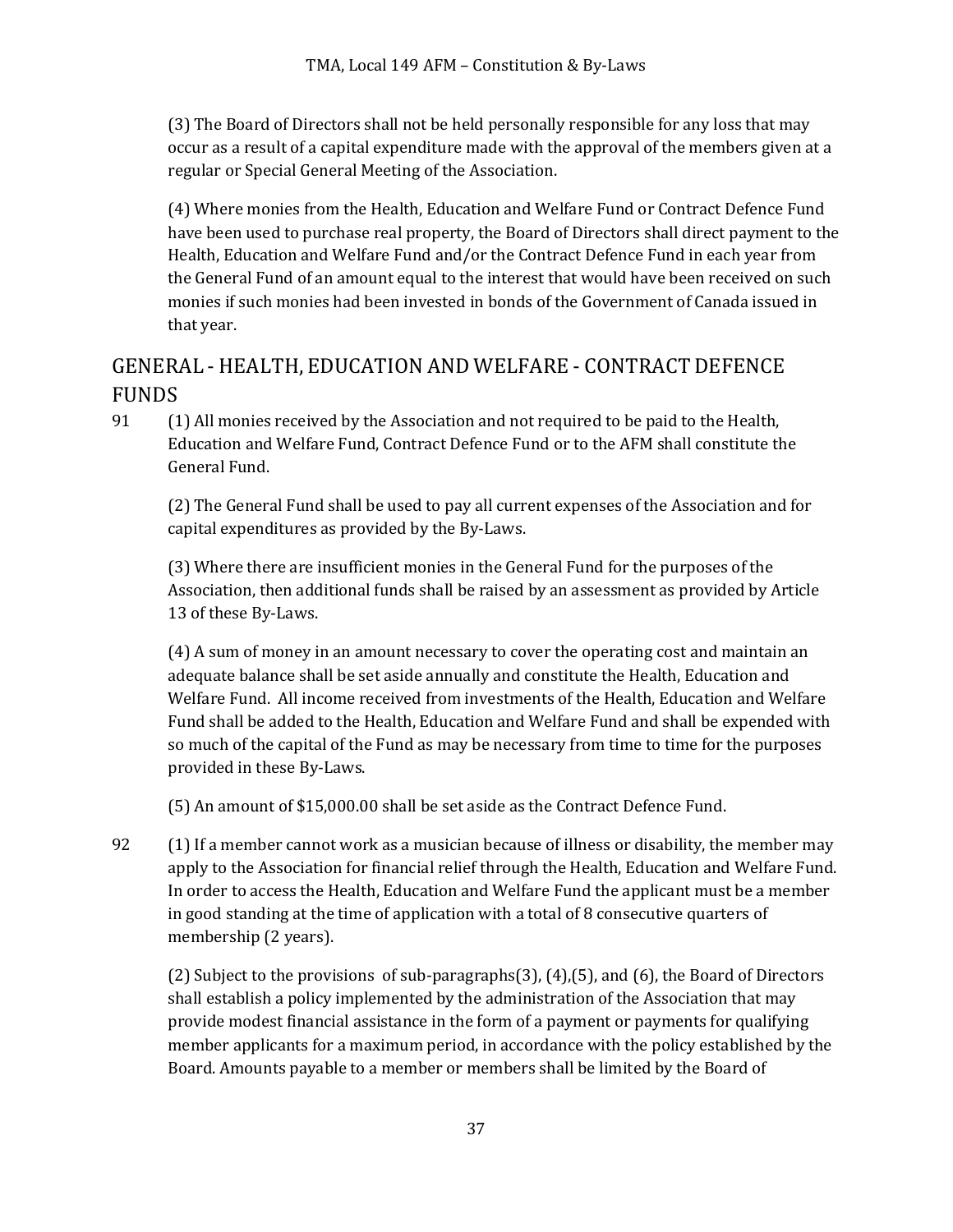Directors, in order to sustain the ongoing viability of the Health, Education and Welfare Fund. Payments shall be made from the Health, Education and Welfare Fund if the member applicant meets all conditions for benefits established in the HEW Policy.

 $(3)$  Except as provided by sub-paragraph  $(4)$ , the Board of Directors shall not authorize payment from the Health, Education and Welfare Fund for an additional period to a qualifying member:

(a) Within a period of three hundred and sixty-five consecutive days.

(b) for an illness even though the illness may last for a period greater than three hundred and sixty-five days.

(4) If in accordance with the policy established by the Board of Directors it is determined by the Association that the member is continuing to suffer undue hardship by reason of illness or disability, the member may be referred to the Member Assistance Fund  $[93(1)]$  for additional benefits.

(5) Unless authorized at a meeting of the Board of Directors, no payments shall be made from the Health, Education and Welfare Fund for any period before the date of the application by the member to the Association for relief.

(6) The Board of Directors shall not authorize payment to a qualifying member from the Health, Education and Welfare Fundfor part of a week, or if the Board of Directors, in its sole discretion, determines that the member is working.

(7) All information provided by the member to the Association under this policy shall be kept confidential to and by those who are required to process the applicant's claim.

(8) The Board of Directors has the right to modify the terms and conditions of the policy it establishes in accordance with sub-paragraph (2).

(9) A member may appeal a decision made by the Association under the policy established by sub-paragraph(2) to the Board of Directors. The Board of Directors shall have the authority to review and, if necessary, modify any decision made by the Association under sub-paragraph  $(2)$  or  $(4)$  and the Board's decision in this regard shall be final.

## MEMBER ASSISTANCE FUND

93 (1) 

(a) A benevolent fund known as the Member Assistance Fund (MAF) shall be maintained by the Association to provide modest financial assistance to members experiencing illness or disability beyond the period provided for under the Health, Education and Welfare Fund [Article 92]. MAF is funded from the General Fund and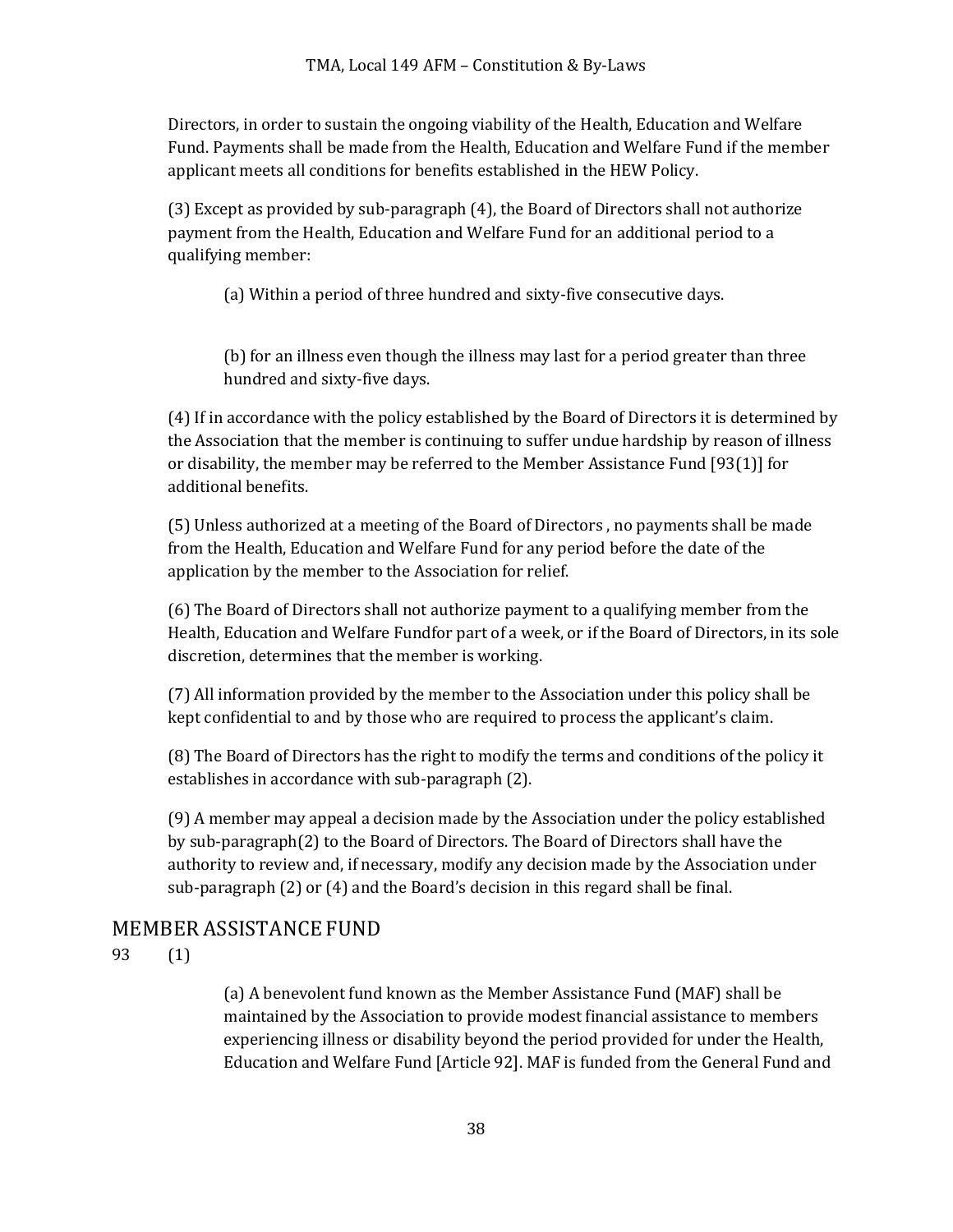from donations or fund raising activities specifically designated for MAF. Monies are deposited and maintained in an account separate from the Association's General Fund. Financial assistance, in accordance with a policy established by the TMA board, may be provided by the Association to a member upon written application for:

i. Relief from the payment of annual dues or

- ii. Additional amounts determined to be appropriate to each applicant or
- iii. Both i and ii above.

(b) Amounts payable to a member or members under sub-paragraph (2) (a) shall be limited by the Board of Directors, in order to sustain the ongoing viability of the MAF.

(c) Any request for financial assistance shall be kept confidential to those who are required to process the request.

(d) The MAF shall be administered by a standing committee (Member Assistance Fund Committee (MAF Committee) consisting of three members in good standing. The President shall recommend members for appointment by the Board of Directors, at the beginning of each term of office and the Board of Directors shall fill those vacancies during that term. The MAF Committee shall be responsible for the operation of this fund and for each official meeting, the committee members shall receive expense reimbursement that is outlined under Article 79, Section (c) of these By-laws. One-half of the expense reimbursement shall be allocated from the budget of the MAF and one-half shall be paid from the Association's General Fund.

### LIFE MEMBER BENEVOLENT FUND

(2) A benevolent fund known as the Life Member Benevolent Fund (LMBF) shall be maintained to provide the means to pay the annual dues of a Life Member experiencing financial hardship and who is unable to pay those dues, in accordance with a policy established by the TMA Board. Applications for financial assistance shall be in writing and submitted to the Administrative Manager, or other staff member delegated by the Board of Directors for this purpose. The staff member so delegated shall be responsible for all matters pertaining to administration of the LMBF. A bank account separate from the General Fund account(s) of the Association shall be maintained for LMBF financial transactions. Monies for the LMBF shall be derived from donations and bequests received from members and from other unaffiliated third parties, under direction to deposit the proceeds into the LMBF. In addition, the Board of Directors may authorize donations from time to time to the LMBF in memory of deceased members. In this latter instance, the applicable transfer of funds shall be made from the General Fund to the Life Member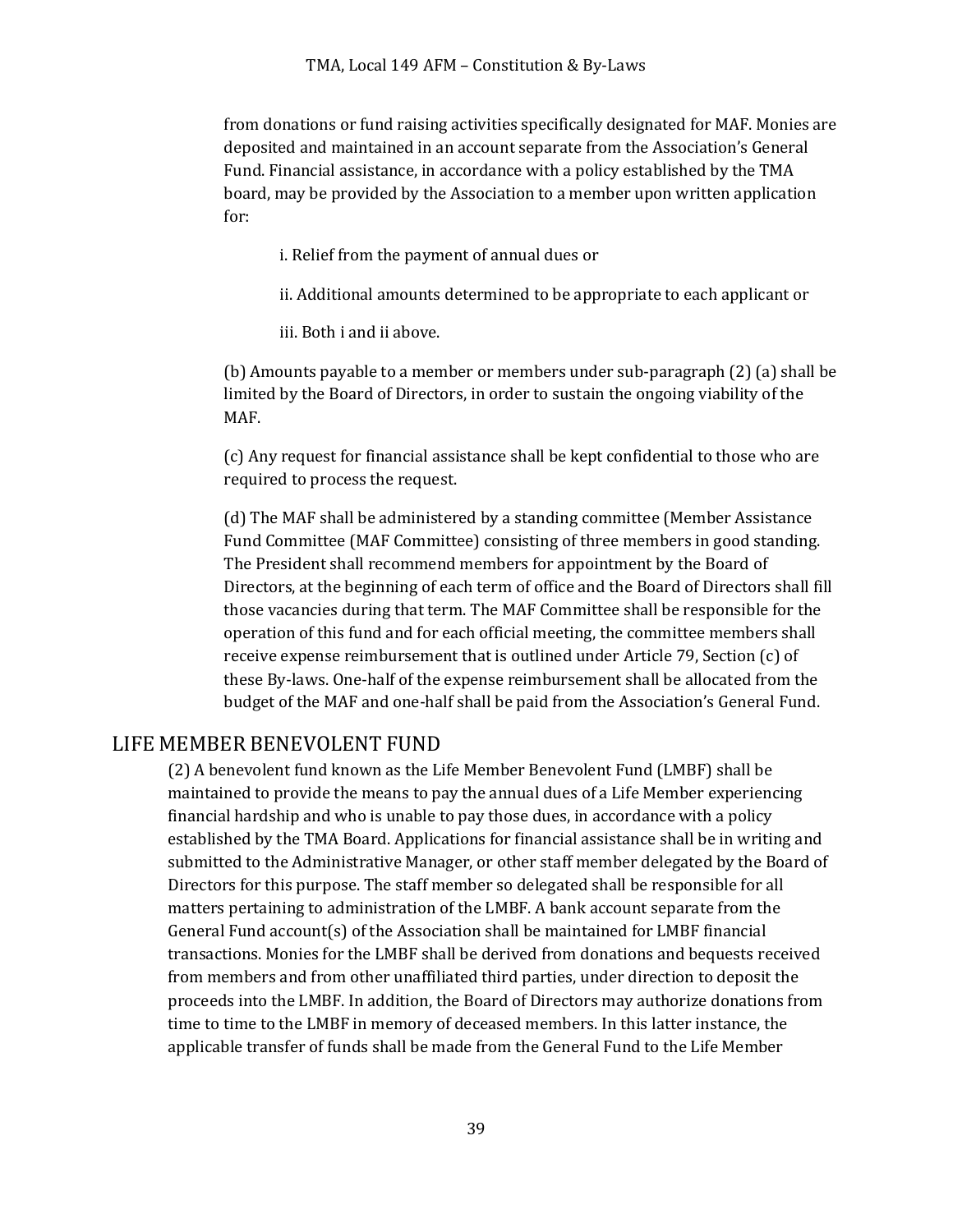Benevolent Fund. Amounts payable to a member or members shall be limited by the Board of Directors, in order to sustain the ongoing viability of the LMBF.

# CONTRACT DEFENCE FUND

94 (1) As of October 1, 1992, the Local shall maintain, in a separate account, an amount of fifteen thousand dollars  $(\$15,000.00)$  for the purpose of guaranteeing scale fees on engagements performed by members of the Local and to provide financial relief to members when a purchaser of musical services fails to make payment for a contracted engagement. This fund shall be known as the Contract Defence Fund. Regardless of the balance of this fund account, the following revenues shall be deposited into the Contract Defence Fund: accrued interest, donations and proceeds derived from benefit concerts and other events produced by or for the Contract Defence Fund.

(2) Members who have a prima facie claim against a purchaser for unpaid fees may apply for an interest-free advance payable from the Contract Defence Fund in an amount equal to the minimum fees outlined in the current Tariff of Fees, according to the following table:

(a) casual engagements:  $\sin(6)$  engagements per purchaser, maximum four  $(4)$ hours;

(b) steady engagements: one week's contracted engagement.

(3) A member who applies for such an advance must file a claim against the defaulting purchaser and sign a Members Fee Claim Agreement by which it will be agreed that:

(a) The advance will be repaid to the Contract Defence Fund from the collection of the claim. In the event a valid claim cannot be collected due to circumstances beyond the control of the Local, the amount of the advance will be forgiven.

(b) Any court and/or legal costs included as part of the settlement of the claim will be retained by the Local.

(c) The member is willing to pursue the matter as required by the Local.

(4) To secure an advance from the Contract Defence Fund, a TMA approved contract form must:

(a) have been filed with the Association prior to the engagement;

(b) exhibit correct information;

(c) reflect contracted amounts not less than current minimums;

(d) include names and addresses of all parties;

(e) be dated;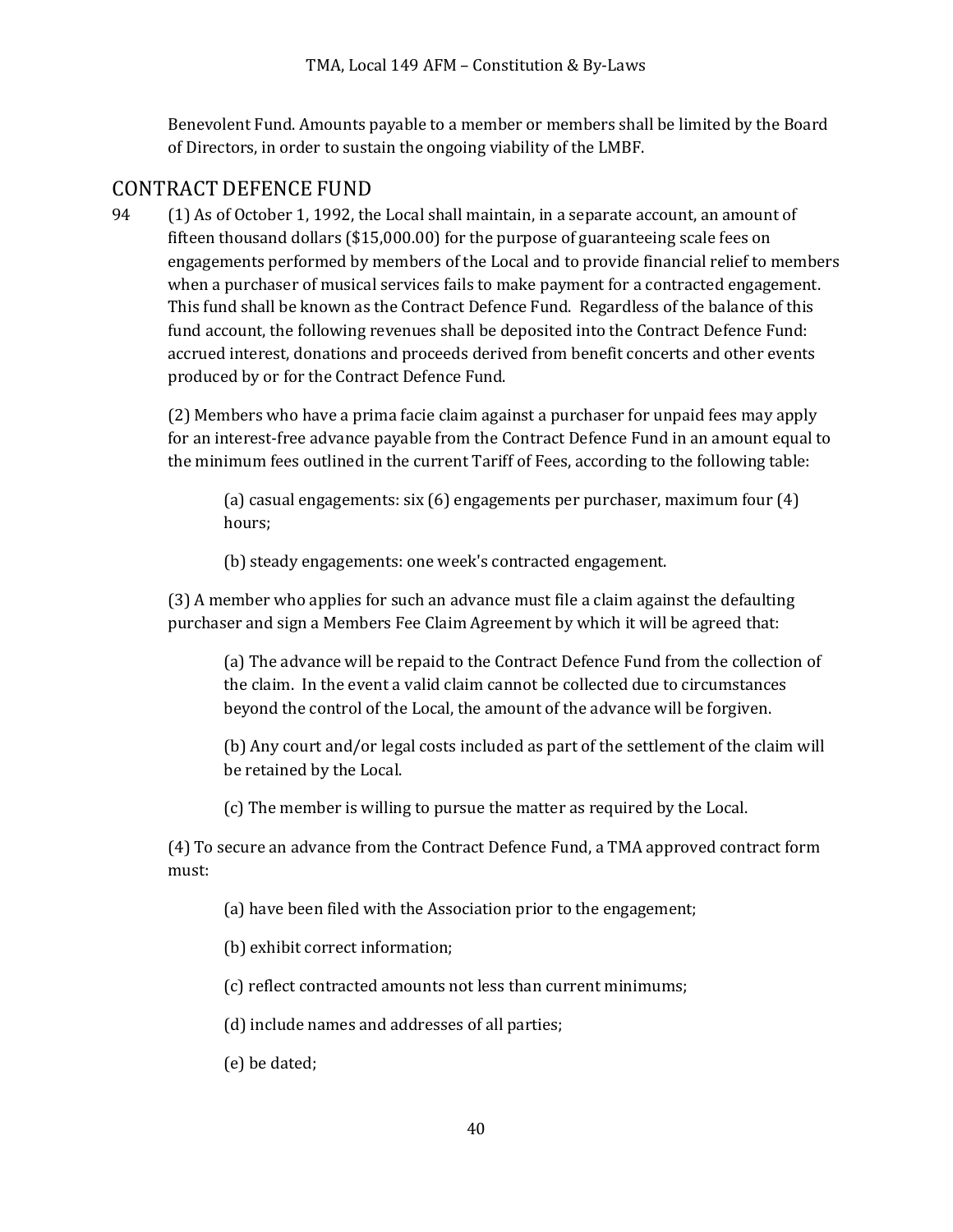(f) be signed by both purchaser and leader.

(5) The following conditions must also be satisfied:

(a) All members performing under the contract must be in good standing at the time of the engagement;

(b) the members must not have invalidated or compromised their claim;

(c) the claim must be approved by the Board of Directors of the Local.

(6) The Contract Defence Fund can make payment to a maximum of \$5,000.00 (five thousand dollars) for any one contract.

(7) The liability to the Association in any given calendar year shall be limited to a maximum of \$15,000.00 (fifteen thousand dollars).

95 (1) The Local shall provide the members of local orchestras with competent representation for the negotiation of master agreements at no additional expense to the members involved. Details, including expenditures, of this representation are to be determined by the Board of Directors in consensus with the Orchestra Players' Committee, the musicians' Negotiating Committee and the Local's Executive staff.

(2) The Local shall provide funds to one Toronto delegate from each OCSM members' orchestra to attend the Annual OCSM Conference. These funds shall not be less than the remuneration for hotel and per diem as outlined in the AFM By-Laws, Article 22, Section  $15(c)$  plus airfare, which arrangements are to be made through the office of the Association.

# HEARINGS

96 (1) All charges, claims and offences against or under the Constitution and By-Laws shall be made in writing and delivered to the Board of Directors.

(2) The Board of Directors shall review the charge, claim or alleged offence and at its discretion deal with the matter or refer the matter to a Board of Arbitration.

97 (1) If authorized by the Board of Directors, the President shall appoint a Board of Arbitration composed of any five (5) members, at least one of whom shall be a member of the Board of Directors of the Local. Three (3) members shall constitute a quorum.

(2) The Board of Arbitration shall have the authority to hear and to determine all matters referred to it by the Board and shall have the authority to adjudicate claims and arbitrate disputes between members, and impose fines and other penalties in accordance with the Constitution and By-Laws of the Association.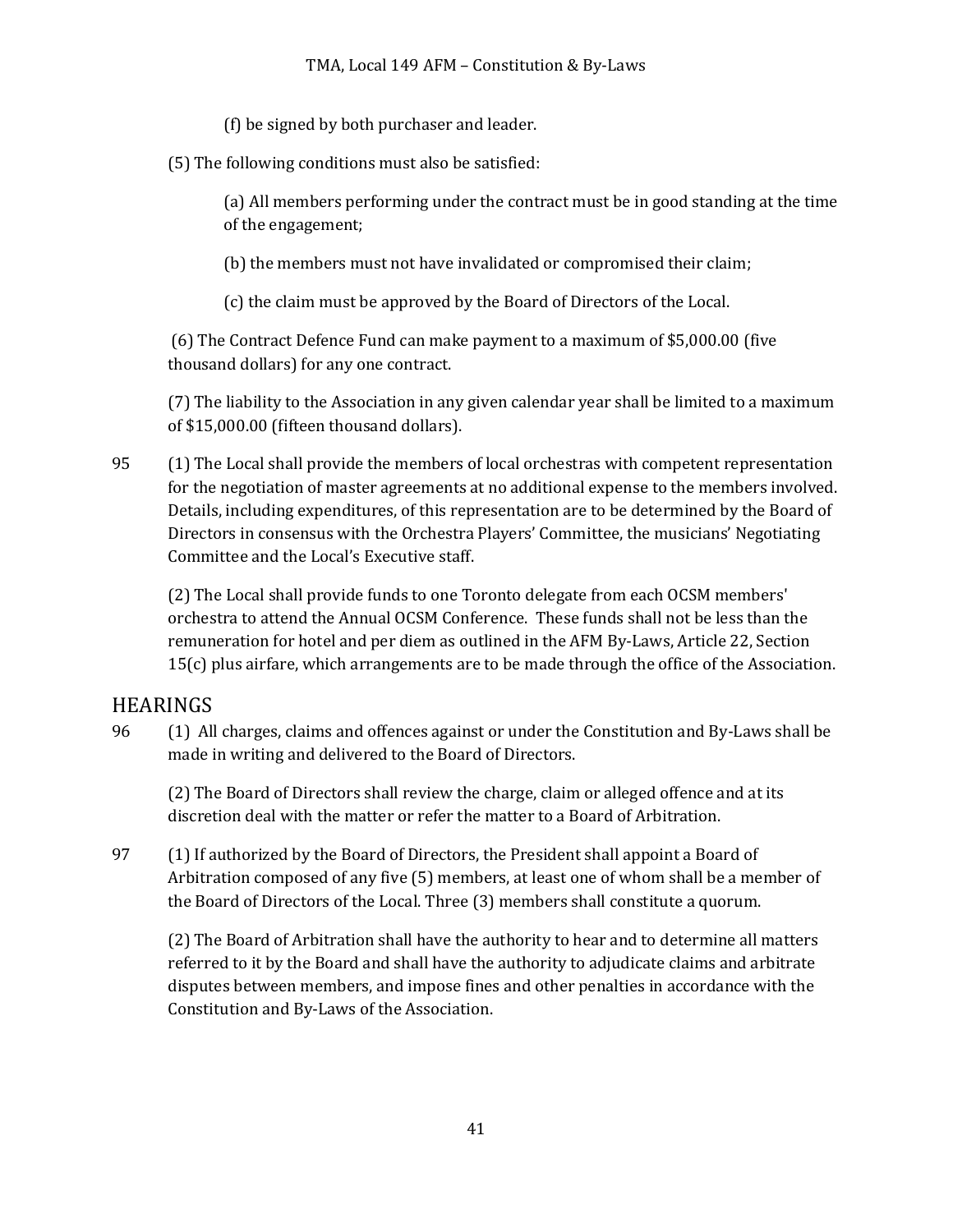- 98 When the Board of Directors refers a matter to a Board of Arbitration as provided by Article 96, the Board of Arbitration shall meet forthwith to hear the matter.
- 99  $\qquad$  (1) Except as provided in sub-paragraph (2) when the Board of Arbitration or the Board of Directors makes a decision in writing after hearing a charge or complaint, it shall be binding on any members affected.

(2) 

(a) i. When a member wishes to appeal a decision of the Board of Arbitration, the member must appeal this decision in writing to the Board of Directors within thirty (30) days.

ii. When a member wishes to appeal a decision of the Board of Directors, the member must appeal this decision in writing to the Canadian Office of the AFM within thirty (30) days.

 $(3)$  A member who fails to comply with a decision as in paragraph  $(1)$  and fails to exercise the right of appeal as provided by these By-Laws shall be subject to automatic suspension.

100 When a member desires an appeal and so notifies the Board of Directors, the subsequent proceedings before the Board of Arbitration or Board of Directors may be transcribed.

101 Proceedings before the Board of Arbitration or the Board of Directors shall be secret unless their publication is ordered by the Board of Directors.

102 (1) The Board of Arbitration or Board of Directors shall have authority to require any member to appear in person to give evidence at a hearing.

(2) A member directed in writing to appear before the Board of Arbitration or the Board of Directors shall appear as directed.

103 If during a hearing, the Board of Arbitration or the Board of Directors discovers further  $violation(s)$ , the member(s) involved may be subsequently charged.

- 104 (1) When a member appears before the Board of Arbitration or Board of Directors on a hearing of a charge, claim or offence, the member shall:
	- (a) answer all questions asked by any person at the hearing;
	- (b) not give any false answers;
	- (c) not use any disrespectful or vulgar language.

 $(2)$  A member who does not comply with sub-paragraph  $(1)$  shall be guilty of an offence under these By-Laws and, at the discretion of the Board of Arbitration or the Board of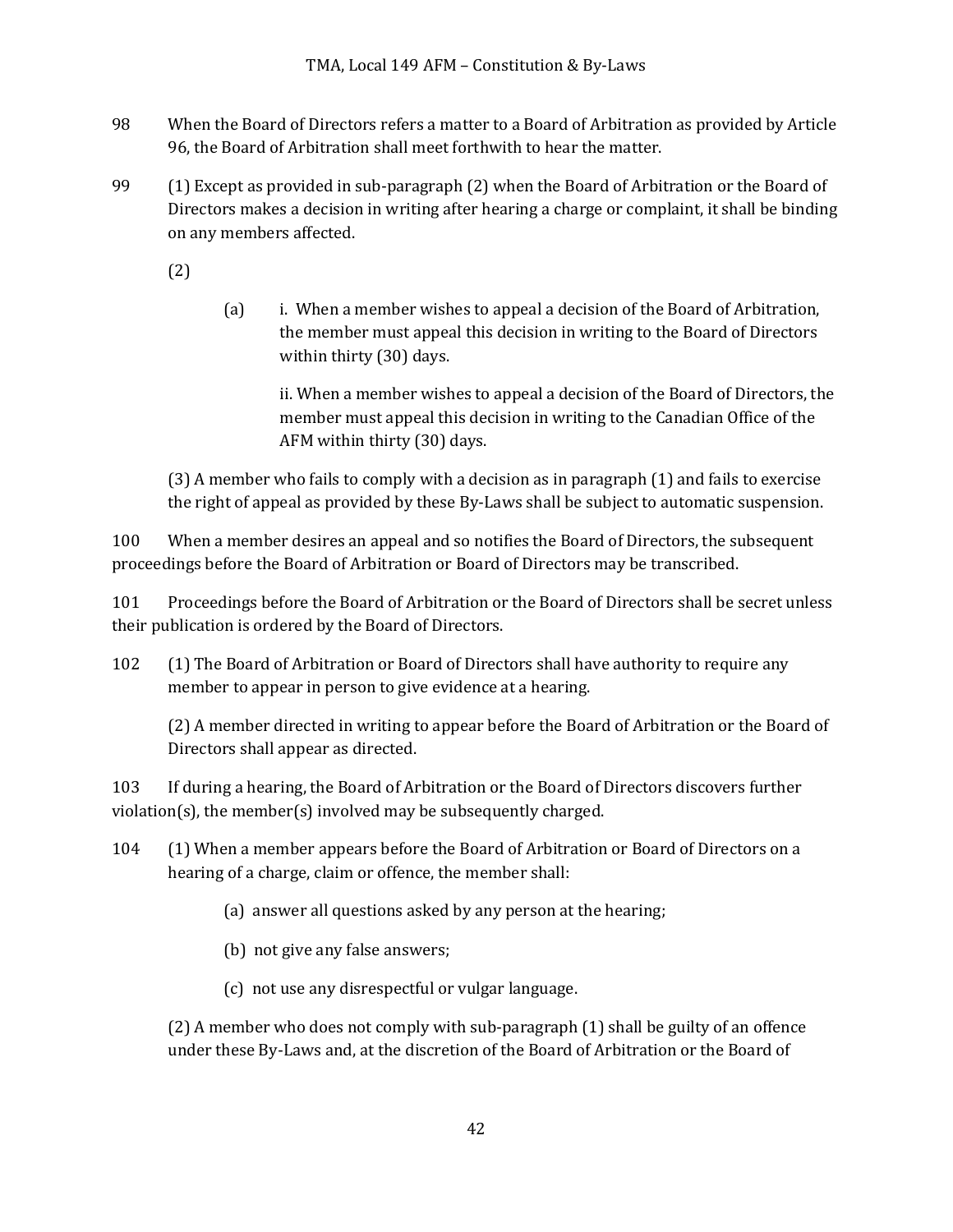Directors, be liable forthwith to payment of a fine of not less than \$10.00 (ten dollars) and not more than \$1,000.00 (one thousand dollars).

105 All findings and decisions of the Board of Directors shall be published in the succeeding issue of Crescendo.

106 When the Board of Directors or the Board of Arbitration conducts an enquiry into a violation by a member, it shall not be responsible for any loss that may be incurred by a member as a result of its decision whether its decision is reversed or in error.

# CRESCENDO

107 (1) The Editor of Crescendo shall prepare an edition of Crescendo for publication at least three (3) times in each year and as directed by the Board of Directors.

(2) A copy of each edition of Crescendo shall be mailed to all members of the Association at the addresses filed with the Association.

108 Crescendo shall contain:

(a) all names, addresses, telephone numbers and instrumentation of new, reinstated from resigned status, and transfer members since the last publication, and

(b) notice of time and place of each regular or Special General Meeting with a statement of all matters to come before the meeting and including any proposed legislation, changes in prices or assessments, and Minutes of all General and Special Meetings of the Association, and

(c) all other notices required to be published in Crescendo.

109 (a) The Editor of Crescendo shall endeavour to obtain as much revenue as possible for the Association.

> (b) An accounting of the funds generated by the Editor of Crescendo shall be made available to the Association upon request.

# TARIFF OF FEES

110 Members of the Association shall be paid on an engagement at least an amount equal to that specified in the Tariff of Fees of the Association.

111 (1) A proposition to change the Tariff of Fees must be signed by at least ten (10) members in good standing and submitted to the Association.

(2) The Association will acknowledge receipt of any proposals received by mail or otherwise within 30 days.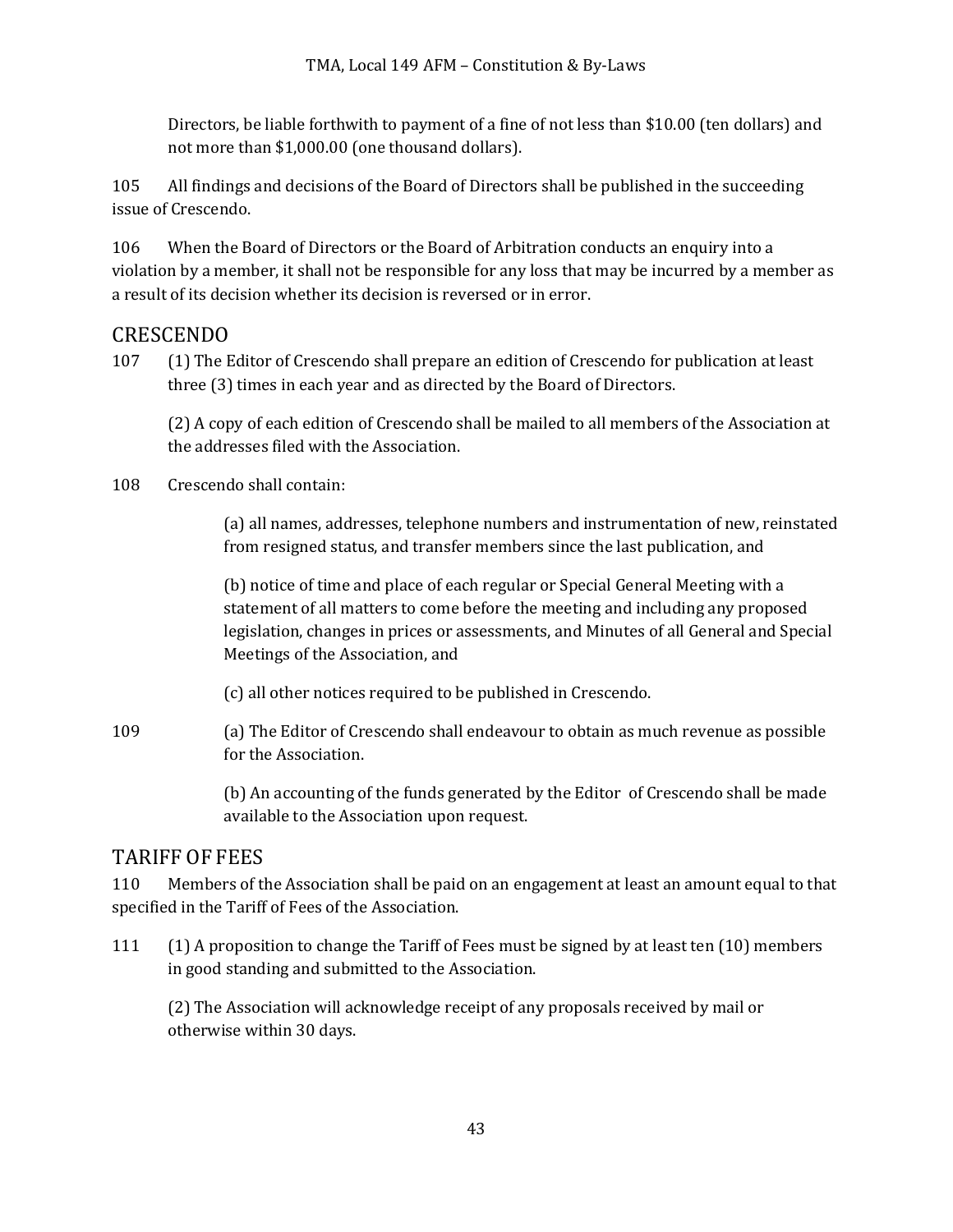- 112 (1) The Board of Directors shall review all the suggested changes in the Tariff of Fees and may formulate proposals to amend the Tariff of Fees.
	- (2) All propositions to change the Tariff of Fees shall be published in Crescendo.

(3) If a simple majority of the members voting at a General Meeting approve of a change in the Tariff of Fees, it shall be amended accordingly and shall become effective 90 days following the General Meeting at which the tariff change was approved by the membership.

# REVOCATION

113 All By-Laws of the Association passed heretofore are repealed.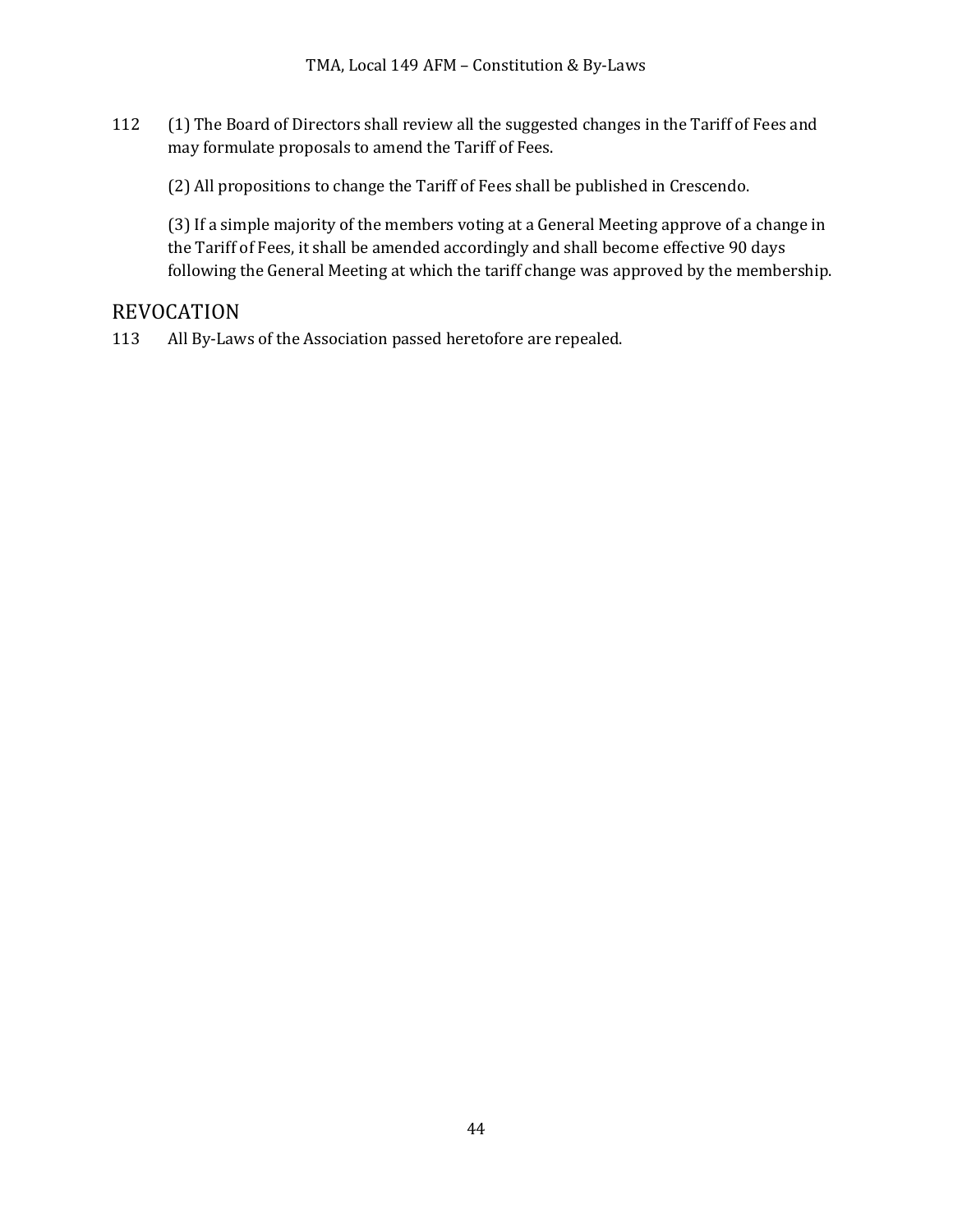# INDEX

### **(C) indicates Articles in the Constitution section all others are in the By-Laws section)**

| A                                                |      |                |
|--------------------------------------------------|------|----------------|
| <b>Admission Fees</b>                            | Art. | $\mathbf{1}$   |
| Amendments to Constitution or By-Laws (C)        | Art. | 14             |
| Appeals (decisions, fines)                       | Art. | 99             |
| <b>Arbitration Board</b>                         | Art. | 73             |
| Assessments                                      | Art. | 13             |
| Auditions                                        | Art. | 38             |
|                                                  |      |                |
| B                                                |      |                |
|                                                  | Art. | 63             |
| <b>Ballot Box Custody</b><br><b>Ballot Boxes</b> |      |                |
|                                                  | Art. | 60(c)          |
| <b>Ballots Destroyed</b>                         | Art. | 63             |
| <b>Banking</b>                                   | Art. | 88             |
| <b>Board of Directors</b>                        | Art. | 78-85          |
| Board of Directors (fees)                        | Art. | 82             |
| By-Laws $(C)$                                    | Art. | 12             |
|                                                  |      |                |
| $\mathsf C$                                      |      |                |
| <b>Change of Address</b>                         | Art. | 15(o) Art. 111 |
| <b>Changes in Tariff of Fees</b>                 | Art. | 15(s)          |
| Cheques N.S.F.                                   | Art. | 33             |
| Claims                                           | Art. | 15             |
| Code of Ethics (members)                         | Art. | 1,2,3          |
| Constitution                                     | Art. | 94             |
| <b>Contract Defence Fund</b>                     | Art. | 26             |
| Contractor                                       | Art. | 41             |
| Contracts (constant)                             | Art. | 28             |
| Contracts (filed)                                | Art. | 47             |
| Contracts (not filed)                            | Art. | 39             |
|                                                  |      |                |
| Contracts (I year)                               | Art. | 15(1)(q)       |
| Correspondence (failure to reply)                | Art. | 11             |
| CRESCENDO(C)                                     | Art. | 107-109        |
|                                                  |      |                |
| D                                                |      |                |
| Defaulters List                                  | Art. | 33(3)          |
| Delegates to Convention and/or Conferences of    |      |                |
| the AFM                                          | Art. | 69             |
| Dismissal/Disengagement                          | Art. | $21 - 25$      |
| Dissolution (C)                                  | Art. | 13             |
| Doubling                                         | Art. | 42             |
| Dues                                             | Art. | 10             |
| <b>Duties of Members</b>                         | Art. | 15             |
| Duties of Officers                               | Art. | 70-77          |
|                                                  |      |                |
|                                                  |      |                |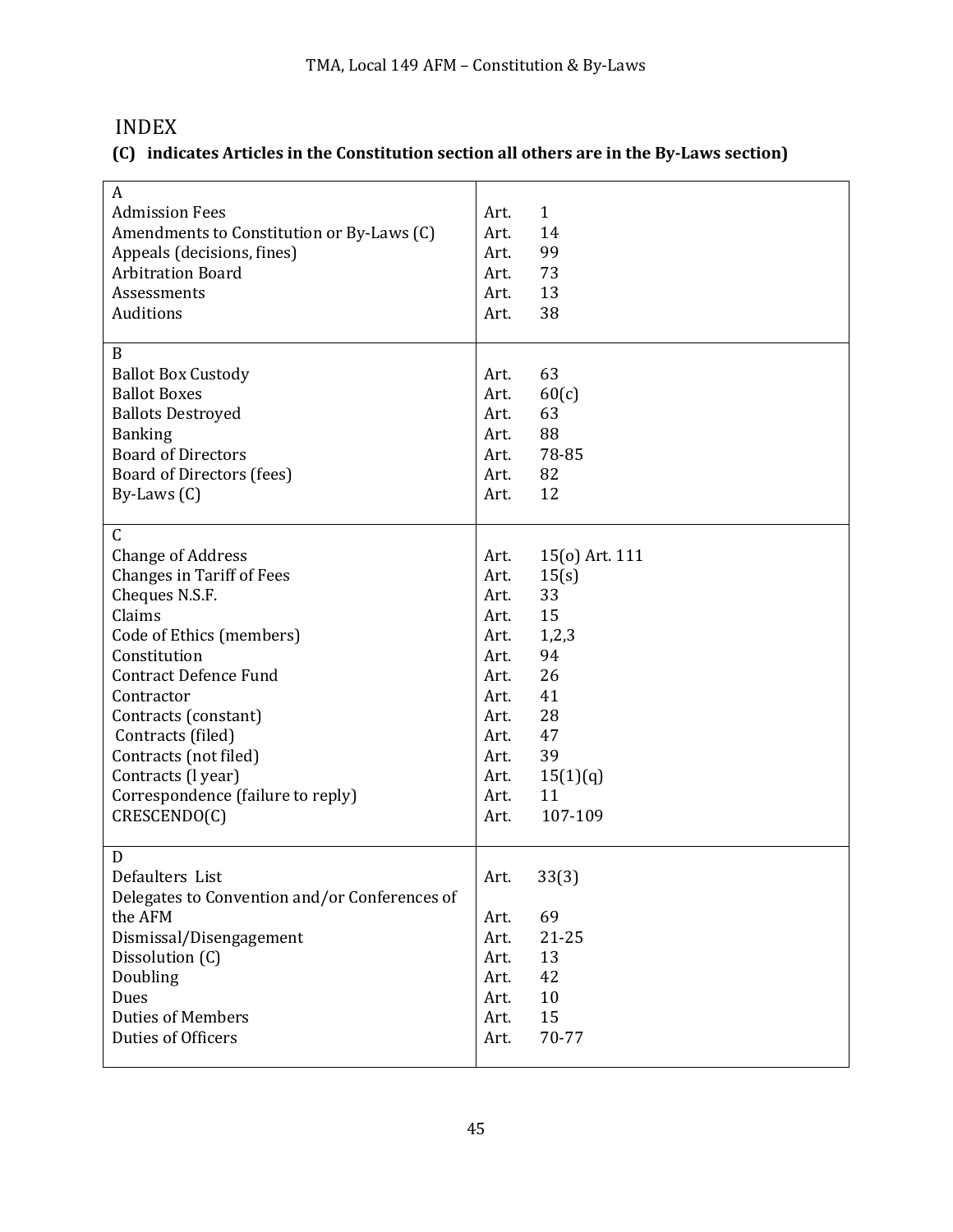| E                                     |      |                |
|---------------------------------------|------|----------------|
|                                       |      | 53-68          |
| <b>Election of Officers</b>           | Art. |                |
| Engagements (time computed)           | Art. | 30             |
| <b>Engaging Members</b>               | Art. | 27             |
| Escrow                                | Art. | 34             |
| <b>Executive Committee</b>            | Art. | 86             |
|                                       |      |                |
| F                                     |      |                |
| <b>Failure to Reply</b>               | Art. | 15(1)(q)       |
| <b>Field Services Representatives</b> | Art. | 79(e)          |
| Fines (payment)                       | Art. | 49             |
| <b>Fines and Penalties</b>            | Art. | 43-49          |
|                                       |      |                |
| Funds (C)                             | Art. | 7              |
| Funds (Negotiations:TSO,OCSM)         | Art. | 95             |
|                                       |      |                |
| $\mathsf G$                           |      |                |
| <b>General Fund</b>                   | Art. | 92             |
| <b>General Meetings</b>               | Art. | 50             |
| General Meetings (change of order)    | Art. | 52 Rule 9      |
| <b>General Meetings (special)</b>     | Art. | 50             |
| Gratuities                            | Art. | 18             |
|                                       |      |                |
| H                                     |      |                |
|                                       |      |                |
| Health, Education and Welfare Fund    | Art. | 91-92          |
| Hearings                              | Art. | 96-106         |
| <b>Honourary Membership</b>           | Art. | 6(c)           |
|                                       |      |                |
| I                                     |      |                |
| <b>Identification on Engagement</b>   | Art. | 17             |
| Initiation                            | Art. | $\overline{4}$ |
| Indemnity                             | Art. | 87             |
| Insurance                             | Art. | 92(7)          |
|                                       |      |                |
|                                       |      |                |
| Jurisdiction (C)                      | Art. | 8              |
|                                       |      |                |
| L                                     |      |                |
| Late Payment penalty                  | Art. | 32             |
| Late Report                           | Art. | 28             |
|                                       |      |                |
| Length of Engagement                  | Art. | 30             |
| Life Member                           | Art. | 7,10           |
| Life Member Benevolent Fund           | Art. | 93             |
|                                       |      |                |
| M                                     |      |                |
| Meals                                 | Art. | 36             |
| Meetings (general)                    | Art. | 50             |
| Member (definition) (C)               | Art. | $\overline{4}$ |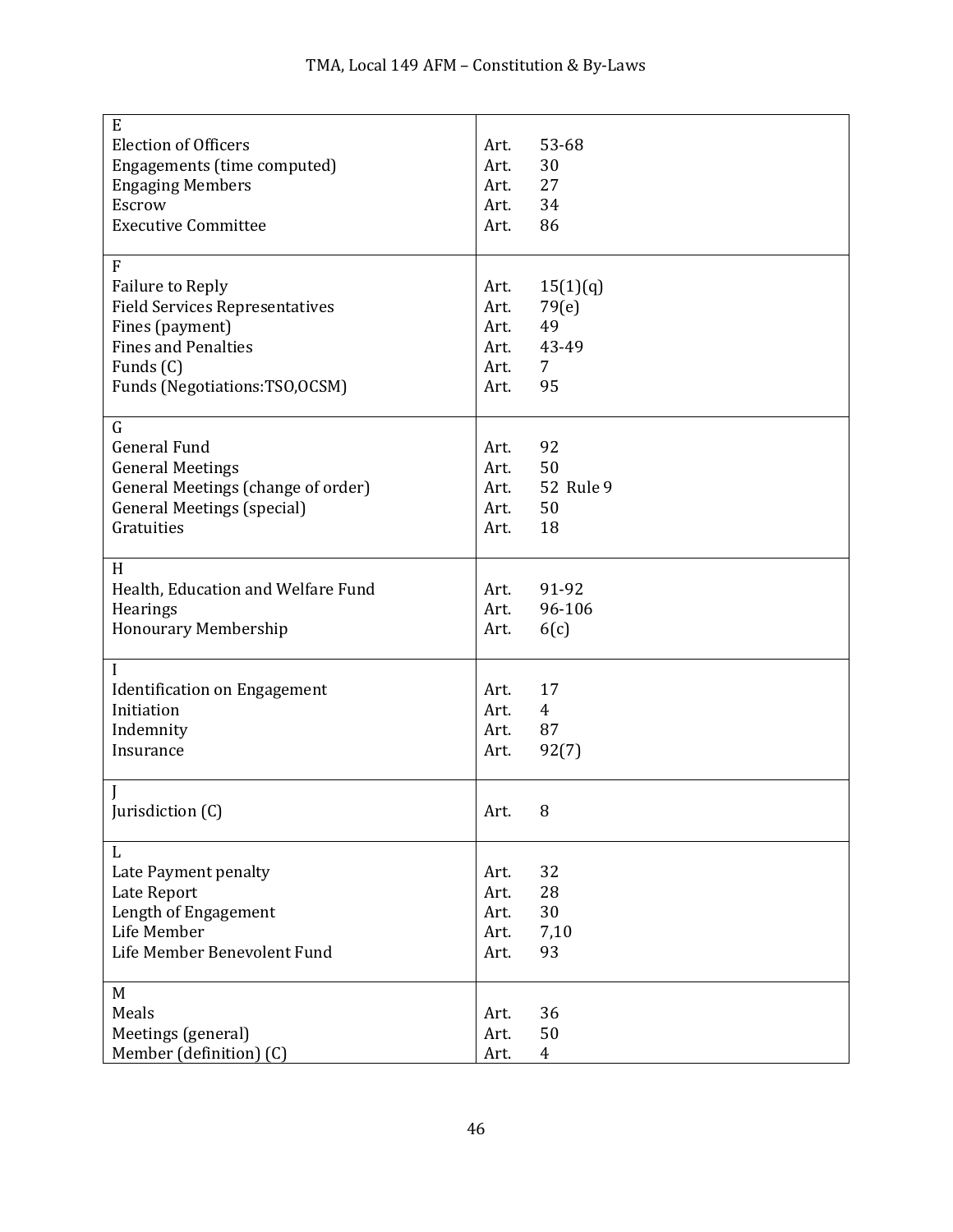| Member (eligibility) (C)                  | Art. | $\overline{4}$ |
|-------------------------------------------|------|----------------|
| Member (admission fee)                    | Art. | $\mathbf{1}$   |
| Member Assistance Fund                    | Art. | 93             |
| Membership (rejected)                     | Art. | 5              |
| Monopolizing an Engagement                | Art. | 15(m)          |
|                                           |      |                |
| N                                         |      |                |
| <b>New Members</b>                        | Art. | $\mathbf{1}$   |
| Nomination of Officers                    | Art. | 54             |
| Non-payment                               | Art. | 33             |
| Notice of Disengagement                   | Art. | $21 - 25$      |
| $\mathbf{0}$                              |      |                |
| Oath Members                              | Art. | 3              |
| Oath Officers                             | Art. | 68             |
| Objects (C)                               | Art. | 5              |
| Observers                                 | Art. | 62(3)          |
| Officers (C)                              | Art. | 6              |
|                                           |      |                |
| $\mathbf{P}$                              |      |                |
| <b>Payment for Engagements</b>            | Art. | 32             |
| Payment - fines                           | Art. | 49             |
| <b>Penalties and Fines</b>                | Art. | 43-49          |
| Pension                                   | Art. | 12             |
| Place of Meeting                          | Art. | 50             |
| Play Without Fee                          | Art. | 16             |
| Playing at Places on Unfair List          | Art. | 15(n)          |
| Playing with Non-members                  | Art. | 15             |
| Playing while Suspended                   | Art. | 14             |
| President                                 | Art. | 70-73          |
|                                           |      |                |
|                                           |      |                |
| Q                                         |      |                |
| Quorum (Regular or Special Meetings)      | Art. | 51             |
|                                           |      |                |
| $\mathsf{R}$                              |      |                |
| Ratification (Toronto Symphony Orchestra) | Art. | 50(5)          |
| Reconsideration (vote)                    | Art. | 52 Rule 7      |
| Recount (ballots)                         | Art. | 64             |
| Reinstatement                             | Art. | 14             |
| Report for an Engagement                  | Art. | 30(3)          |
| <b>Requirements of Membership</b>         | Art. | 2              |
| Resignation                               | Art. | 9              |
| Responsibility (engagement)               | Art. | 19             |
| Revocation (C)                            | Art. | 15             |
|                                           | Art. | 113            |
| Rules of Order                            | Art. | 52             |